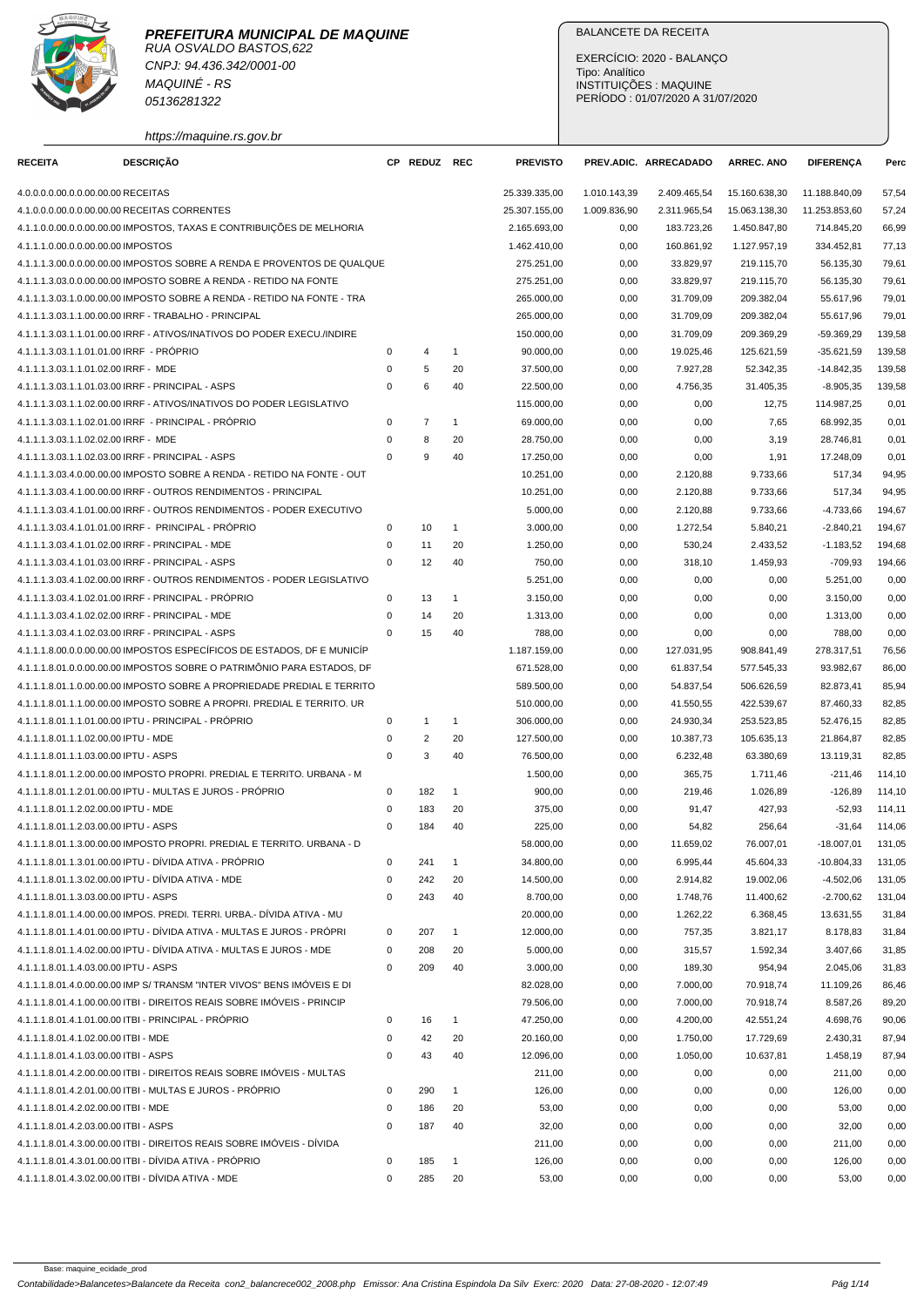

RUA OSVALDO BASTOS,622 CNPJ: 94.436.342/0001-00 MAQUINÉ - RS 05136281322

## BALANCETE DA RECEITA

EXERCÍCIO: 2020 - BALANÇO Tipo: Analítico INSTITUIÇÕES : MAQUINE PERÍODO : 01/07/2020 A 31/07/2020

## https://maquine.rs.gov.br

| <b>RECEITA</b>                        | <b>DESCRIÇÃO</b>                                                                                                                                |             | CP REDUZ | <b>REC</b>     | <b>PREVISTO</b> |      | PREV.ADIC. ARRECADADO | ARREC. ANO | <b>DIFERENÇA</b> | Perc  |
|---------------------------------------|-------------------------------------------------------------------------------------------------------------------------------------------------|-------------|----------|----------------|-----------------|------|-----------------------|------------|------------------|-------|
|                                       |                                                                                                                                                 | $\mathbf 0$ |          |                |                 |      |                       |            |                  |       |
| 4.1.1.1.8.01.4.3.03.00.00 ITBI - ASPS |                                                                                                                                                 |             | 286      | 40             | 32,00           | 0,00 | 0,00                  | 0,00       | 32,00            | 0,00  |
|                                       | 4.1.1.1.8.01.4.4.00.00.00 ITBI - DIREI. REAIS IMÓVEIS- DÍVIDA ATIVA - M                                                                         |             |          |                | 2.100,00        | 0,00 | 0,00                  | 0,00       | 2.100,00         | 0,00  |
|                                       | 4.1.1.1.8.01.4.4.01.00.00 ITBI - DÍVIDA ATIVA - MULTAS E JUROS - PRÓPRI<br>4.1.1.1.8.01.4.4.02.00.00 ITBI - DÍVIDA ATIVA - MULTAS E JUROS - MDE | $\mathbf 0$ | 287      | $\mathbf{1}$   | 1.260,00        | 0,00 | 0,00                  | 0,00       | 1.260,00         | 0,00  |
|                                       |                                                                                                                                                 | 0           | 288      | 20             | 525,00          | 0,00 | 0,00                  | 0,00       | 525,00           | 0,00  |
| 4.1.1.1.8.01.4.4.03.00.00 ITBI - ASPS |                                                                                                                                                 | $\Omega$    | 289      | 40             | 315,00          | 0,00 | 0,00                  | 0,00       | 315,00           | 0,00  |
|                                       | 4.1.1.1.8.02.0.0.00.00.00 IMPOSTOS PRODUÇÃO, CIRCULAÇÃO DE MERCADORIAS                                                                          |             |          |                | 515.631,00      | 0,00 | 65.194,41             | 331.296,16 | 184.334,84       | 64,25 |
|                                       | 4.1.1.1.8.02.3.0.00.00.00 IMPOSTO SOBRE SERVIÇOS DE QUALQUER NATUREZA                                                                           |             |          |                | 515.631,00      | 0,00 | 65.194,41             | 331.296,16 | 184.334,84       | 64,25 |
|                                       | 4.1.1.1.8.02.3.1.00.00.00 IMPOSTO SOBRE SERVICOS DE QUALQUER NATUREZA -                                                                         |             |          |                | 500.000,00      | 0,00 | 64.952,13             | 326.210,10 | 173.789,90       | 65,24 |
|                                       | 4.1.1.1.8.02.3.1.01.00.00 ISS - PRINCIPAL - PRÓPRIO                                                                                             | $\mathsf 0$ | 17       | $\mathbf{1}$   | 300.000,00      | 0,00 | 38.971,32             | 195.726,18 | 104.273,82       | 65,24 |
| 4.1.1.1.8.02.3.1.02.00.00 ISS - MDE   |                                                                                                                                                 | $\mathsf 0$ | 18       | 20             | 125.000,00      | 0,00 | 16.238,15             | 81.553,00  | 43.447,00        | 65,24 |
| 4.1.1.1.8.02.3.1.03.00.00 ISS - ASPS  |                                                                                                                                                 | 0           | 19       | 40             | 75.000,00       | 0,00 | 9.742,66              | 48.930,92  | 26.069,08        | 65,24 |
|                                       | 4.1.1.1.8.02.3.2.00.00.00 IMPOSTO SOBRE SERVIÇOS DE QUALQUER NATUREZA -                                                                         |             |          |                | 631,00          | 0,00 | 4,47                  | 66,79      | 564,21           | 10,58 |
|                                       | 4.1.1.1.8.02.3.2.01.00.00 ISS - MULTAS E JUROS - PRÓPRIO                                                                                        | 0           | 188      | $\overline{1}$ | 378,00          | 0,00 | 2,69                  | 40,09      | 337,91           | 10,61 |
| 4.1.1.1.8.02.3.2.02.00.00 ISS - MDE   |                                                                                                                                                 | $\mathbf 0$ | 189      | 20             | 158,00          | 0,00 | 1,13                  | 16,75      | 141,25           | 10,60 |
| 4.1.1.1.8.02.3.2.03.00.00 ISS - ASPS  |                                                                                                                                                 | $\mathbf 0$ | 190      | 40             | 95,00           | 0,00 | 0,65                  | 9,95       | 85,05            | 10,47 |
|                                       | 4.1.1.1.8.02.3.3.00.00.00 IMPOSTO SOBRE SERVIÇOS DE QUALQUER NATUREZA -                                                                         |             |          |                | 10.000,00       | 0,00 | 236,66                | 4.032,04   | 5.967,96         | 40,32 |
|                                       | 4.1.1.1.8.02.3.3.01.00.00 ISS - DÍVIDA ATIVA - PRÓPRIO                                                                                          | $\mathbf 0$ | 244      | $\mathbf{1}$   | 6.000,00        | 0,00 | 142,00                | 2.419,20   | 3.580,80         | 40,32 |
|                                       | 4.1.1.1.8.02.3.3.02.00.00 ISS - DÍVIDA ATIVA - MDE                                                                                              | $\mathbf 0$ | 245      | 20             | 2.500,00        | 0,00 | 59,17                 | 1.008,05   | 1.491,95         | 40,32 |
| 4.1.1.1.8.02.3.3.03.00.00 ISS - ASPS  |                                                                                                                                                 | $\mathbf 0$ | 246      | 40             | 1.500,00        | 0,00 | 35,49                 | 604,79     | 895,21           | 40,32 |
|                                       | 4.1.1.1.8.02.3.4.00.00.00 IMPOSTO SERVI. QUAL. NATU. - DÍVIDA ATIVA - M                                                                         |             |          |                | 5.000,00        | 0,00 | 1,15                  | 987,23     | 4.012,77         | 19,74 |
|                                       | 4.1.1.1.8.02.3.4.01.00.00 ISS - DÍVIDA ATIVA -MULTAS E JUROS - PRÓPRIO                                                                          | $\mathbf 0$ | 210      | $\mathbf{1}$   | 3.000,00        | 0,00 | 0,69                  | 592,35     | 2.407,65         | 19,75 |
|                                       | 4.1.1.1.8.02.3.4.02.00.00 ISS - DÍVIDA ATIVA -MULTAS E JUROS - MDE                                                                              | 0           | 211      | 20             | 1.250,00        | 0,00 | 0,29                  | 246,83     | 1.003,17         | 19,75 |
| 4.1.1.1.8.02.3.4.03.00.00 ISS - ASPS  |                                                                                                                                                 | $\mathbf 0$ | 212      | 40             | 750,00          | 0,00 | 0,17                  | 148,05     | 601,95           | 19,74 |
| 4.1.1.2.0.00.0.0.00.00.00 TAXAS       |                                                                                                                                                 |             |          |                | 697.088,00      | 0,00 | 22.861,34             | 322.890,61 | 374.197,39       | 46,32 |
|                                       | 4.1.1.2.8.00.0.0.00.00.00 TAXAS - ESPECÍFICAS DE ESTADOS, DF E MUNICÍPI                                                                         |             |          |                | 697.088,00      | 0,00 | 22.861,34             | 322.890,61 | 374.197,39       | 46,32 |
|                                       | 4.1.1.2.8.01.0.0.00.00.00 TAXAS DE INSPEÇÃO, CONTROLE E FISCALIZAÇÃO                                                                            |             |          |                | 117.444,00      | 0,00 | 2.503,91              | 13.423,76  | 104.020,24       | 11,43 |
|                                       | 4.1.1.2.8.01.1.0.00.00.00 TAXA DE FISCALIZAÇÃO DE VIGILÂNCIA SANITÁRIA                                                                          |             |          |                | 6.605,00        | 0,00 | 222,58                | 1.775,49   | 4.829,51         | 26,88 |
|                                       | 4.1.1.2.8.01.1.1.00.00.00 TAXA DE FISCALIZAÇÃO DE VIGILÂNCIA SANITÁRIA                                                                          |             |          |                | 5.000,00        | 0,00 | 200,23                | 1.071,93   | 3.928,07         | 21,44 |
|                                       | 4.1.1.2.8.01.1.1.01.00.00 TAXAS DE FISCALIZAÇÃO E VIGILANCIA SANITARIA                                                                          | 0           | 20       | 4001           | 5.000,00        | 0,00 | 200,23                | 1.071,93   | 3.928,07         | 21,44 |
|                                       | 4.1.1.2.8.01.1.2.00.00.00 TAXA DE FISCALIZAÇÃO DE VIGILÂNCIA SANITÁRIA                                                                          |             |          |                | 105,00          | 0,00 | 0,00                  | 0,00       | 105,00           | 0,00  |
|                                       | 4.1.1.2.8.01.1.2.01.00.00 TAXAS DE FISCALIZAÇÃO E VIGILANCIA SANITARIA                                                                          | $\mathbf 0$ | 295      | 4001           | 105,00          | 0,00 | 0,00                  | 0,00       | 105,00           | 0,00  |
|                                       | 4.1.1.2.8.01.1.3.00.00.00 TAXA DE FISCALIZAÇÃO DE VIGILÂNCIA SANITÁRIA                                                                          |             |          |                | 1.000,00        | 0,00 | 22,35                 | 564,10     | 435,90           | 56,41 |
|                                       | 4.1.1.2.8.01.1.3.01.00.00 TAXAS DE FISCALIZAÇÃO E VIGILANCIA SANITARIA                                                                          | $\mathbf 0$ | 308      | 4001           | 1.000,00        | 0,00 | 22,35                 | 564,10     | 435,90           | 56,41 |
|                                       | 4.1.1.2.8.01.1.4.00.00.00 TAXA DE FISCALIZAÇÃO DE VIGILÂNCIA SANITÁRIA                                                                          |             |          |                | 500,00          | 0,00 | 0,00                  | 139,46     | 360,54           | 27,89 |
|                                       | 4.1.1.2.8.01.1.4.01.00.00 TAXAS DE FISCALIZAÇÃO E VIGILANCIA SANITARIA                                                                          | $\mathsf 0$ | 318      | 4001           | 500,00          | 0,00 | 0,00                  | 139,46     | 360,54           | 27,89 |
|                                       | 4.1.1.2.8.01.9.0.00.00.00 TAXAS DE INSPEÇÃO, CONTROLE E FISCALIZAÇÃO -                                                                          |             |          |                | 110.839,00      | 0,00 | 2.281,33              | 11.648,27  | 99.190,73        | 10,51 |
|                                       | 4.1.1.2.8.01.9.1.00.00.00 TAXA INSPEÇÃO, CONTROLE E FISCALIZAÇÃO - OUTR                                                                         |             |          |                | 26.170.00       | 0,00 | 216,75                | 2.132,50   | 24.037,50        | 8,15  |
|                                       | 4.1.1.2.8.01.9.1.01.00.00 TAXA DE EST. COMERCIAL, INSDUSTRIAL E PRESTAÇ                                                                         | $\Omega$    | 22       | $\overline{1}$ | 10.000,00       | 0,00 | 216,75                | 1.959,86   | 8.040,14         | 19,60 |
|                                       | 4.1.1.2.8.01.9.1.02.00.00 TAXA DE APREENSÃO E DEPOSITO                                                                                          | $\mathsf 0$ | 23       | $\overline{1}$ | 2.100,00        | 0,00 | 0,00                  | 0,00       | 2.100,00         | 0,00  |
|                                       | 4.1.1.2.8.01.9.1.03.00.00 TAXA DE FUNC ESTAB EM HORARIO ESPECIAL                                                                                | 0           | 24       | $\overline{1}$ | 2.100,00        | 0,00 | 0,00                  | 0,00       | 2.100,00         | 0,00  |
|                                       | 4.1.1.2.8.01.9.1.04.00.00 TAXA DE LICENÇA PARA EXECUÇÃO DE OBRA                                                                                 | 0           | 25       | $\overline{1}$ | 2.100,00        | 0,00 | 0,00                  | 172,64     | 1.927,36         | 8,22  |
|                                       | 4.1.1.2.8.01.9.1.05.00.00 TAXA DE UTILIZAÇÃO DE AREA DE DOMINIO PUBLICO                                                                         | $\mathbf 0$ | 26       | $\overline{1}$ | 2.100,00        | 0,00 | 0,00                  | 0,00       | 2.100,00         | 0,00  |
|                                       | 4.1.1.2.8.01.9.1.06.00.00 TAXA DE APROVAÇÃO DE PROJETO DE CONST CIVIL                                                                           | $\mathsf 0$ | 27       | $\overline{1}$ | 2.100,00        | 0,00 | 0,00                  | 0,00       | 2.100,00         | 0,00  |
|                                       | 4.1.1.2.8.01.9.1.07.00.00 TAXA DE ALINHAMENTO E NIVELAMENTO                                                                                     | $\mathsf 0$ | 28       | $\overline{1}$ | 2.100,00        | 0,00 | 0,00                  | 0,00       | 2.100,00         | 0,00  |
|                                       | 4.1.1.2.8.01.9.1.08.00.00 TAXA DE ZONEAMENTO                                                                                                    | $\mathsf 0$ | 29       | $\overline{1}$ | 2.100,00        | 0,00 | 0,00                  | 0,00       | 2.100,00         | 0,00  |
|                                       | 4.1.1.2.8.01.9.1.09.00.00 OUTRAS TAXAS PELO EXERCICIO DE POLICIA.                                                                               | $\mathbf 0$ | 30       | -1             | 1.050,00        | 0,00 | 0,00                  | 0,00       | 1.050,00         | 0,00  |
|                                       | 4.1.1.2.8.01.9.1.10.00.00 TAXA DE SERVIÇOS CADASTRAIS                                                                                           | 0           | 398      | $\overline{1}$ | 210,00          | 0,00 | 0,00                  | 0,00       | 210,00           | 0,00  |
|                                       | 4.1.1.2.8.01.9.1.11.00.00 TAXA DE CONTROLE E FISCALIZAÇÃO AMBIENTAL                                                                             | $\mathbf 0$ | 401      | $\overline{1}$ | 210,00          | 0,00 | 0,00                  | 0,00       | 210,00           | 0,00  |
|                                       | 4.1.1.2.8.01.9.2.00.00.00 TAXA INSPECÃO, CONTROLE E FISCALIZAÇÃO - OUTR                                                                         |             |          |                | 21.785,00       | 0,00 | 0,00                  | 0,00       | 21.785,00        | 0,00  |
|                                       | 4.1.1.2.8.01.9.2.01.00.00 TAXA DE EST. COMERCIAL, INSDUSTRIAL E PRESTAÇ                                                                         |             |          |                | 20.000,00       | 0,00 | 0,00                  | 0,00       | 20.000,00        | 0,00  |
|                                       | 4.1.1.2.8.01.9.2.01.01.00 TAXA DE LICENÇA FUNC. DE ESTAB. COMERCIAL,                                                                            | 0           | 335      | $\overline{1}$ | 20.000,00       | 0,00 | 0,00                  | 0,00       | 20.000,00        | 0,00  |
|                                       | 4.1.1.2.8.01.9.2.02.00.00 TAXA DE APREENSÃO E DEPOSITO                                                                                          | 0           | 297      | $\mathbf{1}$   | 105,00          | 0,00 | 0,00                  | 0,00       | 105,00           | 0,00  |
|                                       | 4.1.1.2.8.01.9.2.03.00.00 TAXA DE FUNC ESTAB EM HORARIO COMERCIAL                                                                               | $\mathbf 0$ | 298      | $\overline{1}$ | 105,00          | 0,00 | 0,00                  | 0,00       | 105,00           | 0,00  |
|                                       | 4.1.1.2.8.01.9.2.05.00.00 TAXA DE UTILIZAÇÃO DE AREA DE DOMINIO PUBLICO                                                                         | 0           | 300      | $\overline{1}$ | 105,00          | 0,00 | 0,00                  | 0,00       | 105,00           | 0,00  |
|                                       | 4.1.1.2.8.01.9.2.06.00.00 TAXA DE APROVAÇÃO DE PROJETO DE CONST CIVIL                                                                           | $\mathbf 0$ | 302      | $\overline{1}$ | 105,00          | 0,00 | 0,00                  | 0,00       | 105,00           | 0,00  |
|                                       | 4.1.1.2.8.01.9.2.07.00.00 TAXA DE ALINHAMENTO E NIVELAMENTO                                                                                     | $\mathsf 0$ | 304      | $\overline{1}$ | 105,00          | 0,00 | 0,00                  | 0,00       | 105,00           | 0,00  |
|                                       | 4.1.1.2.8.01.9.2.08.00.00 TAXA DE ZONEAMENTO                                                                                                    | 0           | 305      | $\overline{1}$ | 105,00          | 0,00 | 0,00                  | 0,00       | 105,00           | 0,00  |
|                                       |                                                                                                                                                 |             |          |                |                 |      |                       |            |                  |       |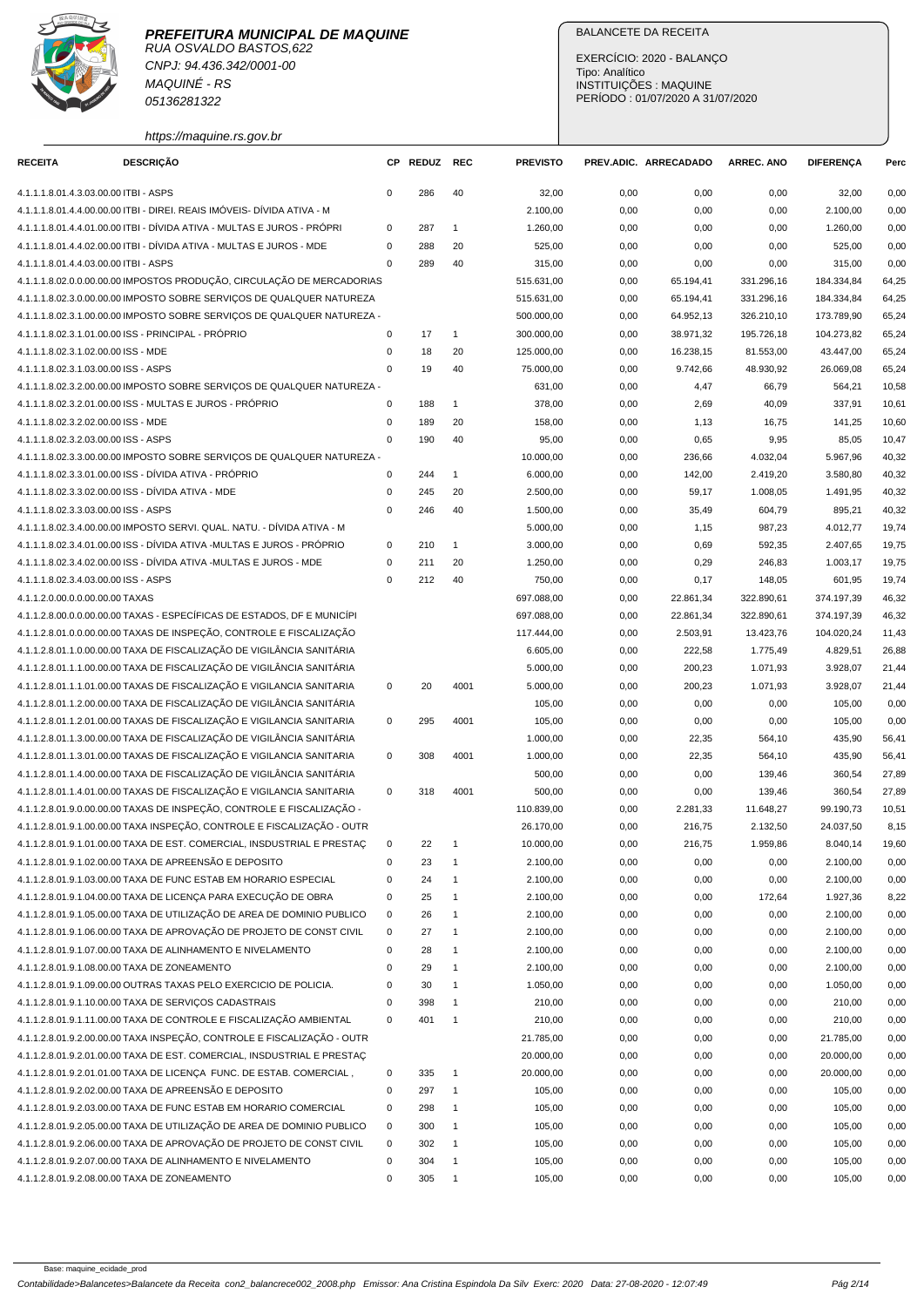

RUA OSVALDO BASTOS,622 CNPJ: 94.436.342/0001-00 MAQUINÉ - RS 05136281322

## BALANCETE DA RECEITA

EXERCÍCIO: 2020 - BALANÇO Tipo: Analítico INSTITUIÇÕES : MAQUINE PERÍODO : 01/07/2020 A 31/07/2020

https://maquine.rs.gov.br

| <b>RECEITA</b> | DESCRIÇÃO                                                                                                                    | СP                         | REDUZ REC |                | <b>PREVISTO</b>      |              | PREV.ADIC. ARRECADADO | <b>ARREC. ANO</b> | <b>DIFERENÇA</b>     | Perc         |
|----------------|------------------------------------------------------------------------------------------------------------------------------|----------------------------|-----------|----------------|----------------------|--------------|-----------------------|-------------------|----------------------|--------------|
|                | 4.1.1.2.8.01.9.2.09.00.00 OUTRAS TAXAS PELO EXERCICIO DE POLICIA.                                                            | $\mathbf 0$                | 340       | $\overline{1}$ | 1.050,00             | 0,00         | 0,00                  | 0,00              | 1.050,00             | 0,00         |
|                | 4.1.1.2.8.01.9.2.10.00.00 TAXA DE SERVIÇOS CADASTRAIS                                                                        | $\mathbf 0$                | 307       | $\overline{1}$ | 105,00               | 0,00         | 0,00                  | 0,00              | 105,00               | 0,00         |
|                | 4.1.1.2.8.01.9.3.00.00.00 TAXA INSPEÇÃO, CONTROLE E FISCALIZAÇÃO - OUTR                                                      |                            |           |                | 53.810,00            | 0,00         | 1.764,20              | 9.137,75          | 44.672,25            | 16,98        |
|                | 4.1.1.2.8.01.9.3.01.00.00 TAXA DE EST. COMERCIAL, INSDUSTRIAL E PRESTAC                                                      |                            |           |                | 20.000,00            | 0,00         | 1.764,20              | 9.137,75          | 10.862,25            | 45,69        |
|                | 4.1.1.2.8.01.9.3.01.01.00 TAXA DE LICENÇA PARA FUNC DE ESTAB. COMERCIAL                                                      | $\mathbf 0$                | 309       | $\overline{1}$ | 20.000,00            | 0,00         | 1.764,20              | 9.137,75          | 10.862,25            | 45,69        |
|                | 4.1.1.2.8.01.9.3.02.00.00 TAXA DE APREENSÃO E DEPOSITO                                                                       | 0                          | 310       | $\overline{1}$ | 4.200,00             | 0,00         | 0,00                  | 0,00              | 4.200,00             | 0,00         |
|                | 4.1.1.2.8.01.9.3.03.00.00 TAXA DE FUNC ESTAB EM HORARIO COMERCIAL                                                            | 0                          | 311       | $\overline{1}$ | 4.200,00             | 0,00         | 0,00                  | 0,00              | 4.200,00             | 0,00         |
|                | 4.1.1.2.8.01.9.3.04.00.00 TAXA DE LICENCA PARA EXECUÇÃO DE OBRA                                                              | $\mathbf 0$                | 312       | $\overline{1}$ | 4.200,00             | 0,00         | 0,00                  | 0,00              | 4.200,00             | 0,00         |
|                | 4.1.1.2.8.01.9.3.05.00.00 TAXA DE UTILIZAÇÃO DE AREA DE DOMINIO PUBLICO                                                      | $\mathbf 0$                | 313       | $\overline{1}$ | 4.200,00             | 0,00         | 0,00                  | 0,00              | 4.200,00             | 0,00         |
|                | 4.1.1.2.8.01.9.3.06.00.00 TAXA DE APROVAÇÃO DE PROJETO DE CONST CIVIL                                                        | $\mathbf 0$                | 314       | $\overline{1}$ | 4.200,00             | 0,00         | 0,00                  | 0,00              | 4.200.00             | 0,00         |
|                | 4.1.1.2.8.01.9.3.07.00.00 TAXA DE ALINHAMENTO E NIVELAMENTO                                                                  | $\mathbf 0$                | 315       | $\overline{1}$ | 4.200,00             | 0,00         | 0,00                  | 0,00              | 4.200,00             | 0,00         |
|                | 4.1.1.2.8.01.9.3.08.00.00 TAXA DE ZONEAMENTO                                                                                 | $\mathbf 0$                | 316       | $\overline{1}$ | 4.200,00             | 0,00         | 0,00                  | 0,00              | 4.200,00             | 0,00         |
|                | 4.1.1.2.8.01.9.3.09.00.00 OUTRAS TAXAS PELO EXERCICIO DE POLICIA.                                                            | $\mathbf 0$                | 317       | $\overline{1}$ | 4.200,00             | 0,00         | 0,00                  | 0,00              | 4.200,00             | 0,00         |
|                | 4.1.1.2.8.01.9.3.10.00.00 TAXA DE SERVIÇOS CADASTRAIS                                                                        | $\mathbf 0$                | 399       | $\overline{1}$ | 210,00               | 0,00         | 0,00                  | 0,00              | 210,00               | 0,00         |
|                | 4.1.1.2.8.01.9.4.00.00.00 TAXA INSPEÇÃO, CONTROLE E FISCALIZAÇÃO - OUTR                                                      |                            |           |                | 9.074,00             | 0,00         | 300,38                | 378,02            | 8.695,98             | 4,17         |
|                | 4.1.1.2.8.01.9.4.01.00.00 TAXA DE EST. COMERCIAL, INSDUSTRIAL E PRESTAÇ                                                      |                            |           |                | 5.000,00             | 0,00         | 300,38                | 378,02            | 4.621,98             | 7,56         |
|                | 4.1.1.2.8.01.9.4.01.01.00 TAXA DE LICENÇA P FUNC DE ESTABL COMERCIAL, I                                                      | 0                          | 319       | $\overline{1}$ | 5.000,00             | 0,00         | 300,38                | 378,02            | 4.621,98             | 7,56         |
|                | 4.1.1.2.8.01.9.4.02.00.00 TAXA DE APREENSÃO E DEPOSITO                                                                       | 0                          | 320       | $\overline{1}$ | 483,00               | 0,00         | 0,00                  | 0,00              | 483,00               | 0,00         |
|                | 4.1.1.2.8.01.9.4.03.00.00 TAXA DE FUNC ESTAB EM HORARIO COMERCIAL                                                            | $\mathbf 0$                | 321       | $\overline{1}$ | 483,00               | 0,00         | 0,00                  | 0,00              | 483,00               | 0,00         |
|                | 4.1.1.2.8.01.9.4.04.00.00 TAXA DE LICENÇA PARA EXECUÇÃO DE OBRA                                                              | $\mathbf 0$                | 322       | $\overline{1}$ | 483,00               | 0,00         | 0,00                  | 0,00              | 483,00               | 0,00         |
|                | 4.1.1.2.8.01.9.4.05.00.00 TAXA DE UTILIZAÇÃO DE AREA DE DOMINIO PUBLICO                                                      | $\mathbf 0$                | 323       | $\overline{1}$ | 483,00               | 0,00         | 0,00                  | 0,00              | 483,00               | 0,00         |
|                | 4.1.1.2.8.01.9.4.06.00.00 TAXA DE APROVAÇÃO DE PROJETO DE CONST CIVIL                                                        | $\mathbf 0$                | 324       | $\overline{1}$ | 483,00               | 0,00         | 0,00                  | 0,00              | 483,00               | 0,00         |
|                | 4.1.1.2.8.01.9.4.07.00.00 TAXA DE ALINHAMENTO E NIVELAMENTO                                                                  | 0                          | 325       | $\overline{1}$ | 483,00               | 0,00         | 0,00                  | 0,00              | 483,00               | 0,00         |
|                | 4.1.1.2.8.01.9.4.08.00.00 TAXA DE ZONEAMENTO                                                                                 | $\mathbf 0$                | 326       | $\overline{1}$ | 483,00               | 0,00         | 0,00                  | 0,00              | 483,00               | 0,00         |
|                | 4.1.1.2.8.01.9.4.09.00.00 OUTRAS TAXAS PELO EXERCICIO DE POLICIA.                                                            | $\mathbf 0$                | 327       | $\overline{1}$ | 483,00               | 0,00         | 0,00                  | 0,00              | 483,00               | 0,00         |
|                | 4.1.1.2.8.01.9.4.10.00.00 TAXA DE SERVIÇOS CADASTRAIS                                                                        | $\mathbf 0$                | 400       | $\overline{1}$ | 210,00               | 0,00         | 0,00                  | 0,00              | 210,00               | 0,00         |
|                | 4.1.1.2.8.02.0.0.00.00.00 TAXAS PELA PRESTAÇÃO DE SERVIÇOS                                                                   |                            |           |                | 579.644,00           | 0,00         | 20.357,43             | 309.466,85        | 270.177,15           | 53,39        |
|                | 4.1.1.2.8.02.9.0.00.00.00 TAXAS PELA PRESTAÇÃO DE SERVIÇOS                                                                   |                            |           |                | 579.644,00           | 0,00         | 20.357,43             | 309.466,85        | 270.177,15           | 53,39        |
|                | 4.1.1.2.8.02.9.1.00.00.00 TAXAS PELA PRESTAÇÃO DE SERVIÇOS - OUTRAS                                                          |                            |           |                | 536.960,00           | 0,00         | 9.948,28              | 249.837,15        | 287.122,85           | 46,53        |
|                | 4.1.1.2.8.02.9.1.02.00.00 TAXA DE EXPEDIENTE                                                                                 | $\mathbf 0$                | 291       | $\overline{1}$ | 21.000,00            | 0,00         | 448,78                | 4.891,10          | 16.108,90            | 23,29        |
|                | 4.1.1.2.8.02.9.1.03.00.00 TAXA DE LIMPEZA PUBLICA                                                                            | $\mathbf 0$                | 33        | $\mathbf{1}$   | 500.000,00           | 0,00         | 9.499,50              | 244.440,25        | 255.559,75           | 48,89        |
|                | 4.1.1.2.8.02.9.1.04.00.00 TAXA DE EMISSAO DE CERTIDAO                                                                        | $\mathsf 0$                | 34        | $\mathbf{1}$   | 15.750,00            | 0,00         | 0,00                  | 505,80            | 15.244,20            | 3,21         |
|                | 4.1.1.2.8.02.9.1.05.00.00 TAXA DE SERVIÇOS CADASTRAIS                                                                        | $\mathbf 0$                | 352       | $\overline{1}$ | 210,00               | 0,00         | 0,00                  | 0,00              | 210,00               | 0,00         |
|                | 4.1.1.2.8.02.9.2.00.00.00 TAXAS PELA PRESTAÇÃO DE SERVIÇOS -MULTA E JUR                                                      |                            |           |                | 3.675,00             | 0,00         | 200,41                | 878,03            | 2.796,97             | 23,89        |
|                | 4.1.1.2.8.02.9.2.02.00.00 TAXA DE EXPEDIENTE                                                                                 | 0                          | 292       | $\overline{1}$ | 420,00               | 0,00         | 0,00                  | 1,58              | 418,42               | 0,38         |
|                | 4.1.1.2.8.02.9.2.03.00.00 TAXA DE LIMPEZA PUBLICA                                                                            | 0                          | 296       | $\overline{1}$ | 1.050,00             | 0,00         | 200,41                | 876,45            | 173,55               | 83,47        |
|                | 4.1.1.2.8.02.9.2.04.00.00 TAXA DE EMISSAO DE CERTIDAO                                                                        | $\mathbf 0$                | 336       | $\overline{1}$ | 105,00               | 0,00         | 0,00                  | 0,00              | 105,00               | 0,00         |
|                | 4.1.1.2.8.02.9.2.05.00.00 TAXA DE SERVIÇOS CADASTRAIS                                                                        | $\mathbf 0$                | 337       | $\overline{1}$ | 2.100,00             | 0,00         | 0,00                  | 0,00              | 2.100,00             | 0,00         |
|                | 4.1.1.2.8.02.9.3.00.00.00 TAXAS PELA PRESTAÇÃO DE SERVIÇOS -DV ATV                                                           |                            |           |                | 16.276,00            | 0,00         | 9.054,92              | 54.178,01         | $-37.902,01$         | 332,87       |
|                | 4.1.1.2.8.02.9.3.02.00.00 TAXA DE EXPEDIENTE                                                                                 | $\pmb{0}$                  | 293       | $\overline{1}$ | 2.415,00             | 0,00         | 2,03                  | 105,52            | 2.309,48             | 4,37         |
|                | 4.1.1.2.8.02.9.3.03.00.00 TAXA DE LIMPEZA PUBLICA                                                                            | $\mathbf 0$                | 299       | $\mathbf{1}$   | 12.128,00            | 0,00         | 9.052,89              | 54.072,49         | $-41.944,49$         | 445,85       |
|                | 4.1.1.2.8.02.9.3.04.00.00 TAXA DE EMISSAO DE CERTIDAO                                                                        | 0                          | 301       | $\mathbf{1}$   | 105,00               | 0,00         | 0,00                  | 0,00              | 105,00               | 0,00         |
|                | 4.1.1.2.8.02.9.3.05.00.00 TAXA DE SERVIÇOS CADASTRAIS                                                                        | $\mathbf 0$                | 338       | $\overline{1}$ | 1.628,00             | 0,00         | 0,00                  | 0,00              | 1.628,00             | 0,00         |
|                | 4.1.1.2.8.02.9.4.00.00.00 TAXAS PELA PRESTAÇÃO DE SERVIÇOS - M J DV ATV                                                      |                            |           |                | 22.733,00            | 0,00         | 1.153,82              | 4.573,66          | 18.159,34            | 20,12        |
|                | 4.1.1.2.8.02.9.4.02.00.00 TAXA DE EXPEDIENTE                                                                                 | 0                          | 294       | $\overline{1}$ | 5.250,00             | 0,00         | 0,00                  | 17,26             | 5.232,74             | 0,33         |
|                | 4.1.1.2.8.02.9.4.03.00.00 TAXA DE LIMPEZA PUBLICA                                                                            | $\mathbf 0$                | 306       | $\overline{1}$ | 15.750,00            | 0,00         | 1.153,82              | 4.556,40          | 11.193,60            | 28,93        |
|                | 4.1.1.2.8.02.9.4.04.00.00 TAXA DE EMISSAO DE CERTIDAO                                                                        | $\mathbf 0$<br>$\mathbf 0$ | 303       | $\overline{1}$ | 105,00               | 0,00         | 0,00                  | 0,00              | 105,00               | 0,00         |
|                | 4.1.1.2.8.02.9.4.05.00.00 TAXA DE SERVIÇOS CADASTRAIS                                                                        |                            | 339       | $\overline{1}$ | 1.628,00             | 0,00         | 0,00                  | 0,00              | 1.628,00             | 0,00         |
|                | 4.1.1.3.0.00.0.0.00.00.00 CONTRIBUIÇÃO DE MELHORIA<br>4.1.1.3.8.00.0.0.00.00.00 CONTRIBUICÃO DE MELHORIA - ESPECÍFICA E/DF/M |                            |           |                | 6.195,00             | 0,00         | 0,00                  | 0,00              | 6.195,00             | 0,00         |
|                | 4.1.1.3.8.01.0.0.00.00.00 CONT MELHOR P/ EXPANSÃO REDE ÁGUA POTÁVEL E E                                                      |                            |           |                | 6.195,00<br>1.365,00 | 0,00<br>0,00 | 0,00<br>0,00          | 0,00<br>0,00      | 6.195,00<br>1.365,00 | 0,00<br>0,00 |
|                | 4.1.1.3.8.01.1.0.00.00.00 CONT MELHOR P/ EXPANSÃO REDE ÁGUA POTÁVEL E E                                                      |                            |           |                | 1.365,00             | 0,00         | 0,00                  | 0,00              | 1.365,00             | 0,00         |
|                | 4.1.1.3.8.01.1.1.00.00.00 CM P/ EXPANSÃO REDE ÁGUA POTÁVEL E ESGOTO SAN 0                                                    |                            | 35        | $\overline{1}$ | 1.365,00             | 0,00         | 0,00                  | 0,00              | 1.365,00             | 0,00         |
|                | 4.1.1.3.8.02.0.0.00.00.00 CONT MELHORIA P/ EXPANSÃO REDE ILUMINAÇÃO PÚB                                                      |                            |           |                | 1.365,00             | 0,00         | 0,00                  | 0,00              | 1.365,00             | 0,00         |
|                | 4.1.1.3.8.02.1.0.00.00.00 CONT MELHORIA P/ EXPANSÃO REDE ILUMINAÇÃO PÚB                                                      |                            |           |                | 1.365,00             | 0,00         | 0,00                  | 0,00              | 1.365,00             | 0,00         |
|                | 4.1.1.3.8.02.1.1.00.00.00 CM P/ EXPANSÃO REDE ILUMINAÇÃO PÚBLICA NA CID                                                      | $\mathbf 0$                | 36        | $\overline{1}$ | 1.365,00             | 0,00         | 0,00                  | 0,00              | 1.365,00             | 0,00         |
|                | 4.1.1.3.8.03.0.0.00.00.00 CONT MELHORIA P/ EXPANSÃO REDE DE ILUMINAÇÃO                                                       |                            |           |                | 1.365,00             | 0,00         | 0,00                  | 0,00              | 1.365,00             | 0,00         |
|                |                                                                                                                              |                            |           |                |                      |              |                       |                   |                      |              |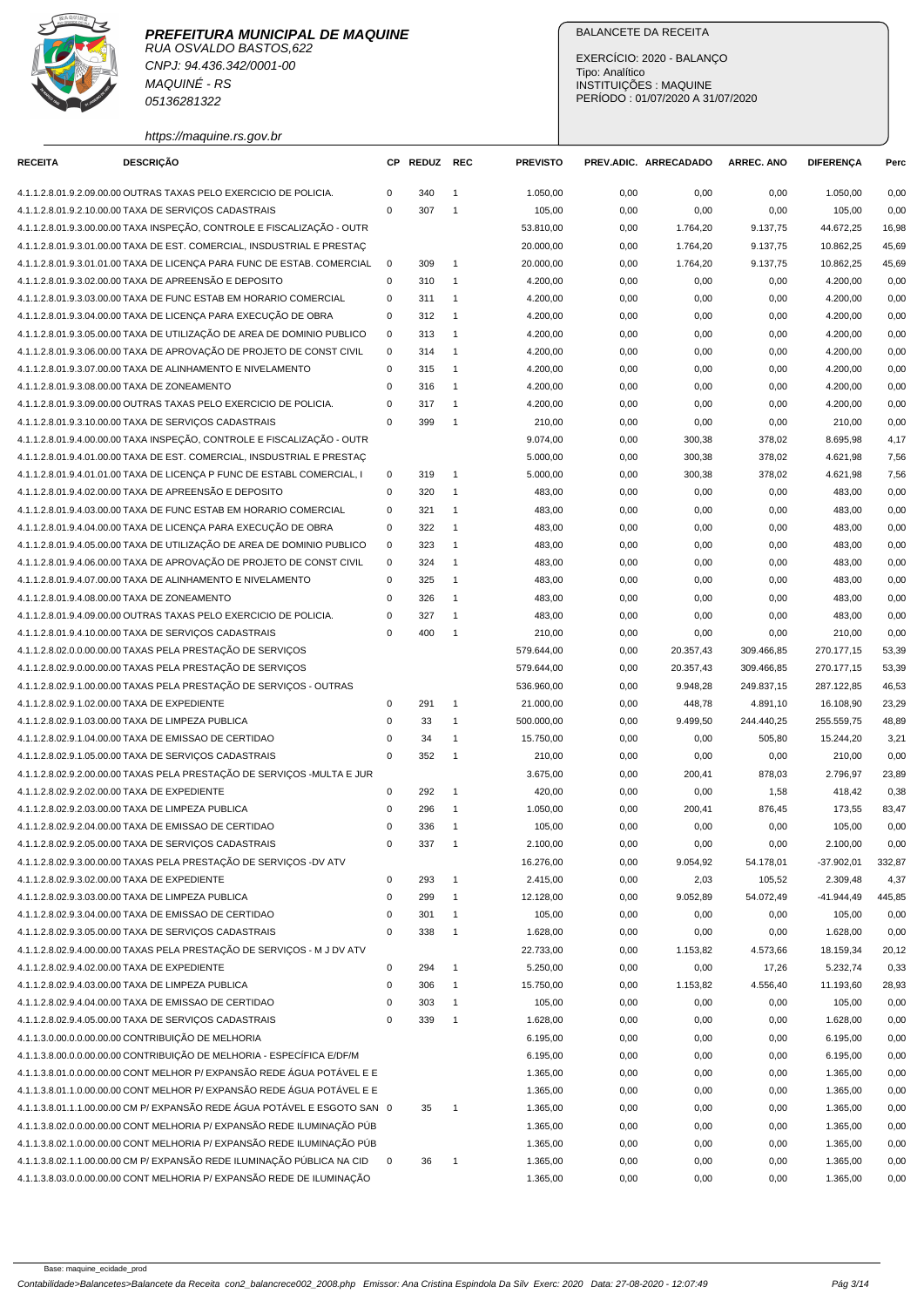

CNPJ: 94.436.342/0001-00 MAQUINÉ - RS 05136281322

https://maquine.rs.gov.br

## BALANCETE DA RECEITA

EXERCÍCIO: 2020 - BALANÇO Tipo: Analítico INSTITUIÇÕES : MAQUINE PERÍODO : 01/07/2020 A 31/07/2020

| <b>RECEITA</b>                          | <b>DESCRIÇÃO</b>                                                                                                               |             | CP REDUZ REC |                | <b>PREVISTO</b> |      | PREV.ADIC. ARRECADADO | <b>ARREC. ANO</b> | <b>DIFERENÇA</b> | Perc   |
|-----------------------------------------|--------------------------------------------------------------------------------------------------------------------------------|-------------|--------------|----------------|-----------------|------|-----------------------|-------------------|------------------|--------|
|                                         | 4.1.1.3.8.03.1.0.00.00.00 CONT MELHORIA P/ EXPANSÃO REDE DE ILUMINAÇÃO                                                         |             |              |                | 1.365,00        | 0,00 | 0,00                  | 0,00              | 1.365,00         | 0,00   |
|                                         | 4.1.1.3.8.03.1.1.00.00.00 CM P/ EXPANSÃO REDE DE ILUMINAÇÃO PÚBLICA RUR 0                                                      |             | 37           | $\overline{1}$ | 1.365,00        | 0,00 | 0,00                  | 0,00              | 1.365,00         | 0,00   |
|                                         | 4.1.1.3.8.04.0.0.00.00.00 CONT MELHORIA P/ PAVIMENTAÇÃO E OBRAS COMPLEM                                                        |             |              |                | 1.260,00        | 0,00 | 0,00                  | 0,00              | 1.260,00         | 0,00   |
|                                         | 4.1.1.3.8.04.1.0.00.00.00 CONT MELHORIA P/ PAVIMENTAÇÃO E OBRAS COMPLEM                                                        |             |              |                | 1.260,00        | 0,00 | 0,00                  | 0,00              | 1.260,00         | 0,00   |
|                                         | 4.1.1.3.8.04.1.1.00.00.00 CM P/ PAVIMENTAÇÃO E OBRAS COMPLEMENTARES - P 0                                                      |             | 402          | $\overline{1}$ | 525,00          | 0,00 | 0,00                  | 0,00              | 525,00           | 0,00   |
|                                         | 4.1.1.3.8.04.1.2.00.00.00 CM P/ PAVIMENTAÇÃO E OBRAS COMPLEMENTARES - M 0                                                      |             | 191          | $\mathbf{1}$   | 105,00          | 0,00 | 0,00                  | 0,00              | 105,00           | 0,00   |
|                                         | 4.1.1.3.8.04.1.3.00.00.00 CM P/ PAVIMENTAÇÃO E OBRAS COMPLEMENTARES - D 0                                                      |             | 250          | $\overline{1}$ | 525,00          | 0,00 | 0,00                  | 0,00              | 525,00           | 0,00   |
|                                         | 4.1.1.3.8.04.1.4.00.00.00 CM P/ PAVIMENTAÇÃO E OBRAS COMPLEMENTARES - M 0                                                      |             | 403          | $\overline{1}$ | 105,00          | 0,00 | 0,00                  | 0,00              | 105,00           | 0,00   |
|                                         | 4.1.1.3.8.99.0.0.00.00.00 OUTRAS CONTRIBUICÕES DE MELHORIA                                                                     |             |              |                | 840,00          | 0,00 | 0,00                  | 0,00              | 840,00           | 0,00   |
|                                         | 4.1.1.3.8.99.1.0.00.00.00 OUTRAS CONTRIBUIÇÕES DE MELHORIA                                                                     |             |              |                | 840,00          | 0,00 | 0,00                  | 0,00              | 840,00           | 0,00   |
|                                         | 4.1.1.3.8.99.1.1.00.00.00 OUTRAS CONTRI. DE MELHORIA - PRINCIPAL                                                               | $\mathsf 0$ | 39           | $\overline{1}$ | 840,00          | 0,00 | 0,00                  | 0,00              | 840,00           | 0,00   |
| 4.1.2.0.0.00.0.0.00.00.00 CONTRIBUIÇÕES |                                                                                                                                |             |              |                | 300.000,00      | 0,00 | 19.051,93             | 146.590,97        | 153.409,03       | 48,86  |
|                                         | 4.1.2.4.0.00.0.0.00.00.00 CONTRIBUIÇÃO PARA O CUSTEIO DO SERVIÇO DE ILU                                                        |             |              |                | 300.000,00      | 0,00 | 19.051,93             | 146.590,97        | 153.409,03       | 48,86  |
|                                         | 4.1.2.4.0.00.1.0.00.00.00 CONTRIBUIÇÃO PARA O CUSTEIO DO SERVIÇO DE ILU                                                        |             |              |                | 300.000,00      | 0,00 | 19.051,93             | 146.590,97        | 153.409,03       | 48,86  |
|                                         | 4.1.2.4.0.00.1.1.00.00.00 CONTRIB P/ CUSTEIO SERVIÇO DE ILUMINAÇÃO PÚBL                                                        | 0           | 41           | $\overline{1}$ | 300.000,00      | 0,00 | 19.051,93             | 146.590,97        | 153.409,03       | 48,86  |
|                                         | 4.1.3.0.0.00.0.0.00.00.00 RECEITA PATRIMONIAL                                                                                  |             |              |                | 39.080,00       | 0,00 | 13.767,70             | 24.129,65         | 14.950,35        | 61,74  |
|                                         | 4.1.3.1.0.00.0.0.00.00.00 EXPLORAÇÃO DO PATRIMÔNIO IMOBILIÁRIO DO ESTAD                                                        |             |              |                | 8.505,00        | 0,00 | 0,00                  | 2.109,14          | 6.395,86         | 24,80  |
|                                         | 4.1.3.1.0.01.0.0.00.00.00 ALUGUÉIS, ARRENDA., FOROS, LAUDÊMIOS, TARIFAS                                                        |             |              |                | 4.305,00        | 0,00 | 0,00                  | 2.109,14          | 2.195,86         | 48,99  |
|                                         | 4.1.3.1.0.01.1.0.00.00.00 ALUGUÉIS E ARRENDAMENTOS                                                                             |             |              |                | 4.305,00        | 0,00 | 0,00                  | 2.109,14          | 2.195,86         | 48,99  |
|                                         | 4.1.3.1.0.01.1.1.00.00.00 ALUGUÉIS E ARRENDAMENTOS - PRINCIPAL                                                                 |             |              |                | 4.305.00        | 0,00 | 0,00                  | 2.109,14          | 2.195,86         | 48,99  |
|                                         | 4.1.3.1.0.01.1.1.01.00.00 ALUGUEL BALNEÁRIO MUNICIPAL                                                                          | 0           | 360          | $\overline{1}$ | 4.200,00        | 0,00 | 0,00                  | 2.109,14          | 2.090,86         | 50,22  |
|                                         | 4.1.3.1.0.01.1.1.02.00.00 RECEITA ALUGUEL DE ESTANDES FESTA DA POLENTA                                                         | $\mathbf 0$ | 387          | $\overline{1}$ | 105,00          | 0,00 | 0,00                  | 0,00              | 105,00           | 0,00   |
|                                         | 4.1.3.1.0.99.0.0.00.00.00 OUTRAS RECEITAS IMOBILIÁRIAS                                                                         |             |              |                | 4.200,00        | 0,00 | 0,00                  | 0,00              | 4.200,00         | 0,00   |
|                                         | 4.1.3.1.0.99.1.0.00.00.00 OUTRAS RECEITAS IMOBILIÁRIAS                                                                         |             |              |                | 4.200,00        | 0,00 | 0,00                  | 0,00              | 4.200,00         | 0,00   |
|                                         | 4.1.3.1.0.99.1.1.00.00.00 OUTRAS RECEITAS IMOBILIÁRIAS - PRINCIPAL                                                             | 0           | 44           | $\overline{1}$ | 4.200,00        | 0,00 | 0,00                  | 0,00              | 4.200,00         | 0,00   |
|                                         | 4.1.3.2.0.00.0.0.00.00.00 VALORES MOBILIÁRIOS                                                                                  |             |              |                | 30.575,00       | 0,00 | 13.767,70             | 22.020,51         | 8.554,49         | 72,02  |
|                                         | 4.1.3.2.1.00.0.0.00.00.00 JUROS E CORREÇÕES MONETÁRIAS                                                                         |             |              |                | 30.575,00       | 0,00 | 13.767,70             | 22.020,51         | 8.554,49         | 72,02  |
|                                         | 4.1.3.2.1.00.1.0.00.00.00 REMUNERAÇÃO DE DEPÓSITOS BANCÁRIOS                                                                   |             |              |                | 30.575,00       | 0,00 | 13.767,70             | 22.020,51         | 8.554,49         | 72,02  |
|                                         | 4.1.3.2.1.00.1.1.00.00.00 REMU. DEPÓSITOS BANCÁRIOS - PRINCIPAL                                                                |             |              |                | 30.575,00       | 0,00 | 13.767,70             | 22.020,51         | 8.554,49         | 72,02  |
|                                         | 4.1.3.2.1.00.1.1.01.00.00 REMUNERAÇÃO DE DEPÓSITOS DE RECURSOS VINCULAD                                                        |             |              |                | 22.575,00       | 0,00 | 13.387,77             | 19.106,62         | 3.468,38         | 84,64  |
|                                         | 4.1.3.2.1.00.1.1.01.02.00 REMU. DEPÓSITOS BANCÁ. RECURSOS VINCU. - FUND                                                        | $\mathbf 0$ | 45           | 31             | 2.100,00        | 0,00 | 24,61                 | 506,53            | 1.593,47         | 24,12  |
|                                         | 4.1.3.2.1.00.1.1.01.03.00 REMU. DEPÓSI. BANCÁ RECUR. VINCU. FUNDO DE SA                                                        |             |              |                | 5.729,00        | 0,00 | 73,24                 | 875,10            | 4.853,90         | 15,27  |
|                                         | 4.1.3.2.1.00.1.1.01.03.01 REC DE REM POVOS INDIGENAS                                                                           | 0           | 72           |                |                 |      |                       |                   |                  |        |
|                                         | 4.1.3.2.1.00.1.1.01.03.02 REC REND SAUDE BUCAL PSF FED                                                                         |             | 73           | 4500           | 53,00           | 0,00 | 0,83                  | 10,98             | 42,02            | 20,72  |
|                                         |                                                                                                                                | 0           |              | 4500           | 53,00           | 0,00 | 0,08                  | 0,90              | 52,10            | 1,70   |
|                                         | 4.1.3.2.1.00.1.1.01.03.03 REC DE REND FARMACIA BASICA FEDERAL<br>4.1.3.2.1.00.1.1.01.03.04 REC REM MED DISPENSAÇÃO EXCEPCIONAL | 0           | 75           | 4503           | 100,00          | 0,00 | 0,01                  | 76,24             | 23,76            | 76,24  |
|                                         |                                                                                                                                | 0           | 74           | 4503           | 53,00           | 0,00 | 0,01                  | 0,06              | 52,94            | 0,11   |
|                                         | 4.1.3.2.1.00.1.1.01.03.05 REC REND PAB FIXO                                                                                    | 0           | 76           | 4500           | 1.000,00        | 0,00 | 0,00                  | 73,01             | 926,99           | 7,30   |
|                                         | 4.1.3.2.1.00.1.1.01.03.06 REC REND SIA SUS                                                                                     | $\Omega$    | 77           | 4501           | 210,00          | 0,00 | 4,88                  | 53,65             | 156,35           | 25,55  |
|                                         | 4.1.3.2.1.00.1.1.01.03.07 REC VIG EPIDEM FEDERAL                                                                               | 0           | 78           | 4502           | 100,00          | 0,00 | 0,00                  | 0,00              | 100,00           | 0,00   |
|                                         | 4.1.3.2.1.00.1.1.01.03.08 REC REND VIG SANITARIA FEDERAL                                                                       | 0           | 79           | 4502           | 105,00          | 0,00 | 0,01                  | 0,17              | 104,83           | 0,16   |
|                                         | 4.1.3.2.1.00.1.1.01.03.09 REC REND PSF ESTADUAL                                                                                | 0           | 88           | 4090           | 100,00          | 0,00 | 4,23                  | 36,22             | 63,78            | 36,22  |
|                                         | 4.1.3.2.1.00.1.1.01.03.10 REC REND INC ATENÇÃO BASICA PIES                                                                     | 0           | 89           | 4011           | 100,00          | 0,00 | 0,87                  | 27,79             | 72,21            | 27,79  |
|                                         | 4.1.3.2.1.00.1.1.01.03.11 REC REND PSF FEDERAL                                                                                 | 0           | 90           | 4500           | 1.050,00        | 0,00 | 0,00                  | 36,99             | 1.013,01         | 3,52   |
|                                         | 4.1.3.2.1.00.1.1.01.03.12 REC REND PACS FEDERAL                                                                                | 0           | 91           | 4500           | 100,00          | 0,00 | 39,99                 | 107,45            | $-7,45$          | 107,45 |
| 4.1.3.2.1.00.1.1.01.03.13 REC REND PMAQ |                                                                                                                                | 0           | 99           | 4500           | 200,00          | 0,00 | 0,00                  | 32,10             | 167,90           | 16,05  |
|                                         | 4.1.3.2.1.00.1.1.01.03.14 REC REND REQUALIFICAÇÃO DE UBS                                                                       | 0           | 100          | 4505           | 100,00          | 0,00 | 0,00                  | 0,00              | 100,00           | 0,00   |
|                                         | 4.1.3.2.1.00.1.1.01.03.15 REC REND PSF INDIGENA ESTADUAL                                                                       | 0           | 101          | 4090           | 300,00          | 0,00 | 15,09                 | 293,60            | 6,40             | 97,87  |
|                                         | 4.1.3.2.1.00.1.1.01.03.16 REC REND QUALF GESTAO SUS/QUALIFAR SUS                                                               | 0           | 102          | 4509           | 210,00          | 0,00 | 0,12                  | 11,42             | 198,58           | 5,44   |
|                                         | 4.1.3.2.1.00.1.1.01.03.17 REC REND CUSTEIO FARM QUALIFAR SUS                                                                   | 0           | 103          | 4503           | 100,00          | 0,00 | 0,79                  | 8,21              | 91,79            | 8,21   |
|                                         | 4.1.3.2.1.00.1.1.01.03.18 REC REND PSF SAUDE NA ESCOLA                                                                         | 0           | 104          | 4500           | 53,00           | 0,00 | 0,00                  | 0,00              | 53,00            | 0,00   |
|                                         | 4.1.3.2.1.00.1.1.01.03.19 REC REND REEQ UBS - CONSTRUÇÃO                                                                       | 0           | 105          | 4505           | 53,00           | 0,00 | 3,10                  | 13,60             | 39,40            | 25,66  |
|                                         | 4.1.3.2.1.00.1.1.01.03.20 REC REND INCENTIVO ACS ESTADUAL                                                                      | 0           | 106          | 4090           | 105,00          | 0,00 | 0,96                  | 20,34             | 84,66            | 19,37  |
|                                         | 4.1.3.2.1.00.1.1.01.03.21 REC REND AQUISIÇAO DE EQUIP UBS MORRO ALTO                                                           | 0           | 107          | 4505           | 100,00          | 0,00 | 0,00                  | 0,00              | 100,00           | 0,00   |
|                                         | 4.1.3.2.1.00.1.1.01.03.22 REC REND TX ALVARA SANITARIO                                                                         | 0           | 108          | 4001           | 100,00          | 0,00 | 0,13                  | 5,19              | 94,81            | 5,19   |
|                                         | 4.1.3.2.1.00.1.1.01.03.23 REC REND AQUISIÇÃO EQUIP UBS PRAINHA M. ALTO                                                         | $\mathsf 0$ | 109          | 4505           | 100,00          | 0,00 | 0,36                  | 3,77              | 96,23            | 3,77   |
|                                         | 4.1.3.2.1.00.1.1.01.03.24 REC REND PSF QUILOMBOLA ESTADUAL                                                                     | 0           | 110          | 4090           | 100,00          | 0,00 | 1,78                  | 12,69             | 87,31            | 12,69  |
|                                         | 4.1.3.2.1.00.1.1.01.03.26 REC REND OFICINAS TERAPEUTICAS PPV CRACK                                                             | 0           | 279          | 4011           | 300,00          | 0,00 | 0,00                  | 7,67              | 292,33           | 2,56   |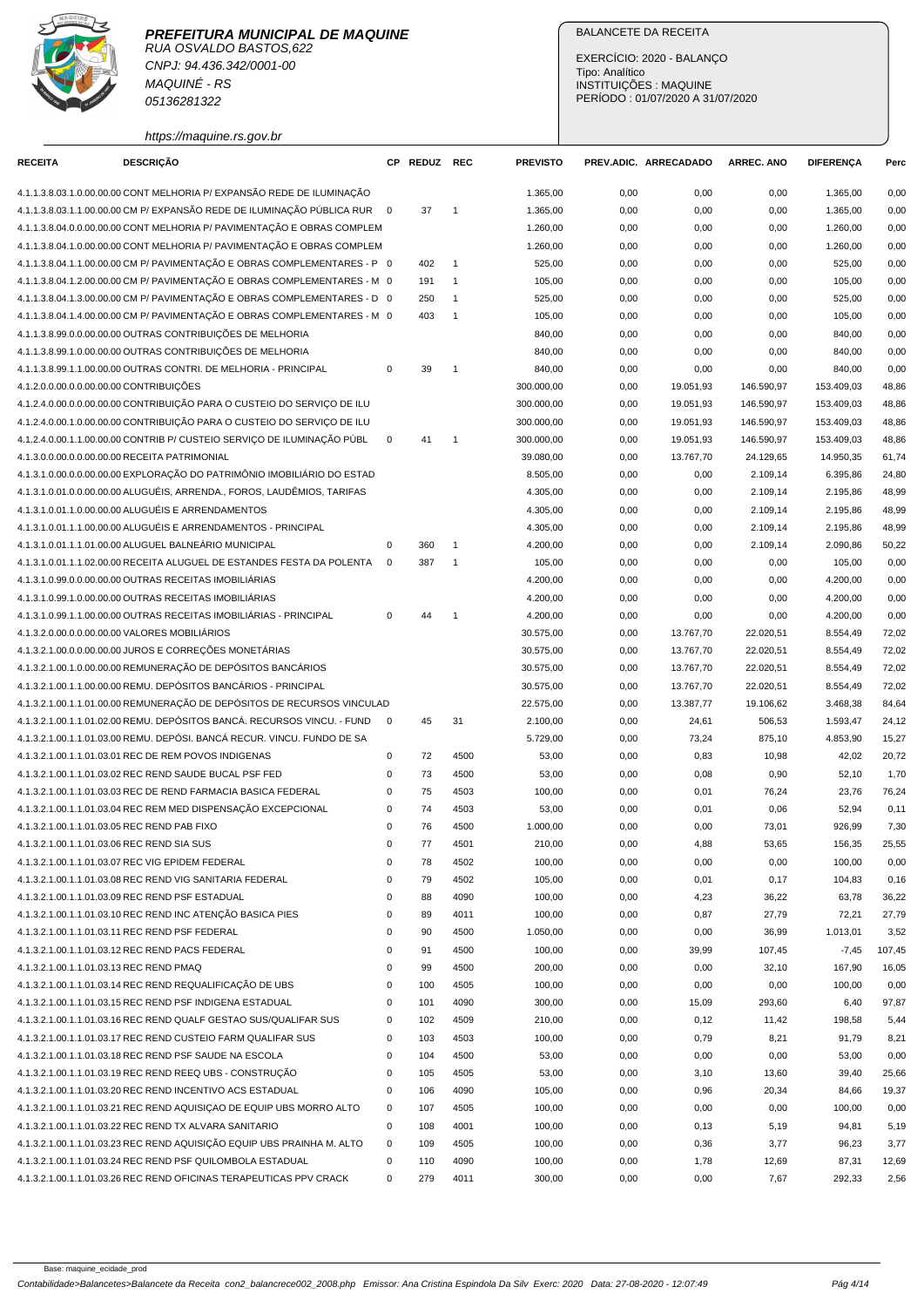

CNPJ: 94.436.342/0001-00 MAQUINÉ - RS 05136281322

https://maquine.rs.gov.br

## BALANCETE DA RECEITA

EXERCÍCIO: 2020 - BALANÇO Tipo: Analítico INSTITUIÇÕES : MAQUINE PERÍODO : 01/07/2020 A 31/07/2020

| <b>RECEITA</b>                              | <b>DESCRIÇÃO</b>                                                                                                            |                          | CP REDUZ   | <b>REC</b>   | <b>PREVISTO</b> |              | PREV.ADIC. ARRECADADO | <b>ARREC. ANO</b> | <b>DIFERENÇA</b>    | Perc         |
|---------------------------------------------|-----------------------------------------------------------------------------------------------------------------------------|--------------------------|------------|--------------|-----------------|--------------|-----------------------|-------------------|---------------------|--------------|
|                                             |                                                                                                                             |                          |            |              |                 |              |                       |                   |                     |              |
|                                             | 4.1.3.2.1.00.1.1.01.03.27 REC REND FARM BASICA ESTADUAL                                                                     | 0<br>$\mathbf 0$         | 355        | 4050         | 158,00          | 0,00         | 0,00                  | 31,62             | 126,38              | 20,01        |
|                                             | 4.1.3.2.1.00.1.1.01.03.28 REC REND TC TRANSP SANITARIO ELETIVO                                                              | 0                        | 374<br>375 | 4505<br>4505 | 100,00          | 0,00         | 0,00                  | 0,92              | 99,08               | 0,92         |
|                                             | 4.1.3.2.1.00.1.1.01.03.29 REC REND TC AMBULANCIA<br>4.1.3.2.1.00.1.1.01.03.30 REC REND AQUISIÇÃO EQUIP MORRO ALTO E BARRA D | $\mathbf{0}$             | 380        | 4505         | 53,00<br>315,00 | 0,00<br>0,00 | 0,00<br>0,00          | 0,13<br>10,38     | 52,87<br>304,62     | 0,25<br>3,30 |
|                                             |                                                                                                                             | $\mathbf 0$              |            |              |                 |              |                       |                   |                     |              |
|                                             | 4.1.3.2.1.00.1.1.01.03.31 REC REND INC PAB 36000174248201800                                                                |                          | 386        | 4500         | 158,00          | 0,00         | 0,00                  | 0,00              | 158,00              | 0,00         |
|                                             | 4.1.3.2.1.00.1.1.01.03.33 REC REND EDUCAÇÃO E FORMAÇÃO EM SAUDE                                                             | $\mathbf 0$              | 408        | 4504         | 100,00          | 0,00         | 0,00                  | 0,00              | 100,00              | 0,00         |
|                                             | 4.1.3.2.1.00.1.1.01.04.00 REMU. DEPÓSITOS BANCÁ. DE RECURSOS VINCU. MDE                                                     | $\overline{\phantom{0}}$ | 46         | 20           | 100,00          | 0,00         | 1,26                  | 29,88             | 70,12               | 29,88        |
|                                             | 4.1.3.2.1.00.1.1.01.05.00 REMU. DEPÓSITOS BANCÁ. RECURSOS VINCU. ASPS                                                       | 0                        | 47         | 40           | 1.050,00        | 0,00         | 12,59                 | 291,97            | 758,03              | 27,81        |
|                                             | 4.1.3.2.1.00.1.1.01.06.00 REMU, DEPÓSITOS BANCÁ, RECURSOS VINCULADOS CI 0                                                   |                          | 48         | 1039         | 100,00          | 0,00         | 2,10                  | 18,72             | 81,28               | 18,72        |
|                                             | 4.1.3.2.1.00.1.1.01.07.00 REMU. DEPÓSITOS BANCÁ. DE RECURSOS VINCU. FN                                                      |                          |            |              | 1.000,00        | 0,00         | 1.502,77              | 2.249,09          | $-1.249,09$         | 224,91       |
|                                             | 4.1.3.2.1.00.1.1.01.07.01 REC REM DO BOLSA FAMILIA                                                                          | $\mathsf 0$              | 122        | 1040         | 100,00          | 0,00         | 1.435,53              | 1.488,23          | $-1.388,23$         | 1.488,23     |
| 4.1.3.2.1.00.1.1.01.07.02 REC DE REM BL PSB |                                                                                                                             | $\pmb{0}$                | 123        | 1005         | 300,00          | 0,00         | 57,25                 | 628,35            | $-328,35$           | 209,45       |
| 4.1.3.2.1.00.1.1.01.07.03 REC REM IGD SUAS  |                                                                                                                             | $\mathbf 0$              | 124        | 1070         | 500,00          | 0,00         | 4,58                  | 68,44             | 431,56              | 13,69        |
| 4.1.3.2.1.00.1.1.01.07.04 REC REM OASF      |                                                                                                                             | $\mathbf 0$              | 158        | 1026         | 50,00           | 0,00         | 3,59                  | 58,47             | $-8,47$             | 116,94       |
|                                             | 4.1.3.2.1.00.1.1.01.07.05 REC REM OASF QUILOMBOLA                                                                           | $\mathbf 0$              | 159        | 1068         | 50,00           | 0,00         | 0,00                  | 0,00              | 50,00               | 0,00         |
|                                             | 4.1.3.2.1.00.1.1.01.07.06 REC REM COVID AÇÕES FNAS                                                                          | $\mathbf 0$              | 1466       | 1103         | 0,00            | 0,00         | 1,82                  | 5,60              | $-5,60$             | 0,00         |
|                                             | 4.1.3.2.1.00.1.1.01.08.00 REMU. DEPÓSITOS BANCÁ. DE RECURSOS VINCU. FND                                                     |                          |            |              | 3.250,00        | 0,00         | 11.324,79             | 11.705,01         | $-8.455,01$         | 360,15       |
| 4.1.3.2.1.00.1.1.01.08.01 REC REM PNAE      |                                                                                                                             | $\mathsf 0$              | 141        | 1008         | 300,00          | 0,00         | 4,71                  | 37,79             | 262,21              | 12,60        |
|                                             | 4.1.3.2.1.00.1.1.01.08.02 REC REM PNAC CRECHE                                                                               | 0                        | 142        | 1010         | 50,00           | 0,00         | 0,00                  | 0,00              | 50,00               | 0,00         |
|                                             | 4.1.3.2.1.00.1.1.01.08.03 REC REM PNAQ QUILOMBOLA                                                                           | $\pmb{0}$                | 143        | 1011         | 50,00           | 0,00         | 0,00                  | 0,00              | 50,00               | 0,00         |
|                                             | 4.1.3.2.1.00.1.1.01.08.04 REC REM TRANSP ESCOLAR ESTADUAL                                                                   | $\mathbf 0$              | 144        | 1023         | 1.000,00        | 0,00         | 21,83                 | 144,15            | 855,85              | 14,42        |
|                                             | 4.1.3.2.1.00.1.1.01.08.05 REC REM SALARIO EDUCAÇÃO FEDERAL                                                                  | $\mathbf 0$              | 145        | 1006         | 1.050,00        | 0,00         | 12,78                 | 137,00            | 913,00              | 13,05        |
|                                             | 4.1.3.2.1.00.1.1.01.08.06 REC REM TRANSP ESCOLAR FEDERAL                                                                    | $\mathbf 0$              | 146        | 1009         | 300,00          | 0,00         | 11.282,31             | 11.338,31         | -11.038,31 3.779,44 |              |
| 4.1.3.2.1.00.1.1.01.08.07 REC REM PDDE      |                                                                                                                             | $\mathbf 0$              | 147        | 1007         | 100,00          | 0,00         | 2,36                  | 37,21             | 62,79               | 37,21        |
|                                             | 4.1.3.2.1.00.1.1.01.08.08 REC REM CAMINHOS DA ESCOLA                                                                        | $\mathbf 0$              | 148        | 1067         | 50,00           | 0,00         | 0,00                  | 0,00              | 50,00               | 0,00         |
|                                             | 4.1.3.2.1.00.1.1.01.08.09 REC REM APOIO A CRECHES                                                                           | $\mathbf 0$              | 149        | 1073         | 50,00           | 0,00         | 0,37                  | 4,90              | 45,10               | 9,80         |
|                                             | 4.1.3.2.1.00.1.1.01.08.10 REC REM BRASIL CARINHOSO                                                                          | $\pmb{0}$                | 150        | 1080         | 50,00           | 0,00         | 0,42                  | 5,51              | 44,49               | 11,02        |
|                                             | 4.1.3.2.1.00.1.1.01.08.11 REC REM PNAPE PRE ESCOLA                                                                          | 0                        | 151        | 1060         | 50,00           | 0,00         | 0,00                  | 0,00              | 50,00               | 0,00         |
| 4.1.3.2.1.00.1.1.01.08.12 REC REM PNAE AEE  |                                                                                                                             | $\mathbf 0$              | 152        | 1083         | 50,00           | 0,00         | 0,00                  | 0,00              | 50,00               | 0,00         |
|                                             | 4.1.3.2.1.00.1.1.01.08.13 REC REM AUXILIO TEMPORAL                                                                          | $\mathbf 0$              | 166        | 1054         | 50,00           | 0,00         | 0,01                  | 0,14              | 49,86               | 0,28         |
|                                             | 4.1.3.2.1.00.1.1.01.08.14 REC REM PAR MOBILIARIO                                                                            | $\mathbf 0$              | 367        | 1085         | 0,00            | 0,00         | 0,00                  | 0,00              | 0,00                | 0,00         |
|                                             | 4.1.3.2.1.00.1.1.01.08.15 REC REM INC FINANC MP815/2017                                                                     | $\mathbf 0$              | 378        | 20           | 100,00          | 0,00         | 0,00                  | 0,00              | 100,00              | 0,00         |
|                                             | 4.1.3.2.1.00.1.1.01.99.00 REMU. OUTROS DEPÓSITOS BANCÁ. RECURSOS VINCU                                                      |                          |            |              | 9.246,00        | 0,00         | 446,41                | 3.430,32          | 5.815,68            | 37,10        |
|                                             | 4.1.3.2.1.00.1.1.01.99.01 REC REM CFM PROD MINERAL                                                                          | $\mathbf 0$              | 163        | 1001         | 525,00          | 0,00         | 7,40                  | 64,71             | 460,29              | 12,33        |
| 4.1.3.2.1.00.1.1.01.99.02 REC REM FUNASA    |                                                                                                                             | $\mathbf 0$              | 164        | 1066         | 5.250,00        | 0,00         | 85,52                 | 1.143,37          | 4.106,63            | 21,78        |
|                                             | 4.1.3.2.1.00.1.1.01.99.03 REC REM PATRULHA AGRICOLA                                                                         | $\pmb{0}$                | 165        | 1047         | 158,00          | 0,00         | 0, 15                 | 21,60             | 136,40              | 13,67        |
|                                             | 4.1.3.2.1.00.1.1.01.99.04 REC REM FUNDO MEIO AMBIENTE                                                                       | 0                        | 356        | 1074         | 525,00          | 0,00         | 9,60                  | 231,37            | 293,63              | 44,07        |
|                                             | 4.1.3.2.1.00.1.1.01.99.06 REC REM CONS POPULAR CICLOVIA                                                                     | $\mathbf 0$              | 364        | 1084         | 158,00          | 0,00         | 1,56                  | 125,37            | 32,63               | 79,35        |
|                                             | 4.1.3.2.1.00.1.1.01.99.07 REC REM PROJETO VITALIZAÇÃO CICLOVIA                                                              | $\mathsf 0$              | 365        | 1084         | 525,00          | 0,00         | 27,18                 | 716,12            | $-191, 12$          | 136,40       |
|                                             | 4.1.3.2.1.00.1.1.01.99.08 REC REM PATRULHA AGR MECANIZADA SICONV 835767                                                     | $\overline{\mathbf{0}}$  | 393        | 1081         | 0,00            | 0,00         | 306,49                | 306,49            | $-306,49$           | 0,00         |
|                                             | 4.1.3.2.1.00.1.1.01.99.09 REC REM PROVISAO 13 SALARIO                                                                       | $\mathsf 0$              | 394        | 1099         | 2.000,00        | 0,00         | 0,02                  | 0,14              | 1.999,86            | 0,01         |
|                                             | 4.1.3.2.1.00.1.1.01.99.10 REC REND PONTE RIO MAQUINE                                                                        | $\pmb{0}$                | 406        | 1087         | 105,00          | 0,00         | 2,89                  | 815,16            | $-710,16$           | 776,34       |
|                                             | 4.1.3.2.1.00.1.1.01.99.11 REC DE REND EQUIP APICULTORES                                                                     | $\pmb{0}$                | 407        | 1086         | 0,00            | 0,00         | 0,00                  | 0,00              | 0,00                | 0,00         |
| 4.1.3.2.1.00.1.1.01.99.12 REC REND ASEF     |                                                                                                                             | $\pmb{0}$                | 1433       | 1045         | 0,00            | 0,00         | 0,03                  | 0,42              | $-0,42$             | 0,00         |
| 4.1.3.2.1.00.1.1.01.99.13 REC REND FMDC     |                                                                                                                             | $\mathbf 0$              | 1471       | 1076         | 0,00            | 0,00         | 5,57                  | 5,57              | $-5,57$             | 0,00         |
|                                             | 4.1.3.2.1.00.1.1.02.00.00 REMU. DEPÓSITOS DE RECURSOS NÃO VINCULADOS -                                                      |                          |            |              | 8.000,00        | 0,00         | 379,93                | 2.913,89          | 5.086,11            | 36,42        |
|                                             | 4.1.3.2.1.00.1.1.02.01.00 REMU. DEPÓSI. RECUR. NÃO VINCU.- DEPÓSI. POUP                                                     | $\mathbf 0$              | 354        | $\mathbf{1}$ | 8.000,00        | 0,00         | 379,93                | 2.913,89          | 5.086,11            | 36,42        |
|                                             | 4.1.6.0.0.00.0.0.00.00.00 RECEITA DE SERVIÇOS                                                                               |                          |            |              | 541.443,00      | 0,00         | 39.288,43             | 263.354,11        | 278.088,89          | 48,64        |
|                                             | 4.1.6.1.0.00.0.0.00.00.00 SERVICOS ADMINISTRATIVOS E COMERCIAIS GERAIS                                                      |                          |            |              |                 |              |                       |                   |                     |              |
|                                             |                                                                                                                             |                          |            |              | 540.918,00      | 0,00         | 39.288,43             | 263.354,11        | 277.563,89          | 48,69        |
|                                             | 4.1.6.1.0.01.0.00.00.00.00 SERVIÇOS ADMINISTRATIVOS E COMERCIAIS GERAIS                                                     |                          |            |              | 538.918,00      | 0,00         | 39.288,43             | 263.354,11        | 275.563,89          | 48,87        |
|                                             | 4.1.6.1.0.01.1.0.00.00.00 SERVIÇOS ADMINISTRATIVOS E COMERCIAIS GERAIS                                                      |                          |            |              | 538.918,00      | 0,00         | 39.288,43             | 263.354,11        | 275.563,89          | 48,87        |
|                                             | 4.1.6.1.0.01.1.1.00.00.00 SERVIÇOS ADMINISTRATIVOS E COMERCIAIS GERAIS                                                      |                          |            |              | 465.413,00      | 0,00         | 29.329,69             | 212.293,74        | 253.119,26          | 45,61        |
|                                             | 4.1.6.1.0.01.1.1.01.00.00 EMOLUMENTOS E CUSTAS PROCESSUAIS ADM.                                                             | 0                        | 31         | $\mathbf{1}$ | 1.365,00        | 0,00         | 36,12                 | 180,60            | 1.184,40            | 13,23        |
|                                             | 4.1.6.1.0.01.1.1.02.00.00 SERVIÇOS DE VENDA DE EDITAIS                                                                      | 0                        | 51         | $\mathbf{1}$ | 2.100,00        | 0,00         | 0,00                  | 0,00              | 2.100,00            | 0,00         |
|                                             | 4.1.6.1.0.01.1.1.03.00.00 SERVIÇOS DE FOTOCOPIA E/OU COPIAS HELIOGRAFIC                                                     | $\mathbf 0$              | 52         | $\mathbf{1}$ | 100,00          | 0,00         | 73,00                 | 138,00            | $-38,00$            | 138,00       |
|                                             | 4.1.6.1.0.01.1.1.04.00.00 OUTROS SERVIÇOS ADMINISTRATIVOS                                                                   | 0                        | 53         | $\mathbf{1}$ | 1.050,00        | 0,00         | 0,00                  | 0,00              | 1.050,00            | 0,00         |
|                                             | 4.1.6.1.0.01.1.1.05.00.00 SERVIÇOS DE FORNECIMENTO DE AGUA                                                                  | $\pmb{0}$                | 54         | $\mathbf{1}$ | 347.088,00      | 0,00         | 21.241,37             | 173.218,24        | 173.869,76          | 49,91        |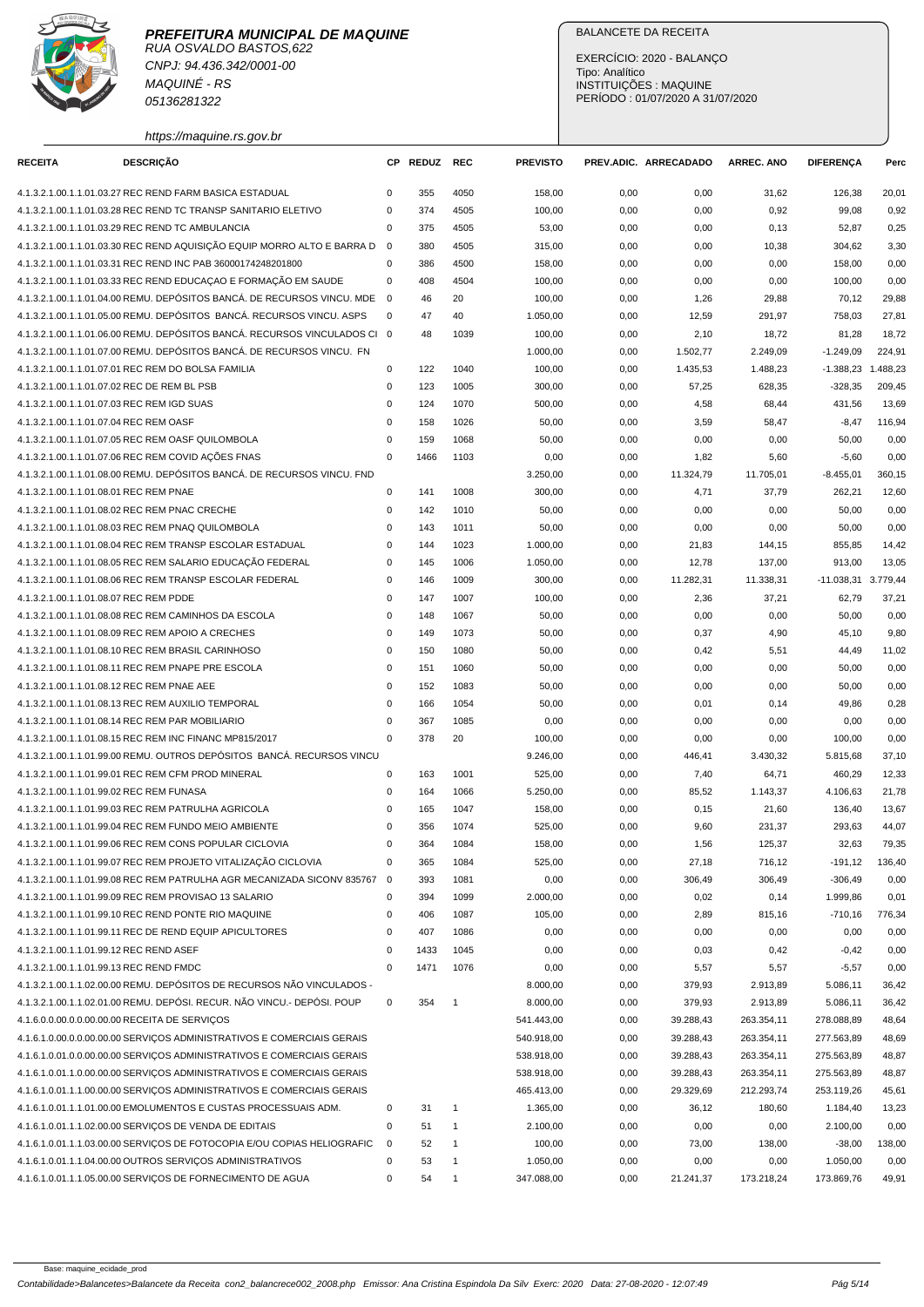

CNPJ: 94.436.342/0001-00 MAQUINÉ - RS 05136281322

https://maquine.rs.gov.br

## BALANCETE DA RECEITA

EXERCÍCIO: 2020 - BALANÇO Tipo: Analítico INSTITUIÇÕES : MAQUINE PERÍODO : 01/07/2020 A 31/07/2020

| <b>RECEITA</b> | <b>DESCRIÇÃO</b>                                                          |             | CP REDUZ | <b>REC</b>               | <b>PREVISTO</b> |      | PREV.ADIC. ARRECADADO | <b>ARREC. ANO</b> | <b>DIFERENÇA</b>     | Perc   |
|----------------|---------------------------------------------------------------------------|-------------|----------|--------------------------|-----------------|------|-----------------------|-------------------|----------------------|--------|
|                | 4.1.6.1.0.01.1.1.06.00.00 SERVIÇO DE PREPARAÇÃO DA TERRA -PROP PARTICUL 0 |             | 55       | 1047                     | 30.000,00       | 0,00 | 5.475,00              | 19.940,00         | 10.060,00            | 66,47  |
|                | 4.1.6.1.0.01.1.1.07.00.00 SERVIÇOS DE MAQUINA                             | 0           | 56       | $\mathbf{1}$             | 9.450,00        | 0,00 | 0,00                  | 4.597,78          | 4.852,22             | 48,65  |
|                | 4.1.6.1.0.01.1.1.08.00.00 SERV RELATIVOS A EVENTOS EDUCACIONAIS           | 0           | 57       | $\mathbf{1}$             | 1.050,00        | 0,00 | 0,00                  | 0,00              | 1.050,00             | 0,00   |
|                | 4.1.6.1.0.01.1.1.09.00.00 SERV PROG PATRULHA AGRICOLA                     | 0           | 58       | 1047                     | 21.000,00       | 0,00 | 0,00                  | 0,00              | 21.000,00            | 0,00   |
|                | 4.1.6.1.0.01.1.1.10.00.00 SERIÇO DE SECAGEM DE GRAOS                      | $\mathbf 0$ | 59       | $\mathbf{1}$             | 1.050,00        | 0,00 | 0,00                  | 0,00              | 1.050.00             | 0,00   |
|                | 4.1.6.1.0.01.1.1.11.00.00 SERV DE RETRO - PATRULHA AGRICOLA               | $\mathbf 0$ | 60       | 1047                     | 1.000,00        | 0,00 | 0,00                  | 0,00              | 1.000,00             | 0,00   |
|                | 4.1.6.1.0.01.1.1.12.00.00 TAXA DE LICENÇA AMBIENTAL -PORTE MINIMO ENQ     | 0           | 61       | 1074                     | 1.500,00        | 0,00 | 0,00                  | 871,53            | 628,47               | 58,10  |
|                | 4.1.6.1.0.01.1.1.13.00.00 TAXA DE LIC AMB -PORTE PEQ. ENQ                 | $\mathbf 0$ | 62       | 1074                     | 1.575,00        | 0,00 | 0,00                  | 763,21            | 811,79               | 48,46  |
|                | 4.1.6.1.0.01.1.1.14.00.00 TAXA DE LIC AMB -PORTE MEDIO .ENQ               | $\mathbf 0$ | 63       | 1074                     | 1.575,00        | 0,00 | 0,00                  | 3.382,25          | $-1.807,25$          | 214,75 |
|                | 4.1.6.1.0.01.1.1.15.00.00 TAXA DE LIC AMB.-PORTE GRANDE ENQ               | 0           | 64       | 1074                     | 1.575,00        | 0,00 | 0,00                  | 0,00              | 1.575,00             | 0,00   |
|                | 4.1.6.1.0.01.1.1.16.00.00 TAXA DE DECLARAÇÃO GERAL                        | $\mathbf 0$ | 65       | 1074                     | 21.000,00       | 0,00 | 54,20                 | 2.871,56          | 18.128,44            | 13,67  |
|                | 4.1.6.1.0.01.1.1.17.00.00 TAXA DE AUTORIZAÇÃO GERAL                       | $\mathbf 0$ | 66       | 1074                     | 630,00          | 0,00 | 0,00                  | 0,00              | 630,00               | 0,00   |
|                | 4.1.6.1.0.01.1.1.18.00.00 TAXA DE MANIFESTO TRANSP DE RESIDUOS            | $\mathbf 0$ | 67       | 1074                     | 630,00          | 0,00 | 0,00                  | 0,00              | 630,00               | 0,00   |
|                | 4.1.6.1.0.01.1.1.19.00.00 TAXA DE VISTORIA SUPLEMENTAR                    | $\mathbf 0$ | 68       | 1074                     | 630,00          | 0,00 | 0,00                  | 0,00              | 630,00               | 0,00   |
|                | 4.1.6.1.0.01.1.1.20.00.00 TAXA DE EMISSÃO DE PARECER TECNICO              | $\mathbf 0$ | 69       | 1074                     | 630,00          | 0,00 | 0,00                  | 0,00              | 630,00               | 0,00   |
|                | 4.1.6.1.0.01.1.1.21.00.00 TAXA DE REAVALIAÇÃO DE PROJETOS ARQUIVAD        | $\mathbf 0$ | 70       | 1074                     | 525,00          | 0,00 | 0,00                  | 0,00              | 525,00               | 0,00   |
|                | 4.1.6.1.0.01.1.1.22.00.00 TAC-TERMO DE AJUSTAMENTO DE CONDUTA             | $\mathbf 0$ | 71       | 1074                     | 630,00          | 0,00 | 0,00                  | 0,00              | 630,00               | 0,00   |
|                | 4.1.6.1.0.01.1.1.23.00.00 REC DE REGISTRO DE MARCA E GADO                 | $\mathbf 0$ | 80       | $\mathbf{1}$             | 210,00          | 0,00 | 0,00                  | 0,00              | 210,00               | 0,00   |
|                | 4.1.6.1.0.01.1.1.24.00.00 REC PROG MUN DE VACINAÇÃO BRUCELOSE BOVINA      | 0           | 81       | $\mathbf{1}$             | 5.250,00        | 0,00 | 0,00                  | 621,18            | 4.628,82             | 11,83  |
|                | 4.1.6.1.0.01.1.1.25.00.00 SERVIÇO DE SECAGEM DE GRAOS                     | 0           | 82       | 1047                     | 10.000,00       | 0,00 | 950,00                | 2.357,50          | 7.642,50             | 23,58  |
|                | 4.1.6.1.0.01.1.1.26.00.00 TAXA DE LICEN. AMBIENTAL -PORTE GRANDE          | $\mathbf 0$ | 83       | 1074                     | 210,00          | 0,00 | 0,00                  | 0,00              | 210,00               | 0,00   |
|                | 4.1.6.1.0.01.1.1.27.00.00 TAXA DE DECLARAÇÃO GERAL                        | $\mathbf 0$ | 84       | 1074                     | 210,00          | 0,00 | 0,00                  | 0,00              | 210,00               | 0,00   |
|                | 4.1.6.1.0.01.1.1.28.00.00 TAXA DE AUTORIZAÇÃO GERAL                       | $\mathbf 0$ | 85       | 1074                     | 210,00          | 0,00 | 0,00                  | 0,00              | 210,00               | 0,00   |
|                | 4.1.6.1.0.01.1.1.29.00.00 TAXA DE MANIFESTO DE TRANSP DE RESIDUOS         | $\mathbf 0$ | 86       | 1074                     | 210,00          | 0,00 | 0,00                  | 0,00              | 210,00               | 0,00   |
|                | 4.1.6.1.0.01.1.1.30.00.00 TAXA DE VISTORIA SUPLEMENTAR                    | $\mathbf 0$ | 87       | 1074                     | 105,00          | 0,00 | 0,00                  | 0,00              | 105,00               | 0,00   |
|                | 4.1.6.1.0.01.1.1.31.00.00 TAXA DE EMISSÃO DE PARECER TECNICO              | $\mathbf 0$ | 92       | 1074                     | 210,00          | 0,00 | 0,00                  | 0,00              | 210,00               | 0,00   |
|                | 4.1.6.1.0.01.1.1.32.00.00 TAXA DE REAVALIAÇÃO DE PROJ.ARQUIVADOS          | $\mathbf 0$ | 93       | 1074                     | 105,00          | 0,00 | 0,00                  | 0,00              | 105,00               | 0,00   |
|                | 4.1.6.1.0.01.1.1.33.00.00 TAXA DE COLETA DE LIXO ESP. ENT. E DETRI        | $\mathbf 0$ | 94       | 1                        | 1.500,00        | 0,00 | 0,00                  | 1.051,89          | 448,11               | 70,13  |
|                | 4.1.6.1.0.01.1.1.34.00.00 TAC-TERMO DE AJUSTE DE CONDUTA                  | $\mathbf 0$ | 95       | 1074                     | 210,00          | 0,00 | 0,00                  | 0,00              | 210,00               | 0,00   |
|                | 4.1.6.1.0.01.1.1.35.00.00 TAXA DE LIC.AMBIENTAL -PORTE PEQ.               | $\mathbf 0$ | 96       | 1074                     | 210,00          | 0,00 | 0,00                  | 0,00              | 210,00               | 0,00   |
|                | 4.1.6.1.0.01.1.1.36.00.00 TAXA DE LIC AMBIENTAL - PORTE MINIMO            | $\mathbf 0$ | 97       | 1074                     | 210,00          | 0,00 | 0,00                  | 0,00              | 210,00               | 0,00   |
|                | 4.1.6.1.0.01.1.1.37.00.00 TAXA DE LIC AMBIENTAL -PORTE MEDIO              | $\mathbf 0$ | 98       | 1074                     | 210,00          | 0,00 | 0,00                  | 0,00              | 210,00               | 0,00   |
|                | 4.1.6.1.0.01.1.1.38.00.00 SERV PROG PATRULHA AGRICOLA                     | $\mathbf 0$ | 347      | $\mathbf{1}$             | 200,00          | 0,00 | 1.500,00              | 2.300,00          | $-2.100,00$ 1.150,00 |        |
|                | 4.1.6.1.0.01.1.2.00.00.00 SERVICOS ADMIN. E COMER. GERAIS - MULTAS E JU   |             |          |                          | 2.305,00        | 0,00 | 142,35                | 1.532,76          | 772,24               | 66,50  |
|                | 4.1.6.1.0.01.1.2.01.00.00 MULTA E JURO EMOLUMENTOS E CUSTAS PROCESSUAIS 0 |             | 1448     | $\mathbf{1}$             | 0,00            | 0,00 | 0,00                  | 0,00              | 0,00                 | 0,00   |
|                | 4.1.6.1.0.01.1.2.03.00.00 MULTA E JURO REC PATRULHA AGRICOLA              | $\mathbf 0$ | 276      | 1047                     | 100,00          | 0,00 | 0,88                  | 3,88              | 96,12                | 3,88   |
|                | 4.1.6.1.0.01.1.2.05.00.00 SERVIÇOS DE FORNECIMENTO DE AGUA                | 0           | 344      | $\mathbf{1}$             | 2.100,00        | 0,00 | 141,47                | 1.510,88          | 589,12               | 71,95  |
|                | 4.1.6.1.0.01.1.2.07.00.00 M J SERVICOS DE MAQUINA                         | $\mathbf 0$ | 1445     | $\overline{1}$           | 0,00            | 0,00 | 0,00                  | 18,00             | $-18,00$             | 0,00   |
|                | 4.1.6.1.0.01.1.2.09.00.00 SERV PROG PATRULHA AGRICOLA                     | 0           | 348      | $\overline{1}$           | 105,00          | 0,00 | 0,00                  | 0,00              | 105,00               | 0,00   |
|                | 4.1.6.1.0.01.1.2.16.00.00 MULTA DE JUROS TAXA DE DECLARAÇÃO GERAL         | 0           | 1436     | $\overline{1}$           | 0,00            | 0,00 | 0,00                  | 0,00              | 0,00                 | 0,00   |
|                | 4.1.6.1.0.01.1.2.24.00.00 M J REC PROG MUN DE VACINAÇÃO BRUCELOSE BOVIN 0 |             | 1439     | $\overline{1}$           | 0,00            | 0,00 | 0,00                  | 0,00              | 0,00                 | 0,00   |
|                | 4.1.6.1.0.01.1.2.33.00.00 M JTAXA DE COLETA DE LIXO ESP. ENT. E DETRI     | $\mathbf 0$ | 1442     | $\overline{\phantom{0}}$ | 0,00            | 0,00 | 0,00                  | 0,00              | 0,00                 | 0,00   |
|                | 4.1.6.1.0.01.1.3.00.00.00 SERVIÇOS ADMIN. E COMER. GERAIS - DÍVIDA ATIV   |             |          |                          | 40.200,00       | 0,00 | 8.587,58              | 45.277,53         | $-5.077,53$          | 112,63 |
|                | 4.1.6.1.0.01.1.3.01.00.00 DV ATV EMOLUMENTOS E CUSTAS PROCESSUAIS ADM. 0  |             | 1449     | $\overline{1}$           | 0,00            | 0,00 | 0,00                  | 0,00              | 0,00                 | 0,00   |
|                | 4.1.6.1.0.01.1.3.02.00.00 PATRULHA AGRICOLA - REC DIV ATIVA               | 0           | 252      | 1047                     | 100,00          | 0,00 | 0,00                  | 226,21            | $-126,21$            | 226,21 |
|                | 4.1.6.1.0.01.1.3.05.00.00 SERVICOS DE FORNECIMENTO DE AGUA                | 0           | 345      | $\mathbf{1}$             | 40.000,00       | 0,00 | 8.280,65              | 43.520,74         | $-3.520,74$          | 108,80 |
|                | 4.1.6.1.0.01.1.3.07.00.00 SERVIÇOS DE MAQUINA                             | 0           | 1446     | $\mathbf{1}$             | 0,00            | 0,00 | 0,00                  | 0,00              | 0,00                 | 0,00   |
|                | 4.1.6.1.0.01.1.3.09.00.00 SERV PROG PATRULHA AGRICOLA                     | $\mathbf 0$ | 349      | $\mathbf{1}$             | 100,00          | 0,00 | 306,93                | 1.530,58          | -1.430,58 1.530,58   |        |
|                | 4.1.6.1.0.01.1.3.16.00.00 DIV ATIVA TAXA DE DECLARAÇÃO GERAL              | $\mathbf 0$ | 1437     | $\overline{1}$           | 0,00            | 0,00 | 0,00                  | 0,00              | 0,00                 | 0,00   |
|                | 4.1.6.1.0.01.1.3.24.00.00 DV AT REC PROG MUN DE VACINAÇÃO BRUCELOSE BOV 0 |             | 1440     | $\overline{1}$           | 0,00            | 0,00 | 0,00                  | 0,00              | 0,00                 | 0,00   |
|                | 4.1.6.1.0.01.1.3.33.00.00 DV ATV TAXA DE COLETA DE LIXO ESP. ENT. E DET   | 0           | 1443     | $\overline{1}$           | 0,00            | 0,00 |                       |                   | 0,00                 | 0,00   |
|                | 4.1.6.1.0.01.1.4.00.00.00 SERVIÇOS ADMIN. COMER. GERAIS- DÍVIDA ATIVA -   |             |          |                          | 31.000,00       | 0,00 | 0,00<br>1.228,81      | 0,00<br>4.250,08  | 26.749,92            | 13,71  |
|                | 4.1.6.1.0.01.1.4.01.00.00 M E J DE MORA DIVIDA ATIVA EMOLUMENTOS E CUST   | 0           | 258      | 1047                     | 100,00          | 0,00 | 0,00                  | 0,00              | 100,00               | 0,00   |
|                |                                                                           |             |          |                          |                 |      |                       |                   |                      |        |
|                | 4.1.6.1.0.01.1.4.02.00.00 M J DIVIDA ATIVA FORNEC AGUA                    | 0           | 271      | $\mathbf{1}$             | 300,00          | 0,00 | 0,00                  | 0,00              | 300,00               | 0,00   |
|                | 4.1.6.1.0.01.1.4.03.00.00 M J DIVIDA ATIVA COLETA DE LIXO                 | 0           | 272      | $\mathbf{1}$<br>-1       | 500,00          | 0,00 | 0,00                  | 0,00              | 500,00               | 0,00   |
|                | 4.1.6.1.0.01.1.4.05.00.00 SERVIÇOS DE FORNECIMENTO DE AGUA                | 0           | 346      |                          | 30.000,00       | 0,00 | 1.222,55              | 4.124,47          | 25.875,53            | 13,75  |
|                | 4.1.6.1.0.01.1.4.07.00.00 SERVIÇOS DE MAQUINA                             | $\mathbf 0$ | 1447     | $\overline{1}$           | 0,00            | 0,00 | 0,00                  | 0,00              | 0,00                 | 0,00   |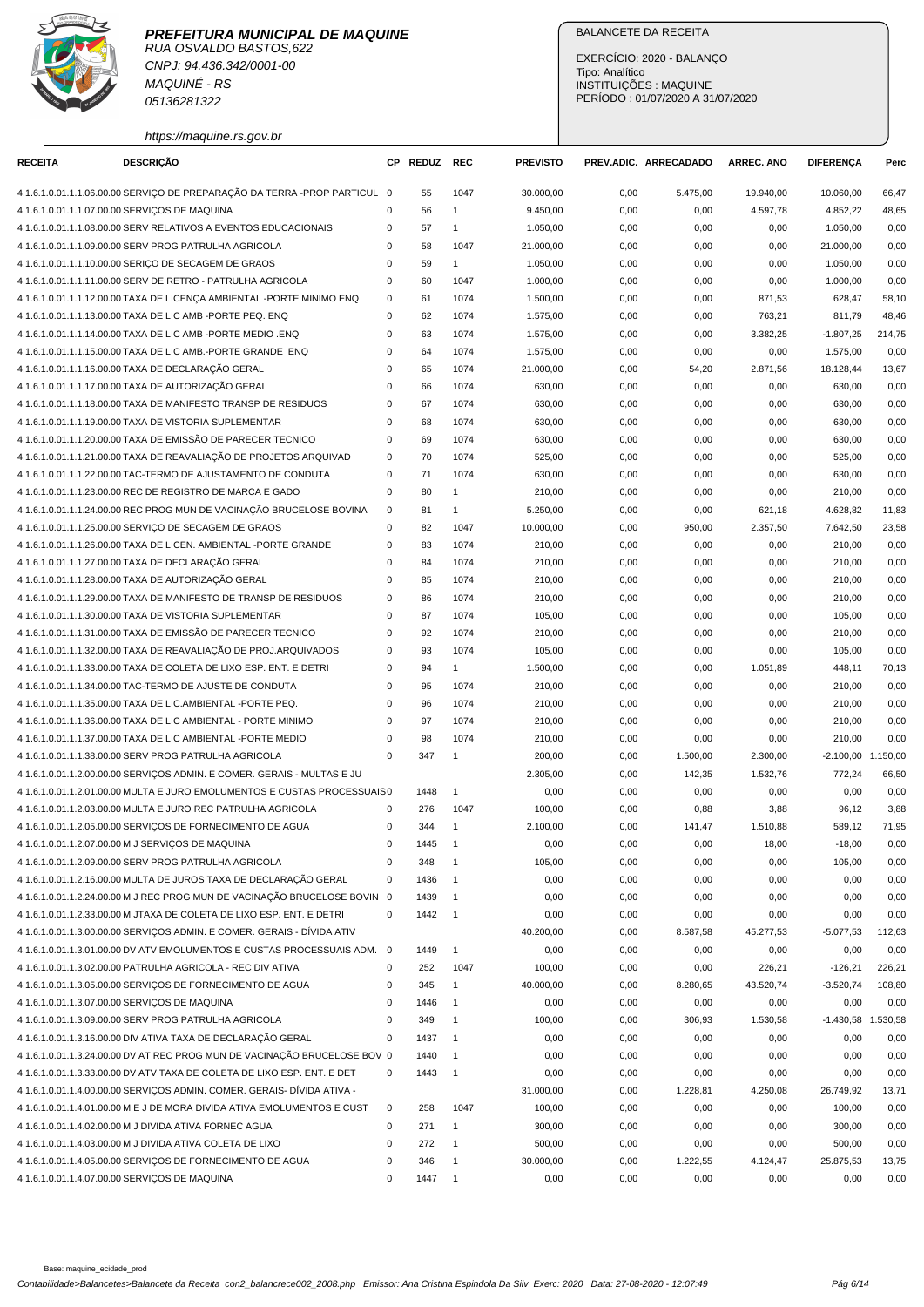

CNPJ: 94.436.342/0001-00 MAQUINÉ - RS 05136281322

https://maquine.rs.gov.br

## BALANCETE DA RECEITA

EXERCÍCIO: 2020 - BALANÇO Tipo: Analítico INSTITUIÇÕES : MAQUINE PERÍODO : 01/07/2020 A 31/07/2020

| <b>RECEITA</b>                        | DESCRIÇÃO                                                                 |             | CP REDUZ | <b>REC</b>     | <b>PREVISTO</b> |              | PREV.ADIC. ARRECADADO | <b>ARREC. ANO</b> | <b>DIFERENCA</b>     | Perc   |
|---------------------------------------|---------------------------------------------------------------------------|-------------|----------|----------------|-----------------|--------------|-----------------------|-------------------|----------------------|--------|
|                                       | 4.1.6.1.0.01.1.4.09.00.00 SERV PROG PATRULHA AGRICOLA                     | 0           | 350      | $\overline{1}$ | 100,00          | 0,00         | 6,26                  | 125,61            | $-25,61$             | 125,61 |
|                                       | 4.1.6.1.0.01.1.4.16.00.00 MULTA E JUROS DV ATIVA TAXA DE DECLARAÇÃO GER 0 |             | 1438     | $\overline{1}$ | 0,00            | 0,00         | 0,00                  | 0,00              | 0,00                 | 0,00   |
|                                       | 4.1.6.1.0.01.1.4.24.00.00 MJ DV REC PROG MUN DE VACINAÇÃO BRUCELOSE BOV 0 |             | 1441     | $\overline{1}$ | 0,00            | 0,00         | 0,00                  | 0,00              | 0,00                 | 0,00   |
|                                       | 4.1.6.1.0.01.1.4.33.00.00 MJ DV AT TAXA DE COLETA DE LIXO ESP. ENT. E D   | $\mathbf 0$ | 1444     | $\overline{1}$ | 0,00            | 0,00         | 0,00                  | 0,00              | 0,00                 | 0,00   |
|                                       | 4.1.6.1.0.02.0.0.00.00.00 INSCRIÇÃO EM CONCURSOS E PROCESSOS SELETIVOS    |             |          |                | 2.000,00        | 0,00         | 0,00                  | 0,00              | 2.000,00             | 0,00   |
|                                       | 4.1.6.1.0.02.1.0.00.00.00 INSCRIÇÃO EM CONCURSOS E PROCESSOS SELETIVOS    |             |          |                | 2.000,00        | 0,00         | 0,00                  | 0,00              | 2.000,00             | 0,00   |
|                                       | 4.1.6.1.0.02.1.1.00.00.00 INSCRIÇÃO EM CONCURSOS - PRINCIPAL              | $\pmb{0}$   | 50       | $\overline{1}$ | 2.000,00        | 0,00         | 0,00                  | 0,00              | 2.000,00             | 0,00   |
|                                       | 4.1.6.2.0.00.0.0.00.00.00 SERVICOS E ATIVIDADES REFERENTES À NAVEGAÇÃO    |             |          |                | 525,00          | 0,00         | 0,00                  | 0,00              | 525,00               | 0,00   |
|                                       | 4.1.6.2.0.02.0.0.00.00.00 SERVIÇOS DE TRANSPORTE                          |             |          |                | 525,00          | 0,00         | 0,00                  | 0,00              | 525,00               | 0,00   |
|                                       | 4.1.6.2.0.02.1.0.00.00.00 SERVICOS DE TRANSPORTE                          |             |          |                | 525,00          | 0,00         | 0,00                  | 0,00              | 525,00               | 0,00   |
|                                       | 4.1.6.2.0.02.1.1.00.00.00 SERVIÇOS DE TRANSPORTE - PRINCIPAL              |             |          |                | 525,00          | 0,00         |                       | 0,00              | 525,00               | 0,00   |
|                                       | 4.1.6.2.0.02.1.1.01.00.00 OUTROS SERVIÇOS DE TRANSPORTE                   | $\mathsf 0$ | 49       | 1047           | 525,00          |              | 0,00                  |                   | 525,00               | 0,00   |
|                                       | 4.1.7.0.0.00.0.0.00.00.00 TRANSFERÊNCIAS CORRENTES                        |             |          |                |                 | 0,00         | 0,00                  | 0,00              |                      |        |
|                                       | 4.1.7.1.0.00.0.0.00.00.00 TRANSFERÊNCIAS DA UNIÃO E DE SUAS ENTIDADES     |             |          |                | 22.109.579,00   | 1.009.836,90 | 2.046.555,26          | 13.070.003,98     | 10.049.411,92        | 56,53  |
|                                       | 4.1.7.1.8.00.0.0.00.00.00 TRANSFERÊNCIAS DA UNIÃO - ESPECÍFICA E/DF/M     |             |          |                | 11.420.079,00   | 970.292,89   | 1.392.194,36          | 7.118.296,57      | 5.272.075,32         | 57,45  |
|                                       |                                                                           |             |          |                | 11.420.079,00   | 970.292,89   | 1.392.194,36          | 7.118.296,57      | 5.272.075,32         | 57,45  |
|                                       | 4.1.7.1.8.01.0.0.00.00.00 PARTICIPAÇÃO NA RECEITA DA UNIÃO                |             |          |                | 9.922.500,00    | 0,00         | 852.403,67            | 4.844.738,60      | 5.077.761,40         | 48,83  |
|                                       | 4.1.7.1.8.01.2.0.00.00.00 COTA-PARTE DO FPM - COTA MENSAL                 |             |          |                | 9.000.000,00    | 0,00         | 506.871,61            | 4.425.275,13      | 4.574.724,87         | 49,17  |
|                                       | 4.1.7.1.8.01.2.1.00.00.00 COTA-PARTE DO FPM - COTA MENSAL - PRINCIPAL     |             |          |                | 9.000.000,00    | 0,00         | 506.871,61            | 4.425.275,13      | 4.574.724,87         | 49,17  |
|                                       | 4.1.7.1.8.01.2.1.01.00.00 COTA-PARTE DO FPM - COTA MENSAL - PRINCIPAL -   | 0           | 111      | $\overline{1}$ | 5.400.000,00    | 0,00         | 304.123,02            | 2.589.807,86      | 2.810.192,14         | 47,96  |
|                                       | 4.1.7.1.8.01.2.1.02.00.00 COTA-PARTE DO FPM - COTA MENSAL - PRINCIPAL -   | 0           | 112      | 20             | 450.000,00      | 0,00         | 25.343,58             | 215.817,26        | 234.182,74           | 47,96  |
|                                       | 4.1.7.1.8.01.2.1.03.00.00 COTA-PARTE DO FPM - COTA MENSAL - PRINCIPAL -   | 0           | 113      | 40             | 1.350.000,00    | 0,00         | 76.030,72             | 647.451,66        | 702.548,34           | 47,96  |
|                                       | 4.1.7.1.8.01.2.1.04.00.00 COTA-PARTE DO FPM - COTA MENSAL - PRINCIPAL -   | $\mathbf 0$ | 114      | 31             | 1.800.000,00    | 0,00         | 101.374,29            | 972.198,35        | 827.801,65           | 54,01  |
|                                       | 4.1.7.1.8.01.3.0.00.00.00 COTA-PARTE DO FPM - 1% COTA ENTREGUE NO MÊS D   |             |          |                | 367.500,00      | 0,00         | 0,00                  | 0,00              | 367.500,00           | 0,00   |
|                                       | 4.1.7.1.8.01.3.1.00.00.00 COTA-PARTE DO FPM - 1% COTA ENTREGUE EM DEZEM   |             |          |                | 367.500,00      | 0,00         | 0,00                  | 0,00              | 367.500,00           | 0,00   |
|                                       | 4.1.7.1.8.01.3.1.01.00.00 COTA-PARTE DO FPM - 1% COTA DEZEMBRO - PRINCI   | $\pmb{0}$   | 395      | $\overline{1}$ | 220.500,00      | 0,00         | 0,00                  | 0,00              | 220.500,00           | 0,00   |
|                                       | 4.1.7.1.8.01.3.1.02.00.00 COTA-PARTE DO FPM - 1% COTA DEZEMBRO - PRINCI   | 0           | 396      | 20             | 91.875,00       | 0,00         | 0,00                  | 0,00              | 91.875,00            | 0,00   |
|                                       | 4.1.7.1.8.01.3.1.03.00.00 COTA-PARTE DO FPM - 1% COTA DEZEMBRO - PRINCI   | 0           | 397      | 40             | 55.125,00       | 0,00         | 0,00                  | 0,00              | 55.125,00            | 0,00   |
|                                       | 4.1.7.1.8.01.4.0.00.00.00 COTA-PARTE DO FPM - 1% COTA ENTREGUE NO MÊS D   |             |          |                | 550.000,00      | 0,00         | 345.179,50            | 345.179,50        | 204.820,50           | 62,76  |
|                                       | 4.1.7.1.8.01.4.1.00.00.00 COTA-PARTE DO FPM - 1% COTA ENTREGUE EM JULHO   |             |          |                | 550.000,00      | 0,00         | 345.179,50            | 345.179,50        | 204.820,50           | 62,76  |
|                                       | 4.1.7.1.8.01.4.1.01.00.00 COTA-PARTE DO FPM - 1% COTA JULHO - PRINCIPAL   | 0           | 389      | $\mathbf{1}$   | 330.000,00      | 0,00         | 276.143,59            | 276.143,59        | 53.856,41            | 83,68  |
|                                       | 4.1.7.1.8.01.4.1.02.00.00 COTA-PARTE DO FPM - 1% COTA JULHO - PRINCIPAL   | $\mathbf 0$ | 390      | 20             | 137.500,00      | 0,00         | 17.258,98             | 17.258,98         | 120.241,02           | 12,55  |
|                                       | 4.1.7.1.8.01.4.1.03.00.00 COTA-PARTE DO FPM - 1% COTA JULHO - PRINCIPAL   | $\mathbf 0$ | 391      | 40             | 82.500,00       | 0,00         | 51.776,93             | 51.776,93         | 30.723,07            | 62,76  |
|                                       | 4.1.7.1.8.01.5.0.00.00.00 COTA-PARTE DO IMPOSTO SOBRE A PROPRIEDADE TER   |             |          |                | 5.000,00        | 0,00         | 352,56                | 74.283,97         | -69.283,97 1.485,68  |        |
|                                       | 4.1.7.1.8.01.5.1.00.00.00 COTA-PARTE DO ITR - PRINCIPAL                   |             |          |                | 5.000,00        | 0,00         | 352,56                | 74.283,97         | -69.283,97 1.485,68  |        |
|                                       | 4.1.7.1.8.01.5.1.01.00.00 COTA-PARTE DO ITR - PRINCIPAL - PRÓPRIO         | 0           | 115      | $\mathbf{1}$   | 3.000,00        | 0,00         | 211,55                | 10.076,21         | $-7.076,21$          | 335,87 |
|                                       | 4.1.7.1.8.01.5.1.02.00.00 COTA-PARTE DO ITR - PRINCIPAL - MDE             | 0           | 116      | 20             | 250,00          | 0,00         | 17,63                 | 27.315,55         | -27.065,55 10.926,22 |        |
|                                       | 4.1.7.1.8.01.5.1.03.00.00 COTA-PARTE DO ITR - PRINCIPAL - ASPS            | 0           | 117      | 40             | 750,00          | 0,00         | 52,87                 | 36.559,36         | -35.809,36 4.874,58  |        |
|                                       | 4.1.7.1.8.01.5.1.04.00.00 COTA-PARTE DO ITR - PRINCIPAL - FUNDEB          | $\mathbf 0$ | 118      | 31             | 1.000,00        | 0,00         | 70,51                 | 332,85            | 667,15               | 33,29  |
|                                       | 4.1.7.1.8.02.0.0.00.00.00 TRANSF DA COMPENSAÇÃO FINANC PELA EXPLORAÇÃO    |             |          |                | 148.100,00      | 0,00         | 9.007,43              | 80.891,90         | 67.208,10            | 54,62  |
|                                       | 4.1.7.1.8.02.2.0.00.00.00 COTA-PARTE COMPEN. FINANCEIRA DE RECURSOS MIN   |             |          |                | 20.000,00       | 0,00         | 1.806,37              | 15.123,79         | 4.876,21             | 75,62  |
|                                       | 4.1.7.1.8.02.2.1.00.00.00 COTA-PARTE COMPENSAÇÃO FINANC REC MINERAL - C 0 |             | 119      | 1001           | 20.000,00       | 0,00         | 1.806,37              | 15.123,79         | 4.876,21             | 75,62  |
|                                       | 4.1.7.1.8.02.3.0.00.00.00 COTA-PARTE ROYALTIES - COMP FINANC PROD PETRÓ   |             |          |                | 2.100,00        | 0,00         | 0,00                  | 0,00              | 2.100,00             | 0,00   |
|                                       | 4.1.7.1.8.02.3.1.00.00.00 COTA-PARTE ROYALTIES - PETRÓLEO - LEI 7.990/8   | 0           | 120      | $\overline{1}$ | 2.100,00        | 0,00         | 0,00                  | 0,00              | 2.100,00             | 0,00   |
|                                       | 4.1.7.1.8.02.6.0.00.00.00 COTA-PARTE DO FUNDO ESPECIAL DO PETRÓLEO - FE   |             |          |                | 126.000,00      | 0,00         | 7.201,06              | 65.768,11         | 60.231,89            | 52,20  |
|                                       | 4.1.7.1.8.02.6.1.00.00.00 COTA-PARTE DO FEP - PRINCIPAL                   | 0           | 121      | $\overline{1}$ | 126.000,00      | 0,00         | 7.201,06              | 65.768,11         | 60.231,89            | 52,20  |
|                                       | 4.1.7.1.8.03.0.0.00.00.00 TRANSF RECURSO DO SUS - BLOCO CUSTEIO AÇÕES E   |             |          |                | 736.374,00      | 577.805,75   | 195.717,81            | 715.557,25        | 598.622,50           | 54,45  |
|                                       | 4.1.7.1.8.03.1.0.00.00.00 TRANSFERÊNCIA DE RECURSOS DO SUS - ATENÇÃO BÁ   |             |          |                | 461.388,00      | 494.130,76   | 68.700,92             | 410.372,76        | 545.146,00           | 42,95  |
|                                       | 4.1.7.1.8.03.1.1.00.00.00 TRANS. SUS FUNDO A FUNDO - PRINCIPAL            |             |          |                | 461.388,00      | 494.130,76   | 68.700,92             | 410.372,76        | 545.146,00           | 42,95  |
|                                       | 4.1.7.1.8.03.1.1.01.00.00 PROG. SAUDA DA FAMILIA - ESF                    | 0           | 125      | 4500           | 105.000,00      | 0,00         | 0,00                  | 12.000,00         | 93.000,00            | 11,43  |
|                                       | 4.1.7.1.8.03.1.1.04.00.00 REC SAUDE NA ESCOLA - ESF                       | $\mathbf 0$ | 129      | 4500           | 210,00          | 0,00         | 0,00                  | 0,00              | 210,00               | 0,00   |
| 4.1.7.1.8.03.1.1.18.00.00 PAB FIXO    |                                                                           | $\pmb{0}$   | 155      | 4500           | 197.000,00      | 266.000,00   | 0,00                  | 0,00              | 463.000,00           | 0,00   |
|                                       | 4.1.7.1.8.03.1.1.19.00.00 AGENTES COMUNITARIOS DE SAUDE                   | $\pmb{0}$   | 156      | 4500           | 114.988,00      | 0,00         | 7.000,00              | 47.650,00         | 67.338,00            | 41,44  |
| 4.1.7.1.8.03.1.1.20.00.00 SAUDE BUCAL |                                                                           | 0           | 157      | 4500           | 525,00          | 0,00         | 0,00                  | 0,00              | 525,00               | 0,00   |
|                                       | 4.1.7.1.8.03.1.1.21.00.00 FATOR INCENTIVO ATENÇÃO BASICA -POVOS INDIGEN   | 0           | 160      | 4500           | 525,00          | 0,00         | 0,00                  | 0,00              | 525,00               | 0,00   |
|                                       | 4.1.7.1.8.03.1.1.23.00.00 PMAQ - PROG MELHORIAS ACESSO E DA QUALIDADE     | 0           | 162      | 4500           | 42.840,00       | 0,00         | 3.515,18              | 24.606,26         | 18.233,74            | 57,44  |
|                                       | 4.1.7.1.8.03.1.1.24.00.00 REC TETO MUN REDE CEGONHA                       | 0           | 1383     | 4501           | 300,00          | 0,00         | 0,00                  | 0,00              | 300,00               | 0,00   |
|                                       | 4.1.7.1.8.03.1.1.28.00.00 REC CADASTRAMENTO SUS                           | 0           | 1432     | 4500           | 0,00            | 0,00         | 0,00                  | 0,00              | 0,00                 | 0,00   |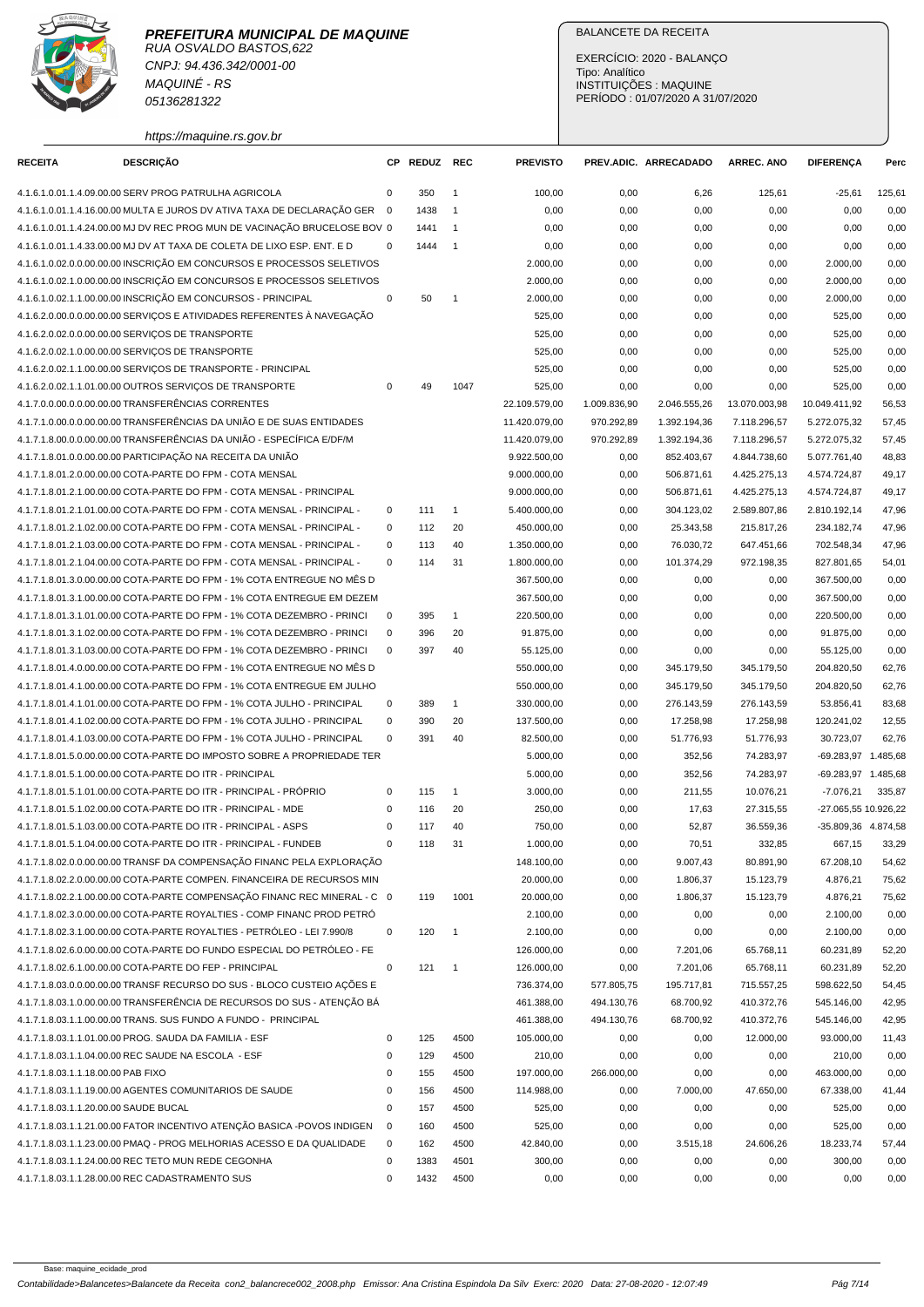

CNPJ: 94.436.342/0001-00 MAQUINÉ - RS 05136281322

# BALANCETE DA RECEITA

EXERCÍCIO: 2020 - BALANÇO Tipo: Analítico INSTITUIÇÕES : MAQUINE PERÍODO : 01/07/2020 A 31/07/2020

| https://maquine.rs.gov.br |  |
|---------------------------|--|

| <b>RECEITA</b>                           | <b>DESCRIÇÃO</b>                                                         |             | CP REDUZ | <b>REC</b>     | <b>PREVISTO</b> |            | PREV.ADIC. ARRECADADO | <b>ARREC. ANO</b> | <b>DIFERENÇA</b>      | Perc   |
|------------------------------------------|--------------------------------------------------------------------------|-------------|----------|----------------|-----------------|------------|-----------------------|-------------------|-----------------------|--------|
|                                          | 4.1.7.1.8.03.1.1.29.00.00 RECEITA PERCAPTA TRANSIÇÃO                     | 0           | 1454     | 4500           | 0,00            | 16.645,15  | 3.329,03              | 19.974,18         | $-3.329,03$           | 120,00 |
|                                          | 4.1.7.1.8.03.1.1.30.00.00 CAPTAÇÃO PONDERADA                             | 0           | 1455     | 4500           | 0,00            | 211.485,61 | 45.256,71             | 256.742,32        | $-45.256,71$          | 121,40 |
|                                          | 4.1.7.1.8.03.1.1.31.00.00 AÇÕES ESTRATEGICAS                             | $\mathbf 0$ | 1456     | 4500           | 0,00            | 0,00       | 5.600,00              | 29.400,00         | $-29.400,00$          | 0,00   |
|                                          | 4.1.7.1.8.03.1.1.32.00.00 INFORMATIZAÇÃO DE APS                          | $\mathbf 0$ | 1458     | 4500           | 0,00            | 0,00       | 4.000,00              | 20.000,00         | $-20.000,00$          | 0,00   |
|                                          | 4.1.7.1.8.03.2.0.00.00.00 TRANSF DO SUS - ATENÇÃO DE MÉDIA E ALTA COMPL  |             |          |                | 200.000,00      | 0,00       | 14.717,75             | 74.556,52         | 125.443,48            | 37,28  |
|                                          | 4.1.7.1.8.03.2.1.00.00.00 TRANSF SUS - ATENÇÃO MÉDIA E ALTA COMPLEX AMB  |             |          |                | 200.000,00      | 0,00       | 14.717,75             | 74.556,52         | 125.443,48            | 37,28  |
|                                          | 4.1.7.1.8.03.2.1.01.00.00 TRANSF FNS - SIA/SUS                           | $\pmb{0}$   | 154      | 4501           | 200.000,00      | 0,00       | 14.717,75             | 74.556,52         | 125.443,48            | 37,28  |
|                                          | 4.1.7.1.8.03.3.0.00.00.00 TRANSFERÊNCIA DE RECURSOS DO SUS - VIGILÂNCIA  |             |          |                | 32.986,00       | 83.674,99  | 108.505,02            | 192.069,13        | $-75.408,14$          | 164,64 |
|                                          | 4.1.7.1.8.03.3.1.00.00.00 TRANSF RECURSOS DO SUS - VIGILÂNCIA EM SAÚDE   |             |          |                | 32.986,00       | 83.674,99  | 108.505,02            | 192.069,13        | $-75.408,14$          | 164,64 |
|                                          | 4.1.7.1.8.03.3.1.01.00.00 REC INCENT DAS QUALIF DE AÇOES DE DENGUE       | $\mathsf 0$ | 128      | 4502           | 210,00          | 0,00       | 0,00                  | 0,00              | 210,00                | 0,00   |
|                                          | 4.1.7.1.8.03.3.1.02.00.00 REC ASSIST FINANC COMP AG COMBATE ENDEMIAS     | 0           | 136      | 4502           | 12.776,00       | 0,00       | 1.400,00              | 9.650,00          | 3.126,00              | 75,53  |
|                                          | 4.1.7.1.8.03.3.1.03.00.00 REC INC FINANC AOS EST MUN - DESPESAS DIVERSA  | 0           | 137      | 4502           | 8.000,00        | 0,00       | 1.105,02              | 7.735,14          | 264,86                | 96,69  |
|                                          | 4.1.7.1.8.03.3.1.04.00.00 REC INC FINANC AOS EST MUN AÇOES VIG SANITARI  | $\mathbf 0$ | 363      | 4502           | 12.000,00       | 0,00       | 6.000,00              | 6.000,00          | 6.000,00              | 50,00  |
|                                          | 4.1.7.1.8.03.3.1.05.00.00 RECEITA EMERGENCIAL COVID                      | $\mathbf 0$ | 1457     | 4502           | 0,00            | 14.991,00  | 0,00                  | 0,00              | 14.991,00             | 0,00   |
|                                          | 4.1.7.1.8.03.3.1.06.00.00 RECEITA COVID19 FNS                            | $\Omega$    | 1462     | 4511           | 0,00            | 68.683,99  | 100.000,00            | 168.683,99        | $-100.000,00$         | 245,59 |
|                                          | 4.1.7.1.8.03.4.0.00.00.00 TRANSFERÊNCIA DE RECURSOS DO SUS - ASSISTÊNCI  |             |          |                | 42.000,00       | 0,00       | 3.794,12              | 38.558,84         | 3.441.16              | 91,81  |
|                                          | 4.1.7.1.8.03.4.1.00.00.00 TRANSFERÊCIAS DO SUS - ASSISTÊNCIA FARMACÊUTI  |             |          |                | 42.000,00       | 0,00       | 3.794,12              | 38.558,84         | 3.441,16              | 91,81  |
|                                          | 4.1.7.1.8.03.4.1.01.00.00 COMPONENTE BASICO ASSIST FARMACEUTICA          | $\mathbf 0$ | 161      | 4503           | 40.000,00       | 0,00       | 3.794,12              | 26.558,84         | 13.441,16             | 66,40  |
|                                          | 4.1.7.1.8.03.4.1.04.00.00 REC CUSTEIO ORG SERV ASSIST FARMACEUTICA       | $\mathbf 0$ | 410      | 4503           | 2.000,00        | 0,00       | 0,00                  | 12.000,00         | $-10.000,00$          | 600,00 |
|                                          | 4.1.7.1.8.05.0.0.00.00.00 TRANSF RECURSOS FUNDO NACIONAL DESENV DA EDUC  |             |          |                | 386.980,00      | 189.900,00 | 19.456,08             | 212.610,28        | 364.269,72            | 36,86  |
|                                          | 4.1.7.1.8.05.1.0.00.00.00 TRANSFERÊNCIAS DO SALÁRIO-EDUCAÇÃO             |             |          |                | 194.250,00      | 0,00       | 12.713,48             | 108.583,13        | 85.666,87             | 55,90  |
|                                          | 4.1.7.1.8.05.1.1.00.00.00 TRANSFE. DO SALÁRIO-EDUCAÇÃO - PRINCIPAL       | 0           | 171      | 1006           | 194.250,00      | 0,00       | 12.713,48             | 108.583,13        | 85.666,87             | 55,90  |
|                                          | 4.1.7.1.8.05.2.0.00.00.00 TRANSF DIRETAS FNDE PROGRAMA DINHEIRO DIRETO   |             |          |                | 3.150,00        | 0,00       | 0,00                  | 7.160,00          | $-4.010,00$           | 227,30 |
|                                          | 4.1.7.1.8.05.2.1.00.00.00 PROGRAMA DINHEIRO DIRETO NA ESCOLA - PDDE - P  | $\mathbf 0$ | 172      | 1007           | 3.150,00        | 0,00       | 0,00                  | 7.160,00          | $-4.010,00$           | 227,30 |
|                                          | 4.1.7.1.8.05.3.0.00.00.00 TRANSF DIRETA FNDE PROGR NACIONAL ALIMENTAÇÃO  |             |          |                | 65.800,00       | 0,00       | 6.742,60              | 40.455,60         | 25.344,40             | 61,48  |
|                                          | 4.1.7.1.8.05.3.1.00.00.00 PROGRAMA NACIONAL DE ALIMENTAÇÃO ESCOLAR - PN  |             |          |                | 65.800,00       | 0,00       | 6.742,60              | 40.455,60         | 25.344,40             | 61,48  |
|                                          | 4.1.7.1.8.05.3.1.01.00.00 PROG ALIMENTAÇÃO ESCOLAR AREA QUILOMBOLA       | 0           | 174      | 1011           | 26.000,00       | 0,00       | 3.026,60              | 18.159,60         | 7.840,40              | 69,84  |
|                                          | 4.1.7.1.8.05.3.1.02.00.00 PROG ALIMENTAÇÃO ESCOLAR PRE ESCOLA            | 0           | 175      | 1060           | 20.000,00       | 0,00       | 947,00                | 5.682,00          | 14.318,00             | 28,41  |
|                                          | 4.1.7.1.8.05.3.1.03.00.00 PROG ALIMENTAÇÃO ESCOLAR ENS FUNDAMENTAL       | $\mathbf 0$ | 176      | 1008           | 6.800,00        | 0,00       | 576,00                | 3.456,00          | 3.344,00              | 50,82  |
|                                          | 4.1.7.1.8.05.3.1.04.00.00 PROG ALIMENTAÇÃO ESCOLAR PNAEC CRECHES         | $\mathbf 0$ | 177      | 1010           | 12.500,00       | 0,00       | 2.140,00              | 12.840,00         | $-340,00$             | 102,72 |
|                                          | 4.1.7.1.8.05.3.1.05.00.00 PROG ALIMENTAÇÃO ESCOLAR AEE                   | 0           | 178      | 1083           | 500,00          | 0,00       | 53,00                 | 318,00            | 182,00                | 63,60  |
|                                          | 4.1.7.1.8.05.4.0.00.00.00 TRANSF DIRETA FNDE PROGR NACION APOIO TRANSP   |             |          |                | 120.000,00      | 0,00       | 0,00                  | 56.411,55         | 63.588,45             | 47,01  |
|                                          | 4.1.7.1.8.05.4.1.00.00.00 PROGRAMA NACIONAL APOIO TRANSPORTE ESCOLAR - 0 |             | 173      | 1009           | 120.000,00      | 0,00       | 0,00                  | 56.411,55         | 63.588,45             | 47,01  |
|                                          | 4.1.7.1.8.05.9.0.00.00.00 OUTRAS TRANSF DO FUNDO NACIONAL DO DESENV DA   |             |          |                | 3.780,00        | 189.900,00 | 0,00                  | 0,00              | 193.680,00            | 0,00   |
|                                          | 4.1.7.1.8.05.9.1.00.00.00 OUTRAS TRANSFE. DIRETAS FNDE - PRINCIPAL       |             |          |                | 3.780,00        | 189.900,00 | 0,00                  | 0,00              | 193.680,00            | 0,00   |
|                                          | 4.1.7.1.8.05.9.1.01.00.00 REC PROGR CAMINHOS DA ESCOLA                   | 0           | 179      | 1067           | 1.050,00        | 0,00       | 0,00                  | 0,00              | 1.050,00              | 0,00   |
|                                          | 4.1.7.1.8.05.9.1.02.00.00 REC MANUT EDUC INFANTIL APOIO A CRECHES        | $\mathbf 0$ | 180      | 1073           | 1.155,00        | 0,00       | 0,00                  | 0,00              | 1.155,00              | 0,00   |
|                                          | 4.1.7.1.8.05.9.1.03.00.00 REC BRASIL CARINHOSO                           | $\Omega$    | 181      | 1080           | 525,00          | 0,00       | 0,00                  | 0,00              | 525,00                | 0,00   |
|                                          | 4.1.7.1.8.05.9.1.04.00.00 REC PAR MOBILIARIO INFRAESTRUTURA ESCOLAR      | 0           | 366      | 1085           | 525,00          | 0,00       | 0,00                  | 0,00              | 525,00                | 0,00   |
|                                          | 4.1.7.1.8.05.9.1.05.00.00 REC INC FINANC MP815/2017                      | 0           | 377      | $\overline{1}$ | 525,00          | 0,00       | 0,00                  | 0,00              | 525,00                | 0,00   |
|                                          | 4.1.7.1.8.05.9.1.06.00.00 PAR ONIBUS ESCOLAR                             | 0           | 1470     | 1088           | 0,00            | 189.900,00 | 0,00                  | 0,00              | 189.900,00            | 0,00   |
|                                          | 4.1.7.1.8.06.0.0.00.00.00 TRANSFE. FINANCEIRA DO ICMS - DESONERAÇÃO - L  |             |          |                | 62.200,00       | 0,00       | 0,00                  | 0,00              | 62.200,00             | 0,00   |
|                                          | 4.1.7.1.8.06.1.0.00.00.00 TRANSFE. FINANCEIRA DO ICMS - DESONERAÇÃO - L  |             |          |                | 62.200,00       | 0,00       | 0,00                  | 0,00              | 62.200,00             | 0,00   |
|                                          | 4.1.7.1.8.06.1.1.00.00.00 TRANSF FINANCEIRA ICMS DESONERAÇÃO L.C. N 87/  |             |          |                | 62.200,00       | 0,00       | 0,00                  | 0,00              | 62.200,00             | 0,00   |
|                                          | 4.1.7.1.8.06.1.1.01.00.00 TRANSFE. FINAN. DO ICMS - DESONERAÇÃO - PRINC  | 0           | 224      | $\mathbf{1}$   | 37.316,00       | 0,00       | 0,00                  | 0,00              | 37.316,00             | 0,00   |
|                                          | 4.1.7.1.8.06.1.1.02.00.00 TRANSFE. FINAN. DO ICMS - DESONERAÇÃO - PRINC  | 0           | 225      | 20             | 3.111,00        | 0,00       | 0,00                  | 0,00              | 3.111,00              | 0,00   |
|                                          | 4.1.7.1.8.06.1.1.03.00.00 TRANSFE. FINAN. DO ICMS - DESONERAÇÃO - PRINC  | 0           | 226      | 40             | 9.333,00        | 0,00       | 0,00                  | 0,00              | 9.333,00              | 0,00   |
|                                          | 4.1.7.1.8.06.1.1.04.00.00 TRANSFE. FINAN. DO ICMS - DESONERAÇÃO - PRINC  | 0           | 227      | 31             | 12.440,00       | 0,00       | 0,00                  | 0,00              | 12.440,00             | 0,00   |
|                                          | 4.1.7.1.8.08.0.0.00.00.00 TRANSFERÊNCIAS ADVINDAS DE EMENDAS PARLAMENTA  |             |          |                | 1.000,00        | 0,00       | 0,00                  | 250.000,00        | -249.000,00 25.000,00 |        |
|                                          | 4.1.7.1.8.08.1.0.00.00.00 TRANSFERÊNCIAS ADVINDAS DE EMENDAS PARLAMENTA  |             |          |                | 1.000,00        | 0,00       | 0,00                  | 250.000,00        | -249.000,00 25.000,00 |        |
|                                          | 4.1.7.1.8.08.1.1.00.00.00 TRANSFE. PARLA. INDIVIDUAIS - PRINCIPAL        |             |          |                | 1.000,00        | 0,00       | 0,00                  | 250.000,00        | -249.000,00 25.000,00 |        |
| 4.1.7.1.8.08.1.1.03.00.00 PAB INCREMENTO |                                                                          | 0           | 1385     | 4500           | 1.000,00        | 0,00       | 0,00                  | 250.000,00        | -249.000,00 25.000,00 |        |
|                                          | 4.1.7.1.8.10.0.0.00.00.00 TRANSFERÊNCIAS DE CONVÊNIOS DA UNIÃO E DE SUA  |             |          |                | 2.150,00        | 61.965,00  | $-35.535,00$          | 61.965,00         | 2.150,00              | 96,65  |
|                                          | 4.1.7.1.8.10.9.0.00.00.00 OUTRAS TRANSFERÊNCIAS DE CONVÊNIOS DA UNIÃO    |             |          |                | 2.150,00        | 61.965,00  | $-35.535,00$          | 61.965,00         | 2.150,00              | 96,65  |
|                                          | 4.1.7.1.8.10.9.1.00.00.00 OUTRAS TRANS. CONVÊ. UNIÃO - PRINCIPAL         |             |          |                | 2.150,00        | 61.965,00  | $-35.535,00$          | 61.965,00         | 2.150,00              | 96,65  |
|                                          | 4.1.7.1.8.10.9.1.01.00.00 REC FUNASA AGUA MORRO ALTO                     | 0           | 213      | 1066           | 50,00           | 0,00       | 0,00                  | 0,00              | 50,00                 | 0,00   |
|                                          | 4.1.7.1.8.10.9.1.03.00.00 REC FUNDO MUN DEFESA CIVIL                     | 0           | 215      | 1076           | 2.100,00        | 61.965,00  | 61.965,00             | 61.965,00         | 2.100,00              | 96,72  |
|                                          |                                                                          |             |          |                |                 |            |                       |                   |                       |        |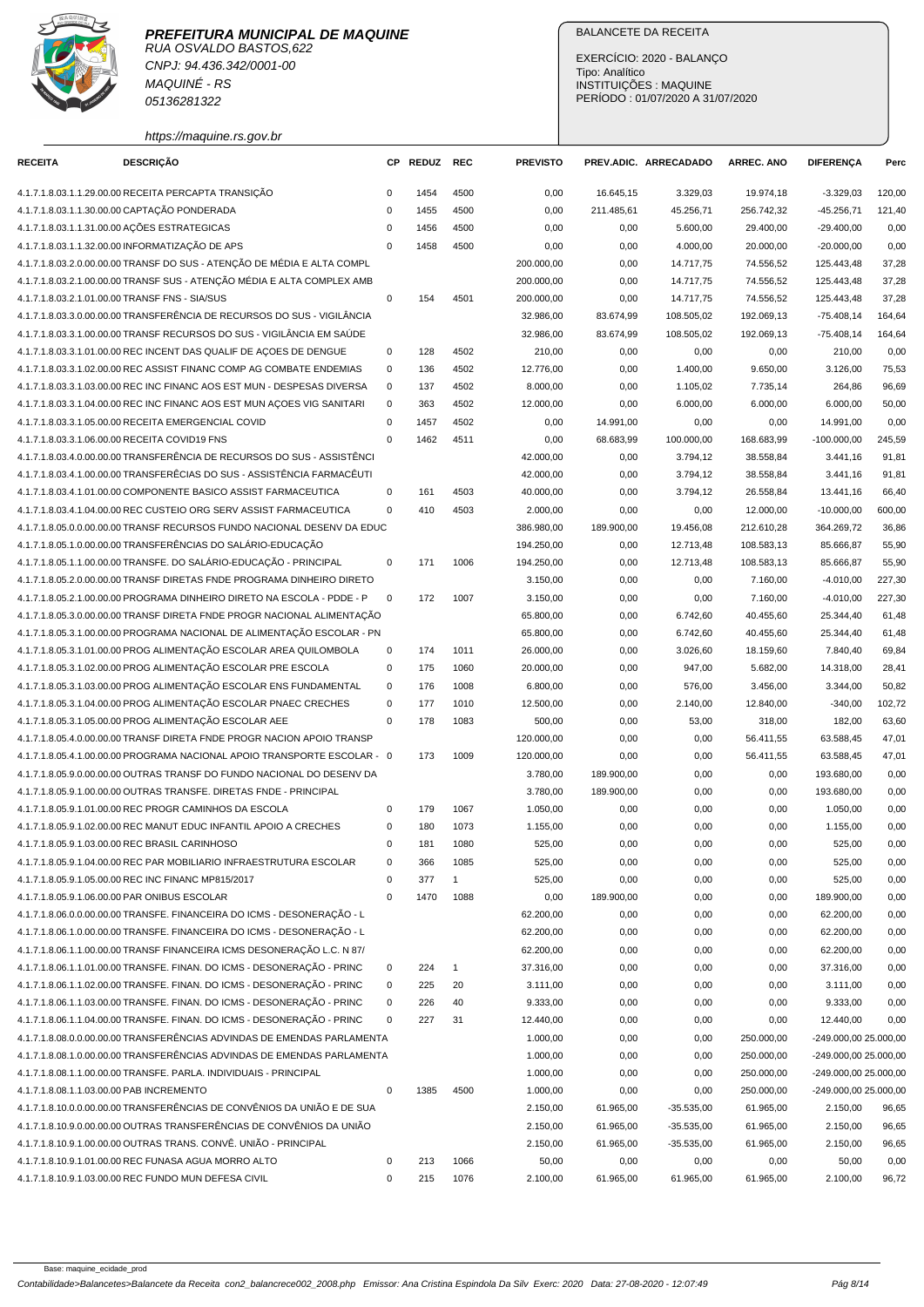

RUA OSVALDO BASTOS,622 CNPJ: 94.436.342/0001-00 MAQUINÉ - RS 05136281322

https://maquine.rs.gov.br

## BALANCETE DA RECEITA

EXERCÍCIO: 2020 - BALANÇO Tipo: Analítico INSTITUIÇÕES : MAQUINE PERÍODO : 01/07/2020 A 31/07/2020

| <b>RECEITA</b> | <b>DESCRIÇÃO</b>                                                         |             | CP REDUZ | REC            | <b>PREVISTO</b> |           | PREV.ADIC. ARRECADADO | <b>ARREC. ANO</b> | <b>DIFERENÇA</b> | Perc   |
|----------------|--------------------------------------------------------------------------|-------------|----------|----------------|-----------------|-----------|-----------------------|-------------------|------------------|--------|
|                | 4.1.7.1.8.10.9.1.04.00.00 PATRULHA AGRICOLA CONV 847398/2017             | $\Omega$    | 1465     | 1081           | 0,00            | 0,00      | $-97.500,00$          | 0,00              | 0,00             | 0,00   |
|                | 4.1.7.1.8.12.0.0.00.00.00 TRANSF RECURSOS FUNDO NACIONAL DE ASSISTÊNCIA  |             |          |                | 160.775,00      | 44.775,00 | 0,00                  | 112.742,42        | 92.807,58        | 54,85  |
|                | 4.1.7.1.8.12.1.0.00.00.00 TRANSF RECURSOS FUNDO NACIONAL DE ASSISTÊNCIA  |             |          |                | 160.775,00      | 44.775,00 | 0,00                  | 112.742,42        | 92.807,58        | 54,85  |
|                | 4.1.7.1.8.12.1.1.00.00.00 TRANSFERÊNCIAS DE RECURSOS DO FNAS - PRINCIPA  |             |          |                | 160.775,00      | 44.775,00 | 0,00                  | 112.742,42        | 92.807,58        | 54,85  |
|                | 4.1.7.1.8.12.1.1.01.00.00 PROGRAMA BOLSA FAMILIA                         | $\mathbf 0$ | 167      | 1040           | 17.200,00       | 0,00      | 0,00                  | 7.150,00          | 10.050,00        | 41,57  |
|                | 4.1.7.1.8.12.1.1.02.00.00 PROGRAMA CRAS PAIF                             | $\mathbf 0$ | 168      | 1005           | 72.000,00       | 0,00      | 0,00                  | 9.778,26          | 62.221,74        | 13,58  |
|                | 4.1.7.1.8.12.1.1.03.00.00 PROGRAMA IGD SUAS                              | $\mathbf 0$ | 169      | 1070           | 1.575,00        | 0,00      | 0,00                  | 0,00              | 1.575,00         | 0,00   |
|                | 4.1.7.1.8.12.1.1.04.00.00 PROGRAMA FMAS SCFV                             | $\mathbf 0$ | 170      | 1005           | 60.000,00       | 0,00      | 0,00                  | 9.414,16          | 50.585,84        | 15,69  |
|                | 4.1.7.1.8.12.1.1.05.00.00 REF DE APOIO FINANCEIRO AO BLOCO DA PROTEÇÃO   | 0           | 388      | 1005           | 10.000,00       | 0,00      | 0,00                  | 0,00              | 10.000,00        | 0,00   |
|                | 4.1.7.1.8.12.1.1.06.00.00 COVID 19 - REPASSE EMERGENCIAL AO SUAS         | 0           | 1464     | 1103           | 0,00            | 4.350,00  | 0,00                  | 5.550,00          | $-1.200,00$      | 127,59 |
|                | 4.1.7.1.8.12.1.1.07.00.00 INCR TEMPORARIO PSB COVID                      | $\mathbf 0$ | 1467     | 1005           | 0,00            | 40.425,00 | 0,00                  | 80.850,00         | $-40.425,00$     | 200,00 |
|                | 4.1.7.1.8.99.0.0.00.00.00 OUTRAS TRANSFERÊNCIAS DA UNIÃO                 |             |          |                | 0,00            | 95.847,14 | 351.144,37            | 839.791,12        | $-743.943,98$    | 876,18 |
|                | 4.1.7.1.8.99.1.0.00.00.00 OUTRAS TRANSFERÊNCIAS DA UNIÃO                 |             |          |                | 0,00            | 95.847,14 | 351.144,37            | 839.791,12        | -743.943,98      | 876,18 |
|                | 4.1.7.1.8.99.1.1.00.00.00 CESSÃO ONEROSA PRE SAL LEI 13885/2019          | 0           | 1431     | 1101           | 0,00            | 0,00      | 0,00                  | 0,00              | 0,00             | 0,00   |
|                | 4.1.7.1.8.99.1.5.00.00.00 APOIO FINANC AOS MUNICIPIOS - AFM              | $\mathbf 0$ | 1459     | $\mathbf{1}$   | 0,00            | 0,00      | 132.474,59            | 402.451,56        | $-402.451,56$    | 0,00   |
|                | 4.1.7.1.8.99.1.6.00.00.00 AUXILIO FINANCEIRO COVID SUS SUAS I            | $\mathbf 0$ | 1468     | 1102           | 0,00            | 95.847,14 | 24.310,60             | 48.621,20         | 47.225,94        | 50,73  |
|                | 4.1.7.1.8.99.1.7.00.00.00 AUXILIO FINANCEIRO COVID II                    | $\Omega$    | 1469     | $\overline{1}$ | 0,00            | 0,00      | 194.359,18            | 388.718,36        | $-388.718,36$    | 0,00   |
|                | 4.1.7.2.0.00.0.0.00.00.00 TRANSF DOS ESTADOS E DO DISTRITO FEDERAL E DE  |             |          |                | 8.289.500,00    | 39.544,01 | 451.885,16            | 4.422.000,40      | 3.907.043,61     | 53,09  |
|                | 4.1.7.2.8.00.0.0.00.00.00 TRANSF DOS ESTADOS - ESPECÍFICAS DE ESTADOS,   |             |          |                | 8.289.500,00    | 39.544,01 | 451.885,16            | 4.422.000,40      | 3.907.043,61     | 53,09  |
|                | 4.1.7.2.8.01.0.0.00.00.00 PARTICIPAÇÃO NA RECEITA DOS ESTADOS            |             |          |                | 6.802.500,00    | 0,00      | 406.932,52            | 3.747.673,20      | 3.054.826,80     | 55,09  |
|                | 4.1.7.2.8.01.1.0.00.00.00 COTA-PARTE DO ICMS                             |             |          |                | 6.000.000,00    | 0,00      | 379.493,04            | 3.048.312,88      | 2.951.687,12     | 50,81  |
|                | 4.1.7.2.8.01.1.1.00.00.00 COTA-PARTE DO ICMS - PRINCIPAL                 |             |          |                | 6.000.000,00    | 0,00      | 379.493,04            | 3.048.312,88      | 2.951.687,12     | 50,81  |
|                | 4.1.7.2.8.01.1.1.01.00.00 COTA-PARTE DO ICMS - PRINCIPAL - PRÓPRIO       | 0           | 228      | $\mathbf{1}$   | 3.600.000,00    | 0,00      | 227.695,83            | 1.828.987,87      | 1.771.012,13     | 50,81  |
|                | 4.1.7.2.8.01.1.1.02.00.00 COTA-PARTE DO ICMS - PRINCIPAL - MDE           | 0           | 229      | 20             | 300.000,00      | 0,00      | 18.974,65             | 152.415,60        | 147.584,40       | 50,81  |
|                | 4.1.7.2.8.01.1.1.03.00.00 COTA-PARTE DO ICMS - PRINCIPAL- ASPS           | $\mathbf 0$ | 230      | 40             | 900.000,00      | 0,00      | 56.923,96             | 457.246,90        | 442.753,10       | 50,81  |
|                | 4.1.7.2.8.01.1.1.04.00.00 COTA-PARTE DO ICMS - PRINCIPAL - FUNDEB        | $\mathbf 0$ | 231      | 31             | 1.200.000,00    | 0,00      | 75.898,60             | 609.662,51        | 590.337,49       | 50,81  |
|                | 4.1.7.2.8.01.2.0.00.00.00 COTA-PARTE DO IPVA                             |             |          |                | 711.000,00      | 0,00      | 20.401,86             | 652.264,15        | 58.735,85        | 91,74  |
|                | 4.1.7.2.8.01.2.1.00.00.00 COTA-PARTE DO IPVA - PRINCIPAL                 |             |          |                | 711.000,00      | 0,00      | 20.401,86             | 652.264,15        | 58.735,85        | 91,74  |
|                | 4.1.7.2.8.01.2.1.01.00.00 COTA-PARTE DO IPVA - PRINCIPAL - PRÓPRIO       | 0           | 232      | $\mathbf{1}$   | 351.000,00      | 0,00      | 12.241,07             | 391.359,29        | $-40.359,29$     | 111,50 |
|                | 4.1.7.2.8.01.2.1.02.00.00 COTA-PARTE DO IPVA - PRINCIPAL - MDE           | 0           | 233      | 20             | 45.000,00       | 0,00      | 1.020,11              | 32.612,92         | 12.387,08        | 72,47  |
|                | 4.1.7.2.8.01.2.1.03.00.00 COTA-PARTE DO IPVA - PRINCIPAL - ASPS          | $\mathbf 0$ | 234      | 40             | 135.000,00      | 0,00      | 3.060,29              | 98.598,89         | 36.401,11        | 73,04  |
|                | 4.1.7.2.8.01.2.1.04.00.00 COTA-PARTE DO IPVA - PRINCIPAL - FUNDEB        | $\mathbf 0$ | 235      | 31             | 180.000,00      | 0,00      | 4.080,39              | 129.693,05        | 50.306,95        | 72,05  |
|                | 4.1.7.2.8.01.3.0.00.00.00 COTA-PARTE DO IPI - MUNICÍPIOS                 |             |          |                | 81.500,00       | 0,00      | 5.640,65              | 41.135,70         | 40.364,30        | 50,47  |
|                | 4.1.7.2.8.01.3.1.00.00.00 COTA-PARTE DO IPI - MUNICÍPIOS - PRINCIPAL     |             |          |                | 81.500,00       | 0,00      | 5.640,65              | 41.135,70         | 40.364,30        | 50,47  |
|                | 4.1.7.2.8.01.3.1.01.00.00 COTA-PARTE DO IPI - MUNICÍPIOS - PRINCIPAL -   | 0           | 236      | $\mathbf{1}$   | 48.900,00       | 0,00      | 3.489,01              | 24.786,03         | 24.113,97        | 50,69  |
|                | 4.1.7.2.8.01.3.1.02.00.00 COTA-PARTE DO IPI - MUNICÍPIOS - PRINCIPAL -   | 0           | 237      | 20             | 4.075,00        | 0,00      | 421,56                | 2.196,31          | 1.878,69         | 53,90  |
|                | 4.1.7.2.8.01.3.1.03.00.00 COTA-PARTE DO IPI - MUNICÍPIOS - PRINCIPAL -   | $\mathbf 0$ | 238      | 40             | 12.225,00       | 0,00      | 741,46                | 6.065,72          | 6.159,28         | 49,62  |
|                | 4.1.7.2.8.01.3.1.04.00.00 COTA-PARTE DO IPI - MUNICÍPIOS - PRINCIPAL -   | $\mathbf 0$ | 239      | 31             | 16.300,00       | 0,00      | 988,62                | 8.087,64          | 8.212,36         | 49,62  |
|                | 4.1.7.2.8.01.4.0.00.00.00 COTA-PARTE CONTRIBUIÇÃO DE INTERVENÇÃO NO DOM  |             |          |                | 10.000,00       | 0,00      | 1.396,97              | 5.960,47          | 4.039,53         | 59,60  |
|                | 4.1.7.2.8.01.4.1.00.00.00 COTA-PARTE DA CIDE - PRINCIPAL                 | 0           | 240      | 1039           | 10.000,00       | 0,00      | 1.396,97              | 5.960,47          | 4.039,53         | 59,60  |
|                | 4.1.7.2.8.03.0.0.00.00.00 TRANSF REC DO ESTADO P/ PROGR SAÚDE - REPASSE  |             |          |                | 335.000,00      | 39.544,01 | 44.952,64             | 351.819,07        | 22.724,94        | 93,93  |
|                | 4.1.7.2.8.03.1.0.00.00.00 TRANSF REC DO ESTADO P/ PROGR SAÚDE - REPASSE  |             |          |                | 335.000,00      | 39.544,01 | 44.952,64             | 351.819,07        | 22.724,94        | 93,93  |
|                | 4.1.7.2.8.03.1.1.00.00.00 TRANSF REC ESTADO PROG SAÚDE - REP FUNDO A FU  |             |          |                | 335.000,00      | 39.544,01 | 44.952,64             | 351.819,07        | 22.724,94        | 93,93  |
|                | 4.1.7.2.8.03.1.1.01.00.00 REC FARMACIA BASICA ESTADUAL                   | $\pmb{0}$   | 197      | 4050           | 12.000,00       | 20.544,01 | 1.506,45              | 13.545,57         | 18.998,44        | 41,62  |
|                | 4.1.7.2.8.03.1.1.03.00.00 REC PSF ESTADUAL                               | 0           | 199      | 4090           | 96.000,00       | 16.000,00 | 12.000,00             | 124.000,00        | $-12.000,00$     | 110,71 |
|                | 4.1.7.2.8.03.1.1.04.00.00 REC OFICINAS TERAPEUTICAS PPV CRACK            | $\pmb{0}$   | 200      | 4011           | 36.000,00       | 0,00      | 10.000,60             | 38.500,60         | $-2.500,60$      | 106,95 |
|                | 4.1.7.2.8.03.1.1.05.00.00 REC PSF INDIGENA ESTADUAL                      | 0           | 201      | 4090           | 20.000,00       | 0,00      | 6.000,00              | 29.000,00         | $-9.000,00$      | 145,00 |
|                | 4.1.7.2.8.03.1.1.06.00.00 REC PACS ESF ESTADUAL                          | $\mathbf 0$ | 202      | 4090           | 5.000,00        | 0,00      | 0,00                  | 0,00              | 5.000,00         | 0,00   |
|                | 4.1.7.2.8.03.1.1.07.00.00 REC PSF QUILOMBOLA                             | 0           | 203      | 4090           | 16.000,00       | 3.000,00  | 3.000,00              | 22.000,00         | $-3.000,00$      | 115,79 |
|                | 4.1.7.2.8.03.1.1.08.00.00 REC INC ATENÇÃO BASICA PIES                    | $\mathbf 0$ | 204      | 4011           | 150.000,00      | 0,00      | 12.445,59             | 124.772,90        | 25.227,10        | 83,18  |
|                | 4.1.7.2.8.10.0.0.00.00.00 TRANSF DE CONVÊNIOS DOS ESTADOS E DO DF E DE   |             |          |                | 1.152.000,00    | 0,00      | 0,00                  | 322.508,13        | 829.491,87       | 28,00  |
|                | 4.1.7.2.8.10.2.0.00.00.00 TRANSFE. DE CONVÊNIO DOS ESTADOS A PROGRAMAS   |             |          |                | 1.150.000,00    | 0,00      | 0,00                  | 312.492,87        | 837.507,13       | 27,17  |
|                | 4.1.7.2.8.10.2.1.00.00.00 TRANSF CONVÊNIO ESTADOS P/ PROGRAMAS DE EDUCA  |             |          |                | 1.150.000,00    | 0,00      | 0,00                  | 312.492,87        | 837.507,13       | 27,17  |
|                | 4.1.7.2.8.10.2.1.01.00.00 TRANSFE. CONVÊNIOS PARA O TRANSPORTE ESCOLAR 0 |             | 195      | 1023           | 1.150.000,00    | 0,00      | 0,00                  | 312.492,87        | 837.507,13       | 27,17  |
|                | 4.1.7.2.8.10.9.0.00.00.00 OUTRAS TRANSFERÊNCIAS DE CONVÊNIO DOS ESTADOS  |             |          |                | 2.000,00        | 0,00      | 0,00                  | 10.015,26         | $-8.015,26$      | 500,76 |
|                | 4.1.7.2.8.10.9.1.00.00.00 OUTRAS TRANS. CONVË. ESTADOS - PRINCIPAL       |             |          |                | 2.000,00        | 0,00      | 0,00                  | 10.015,26         | $-8.015,26$      | 500,76 |
|                | 4.1.7.2.8.10.9.1.07.00.00 PROGRAMA OASF - ORIENTA. E APOIO SÓCIO-FAMILI  |             |          |                | 2.000,00        | 0,00      | 0,00                  | 10.015,26         | $-8.015,26$      | 500,76 |
|                |                                                                          |             |          |                |                 |           |                       |                   |                  |        |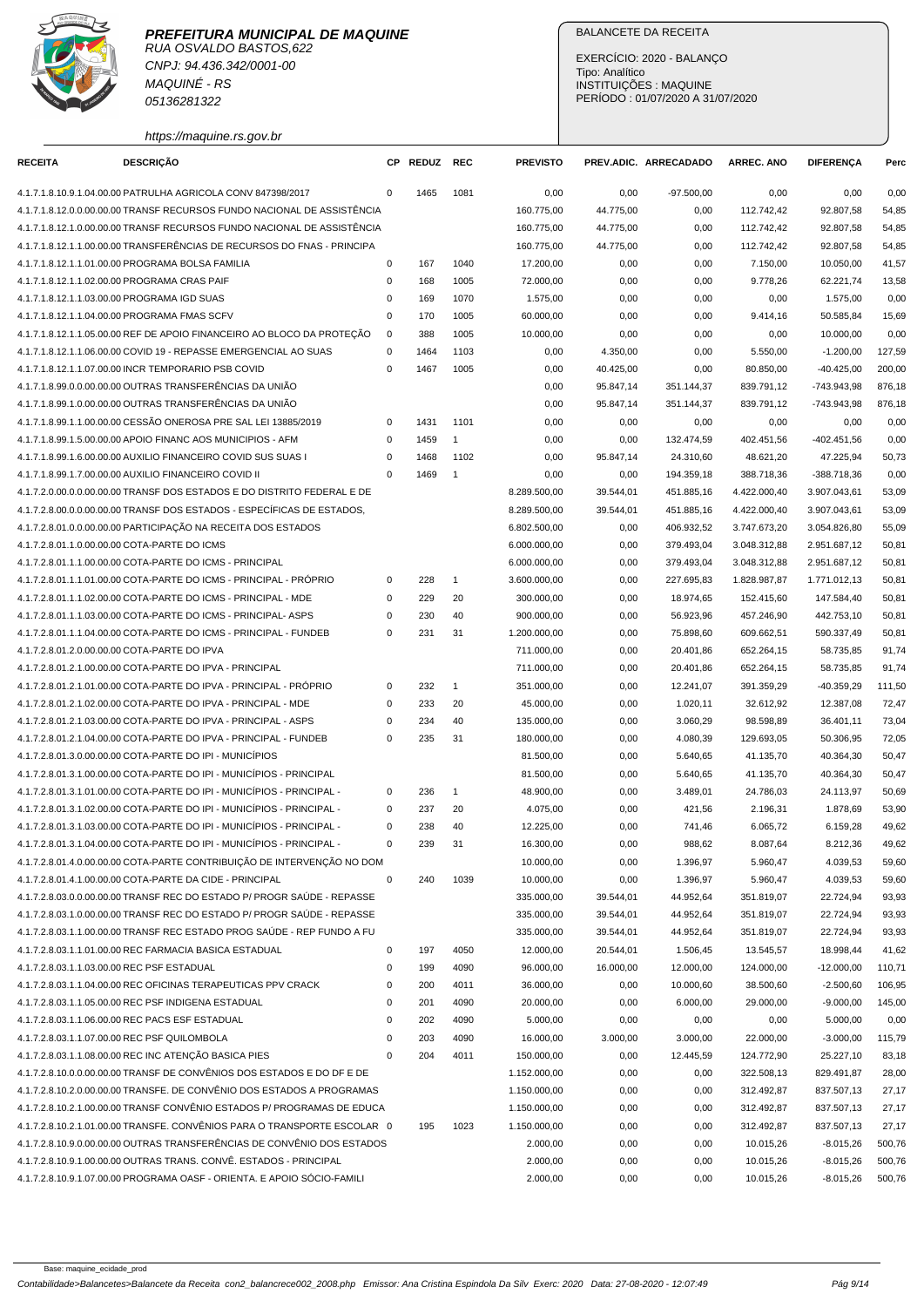

RUA OSVALDO BASTOS,622 CNPJ: 94.436.342/0001-00 MAQUINÉ - RS 05136281322

https://maquine.rs.gov.br

## BALANCETE DA RECEITA

EXERCÍCIO: 2020 - BALANÇO Tipo: Analítico INSTITUIÇÕES : MAQUINE PERÍODO : 01/07/2020 A 31/07/2020

| <b>DESCRIÇÃO</b><br><b>RECEITA</b>                                        | СP           | <b>REDUZ</b> | REC                        | <b>PREVISTO</b> |        | PREV.ADIC. ARRECADADO | <b>ARREC. ANO</b> | <b>DIFERENÇA</b>   | Perc   |
|---------------------------------------------------------------------------|--------------|--------------|----------------------------|-----------------|--------|-----------------------|-------------------|--------------------|--------|
| 4.1.7.2.8.10.9.1.07.01.00 REC OASF ESTADUAL                               | 0            | 205          | 1026                       | 1.000,00        | 0,00   | 0,00                  | 10.015,26         | -9.015,26 1.001,53 |        |
| 4.1.7.2.8.10.9.1.07.02.00 REC OASF QUILOMBOLA ESTADUAL                    | $\mathbf{0}$ | 206          | 1068                       | 1.000,00        | 0,00   | 0,00                  | 0,00              | 1.000,00           | 0,00   |
| 4.1.7.5.0.00.0.0.00.00.00 TRANSFERENCIAS DE OUTRAS INSTITUIÇÕES PÚBLICA   |              |              |                            | 2.400.000,00    | 0,00   | 202.475,74            | 1.529.707,01      | 870.292,99         | 63,74  |
| 4.1.7.5.8.00.0.0.00.00.00 TRANSF DE OUTRAS INSTIT PÚBLICAS - ESPEC ESTA   |              |              |                            | 2.400.000,00    | 0,00   | 202.475,74            | 1.529.707,01      | 870.292,99         | 63,74  |
| 4.1.7.5.8.01.0.0.00.00.00 TRANSFERÊNCIAS DE RECURSOS DO FUNDEB            |              |              |                            | 2.400.000,00    | 0,00   | 202.475,74            | 1.529.707,01      | 870.292,99         | 63,74  |
| 4.1.7.5.8.01.1.0.00.00.00 TRANSFERÊNCIAS DE RECURSOS DO FUNDEB            |              |              |                            | 2.400.000,00    | 0,00   | 202.475,74            | 1.529.707,01      | 870.292,99         | 63,74  |
| 4.1.7.5.8.01.1.1.00.00.00 TRANSFE. RECURSOS DO FUNDEB - PRINCIPAL         | $\mathbf 0$  | 194          | 31                         | 2.400.000,00    | 0,00   | 202.475,74            | 1.529.707,01      | 870.292,99         | 63,74  |
| 4.1.9.0.0.00.0.0.00.00.00 OUTRAS RECEITAS CORRENTES                       |              |              |                            | 151.360,00      | 0,00   | 9.578,96              | 108.211,79        | 43.148,21          | 71,49  |
| 4.1.9.1.0.00.0.00.00.00 MULTAS ADMINISTRATIVAS, CONTRATUAIS E JUDICIA     |              |              |                            | 400,00          | 0,00   | 0,00                  | 0,00              | 400,00             | 0,00   |
| 4.1.9.1.0.01.0.0.00.00.00 MULTAS PREVISTAS EM LEGISLAÇÃO ESPECÍFICA       |              |              |                            | 100,00          | 0,00   | 0,00                  | 0,00              | 100,00             | 0,00   |
| 4.1.9.1.0.01.1.0.00.00.00 MULTAS PREVISTAS EM LEGISLAÇÃO ESPECÍFICA       |              |              |                            | 100,00          | 0,00   | 0,00                  | 0,00              | 100,00             | 0,00   |
| 4.1.9.1.0.01.1.1.00.00.00 MULTAS PREVIS. LEGIS. ESPECÍ. - PRINCIPAL       |              |              |                            | 100,00          | 0,00   | 0,00                  | 0,00              | 100,00             | 0,00   |
| 4.1.9.1.0.01.1.1.01.00.00 AUTO INFRACAO DE OBRAS                          | $\mathsf 0$  | 1379         | $\overline{\phantom{0}}$ 1 | 100,00          | 0,00   | 0,00                  | 0,00              | 100,00             | 0,00   |
| 4.1.9.1.0.06.0.0.00.00.00 MULTAS POR DANOS AMBIENTAIS                     |              |              |                            | 300,00          | 0,00   | 0,00                  | 0,00              | 300,00             | 0,00   |
| 4.1.9.1.0.06.1.0.00.00.00 MULTAS ADMINISTRATIVAS POR DANOS AMBIENTAIS     |              |              |                            | 300,00          | 0,00   | 0,00                  | 0,00              | 300,00             | 0,00   |
| 4.1.9.1.0.06.1.1.00.00.00 MULTAS ADMINISTRATIVAS POR DANOS AMBIENTAIS -   | $\mathbf 0$  | 217          | 1074                       | 300,00          | 0,00   | 0,00                  | 0,00              | 300,00             | 0,00   |
| 4.1.9.1.0.09.0.0.00.00.00 MULTAS E JUROS PREVISTOS EM CONTRATOS           |              |              |                            | 0,00            | 0,00   | 0,00                  | 0,00              | 0,00               | 0,00   |
| 4.1.9.1.0.09.1.0.00.00.00 MULTAS E JUROS PREVISTOS EM CONTRATOS           |              |              |                            | 0,00            | 0,00   | 0,00                  | 0,00              | 0,00               | 0,00   |
| 4.1.9.1.0.09.1.1.00.00.00 MULTAS E JUROS PREVISTOS EM CONTRATOS - PRINC   | $\mathbf 0$  | 1450         | $\overline{1}$             | 0,00            | 0,00   | 0,00                  | 0,00              | 0,00               | 0,00   |
| 4.1.9.1.0.09.1.2.00.00.00 MULTAS E JUROS PREVISTOS EM CONTRATOS - MULTA 0 |              | 1451         | $\overline{1}$             | 0,00            | 0,00   | 0,00                  | 0,00              | 0,00               | 0,00   |
| 4.1.9.1.0.09.1.3.00.00.00 MULTAS E JUROS PREVISTOS EM CONTRATOS - DÍVID   | $\Omega$     | 1452         | $\overline{1}$             | 0,00            | 0,00   | 0,00                  | 0,00              | 0,00               | 0,00   |
| 4.1.9.1.0.09.1.4.00.00.00 MULTAS E JUROS PREVISTOS EM CONTRATO - DÍVIDA   | $\mathbf 0$  | 1453         | $\overline{\phantom{0}}$ 1 | 0,00            | 0,00   | 0,00                  | 0,00              | 0,00               | 0,00   |
| 4.1.9.2.0.00.0.0.00.00.00 INDENIZAÇÕES, RESTITUIÇÕES E RESSARCIMENTOS     |              |              |                            | 145.750,00      | 0,00   | 9.578,96              | 108.211,79        | 37.538,21          | 74,24  |
| 4.1.9.2.8.00.0.0.00.00.00 INDENIZAÇÕES, RESTITUIÇÕES E RESSARCIMENTOS -   |              |              |                            | 145.750,00      | 0,00   | 9.578,96              | 108.211,79        | 37.538,21          | 74,24  |
| 4.1.9.2.8.01.0.0.00.00.00 INDENIZAÇÕES- ESPECÍFICAS PARA ESTADOS/DF/MUN   |              |              |                            | 10.000,00       | 0,00   | 0,00                  | 0,00              | 10.000,00          | 0,00   |
| 4.1.9.2.8.01.1.0.00.00.00 INDENIZAÇÕES - ESPECÍFICAS PARA ESTADOS/DF/MU   |              |              |                            | 10.000,00       | 0,00   | 0,00                  | 0,00              | 10.000,00          | 0,00   |
| 4.1.9.2.8.01.1.1.00.00.00 INDENIZAÇÕES - PRINCIPAL                        | 0            | 218          | $\overline{\phantom{0}}$ 1 | 10.000,00       | 0,00   | 0,00                  | 0,00              | 10.000,00          | 0,00   |
| 4.1.9.2.8.02.0.0.00.00.00 RESTITUIÇÕES - ESPECÍFICAS PARA ESTADOS/DF/MU   |              |              |                            | 135.750,00      | 0,00   | 9.578,96              | 108.211,79        | 27.538,21          | 79,71  |
| 4.1.9.2.8.02.9.0.00.00.00 OUTRAS RESTITUIÇÕES - ESPECÍFICAS PARA ESTADO   |              |              |                            | 135.750,00      | 0,00   | 9.578,96              | 108.211,79        | 27.538,21          | 79,71  |
| 4.1.9.2.8.02.9.1.00.00.00 OUTRAS RESTITUIÇÕES - PRINCIPAL                 |              |              |                            | 135.750,00      | 0,00   | 9.578,96              | 108.211,78        | 27.538,22          | 79,71  |
| 4.1.9.2.8.02.9.1.01.00.00 PROGRAMA TROCA TROCA                            | 0            | 219          | 1047                       | 10.000,00       | 0,00   | 1.280,00              | 3.362,80          | 6.637,20           | 33,63  |
| 4.1.9.2.8.02.9.1.02.00.00 RESTITUIÇÃO PAGAMENTO INDEVIDO MDE              | 0            | 220          | $\mathbf{1}$               | 2.100,00        | 0,00   | 0,00                  | 0,00              | 2.100,00           | 0,00   |
| 4.1.9.2.8.02.9.1.03.00.00 RESTIRUIÇÃO PAGAMENTO INDEVIDO - ASPS           | 0            | 221          | $\mathbf{1}$               | 2.100,00        | 0,00   | 0,00                  | 0,00              | 2.100,00           | 0,00   |
| 4.1.9.2.8.02.9.1.04.00.00 RESTITUIÇÃO DIVERSAS PRINCIPAL                  | 0            | 222          | $\mathbf{1}$               | 30.000,00       | 0,00   | 7.823,10              | 27.397,84         | 2.602,16           | 91,33  |
| 4.1.9.2.8.02.9.1.05.00.00 RESTITUIÇÃO PATRULHA AGRICOLA                   | $\mathbf 0$  | 223          | 1047                       | 500,00          | 0,00   | 0,00                  | 0,00              | 500,00             | 0,00   |
| 4.1.9.2.8.02.9.1.06.00.00 RESTITUIÇÃO DO PLANO DE ASSIST MEDICA DOS SER   | $\mathbf 0$  | 359          | $\mathbf{1}$               | 90.000,00       | 0,00   | 0,00                  | 76.409,58         | 13.590,42          | 84,90  |
| 4.1.9.2.8.02.9.1.07.00.00 RESTITUICÃO DO PROGRAMA CESTO BASICO AOS SERV 0 |              | 368          | $\mathbf{1}$               | 210,00          | 0,00   | 54,30                 | 337,10            | $-127,10$          | 160,52 |
| 4.1.9.2.8.02.9.1.08.00.00 RESTITUIÇÃO DE DEPOSITOS JUDICIAIS              | 0            | 376          | $\overline{1}$             | 210,00          | 0,00   | 421,56                | 704,46            | $-494,46$          | 335,46 |
| 4.1.9.2.8.02.9.1.09.00.00 REST DE ADIANTAMENTO DE DESPESA                 | 0            | 381          | $\overline{1}$             | 210,00          | 0,00   | 0,00                  | 0,00              | 210,00             | 0,00   |
| 4.1.9.2.8.02.9.1.10.00.00 RESTITUICÃO DE ADINTAMENTO DE DESPESAS ASPS     | 0            | 382          | $\mathbf{1}$               | 210,00          | 0,00   | 0,00                  | 0,00              | 210,00             | 0,00   |
| 4.1.9.2.8.02.9.1.11.00.00 REST DE ADIANTAMENTO DE DESPESA MDE             | 0            | 383          | 1                          | 210,00          | 0,00   | 0,00                  | 0,00              | 210,00             | 0,00   |
| 4.1.9.2.8.02.9.1.15.00.00 OUTRAS RESTITUIÇÕES ASPS                        | 0            | 1378         | $\overline{1}$             | 0,00            | 0,00   | 0,00                  | 0,00              | 0,00               | 0,00   |
| 4.1.9.2.8.02.9.2.00.00.00 OUTRAS RESTITUIÇÕES - MULTAS E JUROS DE MORA    |              |              |                            | 0,00            | 0,00   | 0,00                  | 0,01              | $-0,01$            | 0,00   |
| 4.1.9.2.8.02.9.2.04.00.00 RESTITUIÇÃO DIVERSAS MULTAS E JUROS             | $\mathbf 0$  | 1380         | $\overline{\phantom{0}}$ 1 | 0,00            | 0,00   | 0,00                  | 0,01              | $-0,01$            | 0,00   |
| 4.1.9.2.8.02.9.3.00.00.00 OUTRAS RESTITUIÇÕES - DÍVIDA ATIVA              |              |              |                            | 0,00            | 0,00   | 0,00                  | 0,00              | 0,00               | 0,00   |
| 4.1.9.2.8.02.9.3.04.00.00 RESTITUIÇÃO DIVERSAS DIVIDA ATIVA               | 0            | 1381         | $\overline{\phantom{0}}$ 1 | 0,00            | 0,00   | 0,00                  | 0,00              | 0,00               | 0,00   |
| 4.1.9.2.8.02.9.4.00.00.00 OUTRAS RESTITUIÇÕES - MULTAS E JUROS DE MORA    |              |              |                            | 0,00            | 0,00   | 0,00                  | 0,00              | 0,00               | 0,00   |
| 4.1.9.2.8.02.9.4.04.00.00 RESTITUIÇÃO DIVERSAS DIVIDA ATIVA MULTAS E JU   | 0            | 1382 1       |                            | 0,00            | 0,00   | 0,00                  | 0,00              | 0,00               | 0,00   |
| 4.1.9.9.0.00.0.0.00.00.00 DEMAIS RECEITAS CORRENTES                       |              |              |                            | 5.210,00        | 0,00   | 0,00                  | 0,00              | 5.210,00           | 0,00   |
| 4.1.9.9.0.99.0.0.00.00.00 OUTRAS RECEITAS                                 |              |              |                            | 5.210,00        | 0,00   | 0,00                  | 0,00              | 5.210,00           | 0,00   |
| 4.1.9.9.0.99.1.0.00.00.00 OUTRAS RECEITAS - PRIMÁRIAS                     |              |              |                            | 5.000,00        | 0,00   | 0,00                  | 0,00              | 5.000,00           | 0,00   |
| 4.1.9.9.0.99.1.1.00.00.00 OUTRAS RECEITAS - PRIMÁRIAS - PRINCIPAL         |              |              |                            | 5.000,00        | 0,00   | 0,00                  | 0,00              | 5.000,00           | 0,00   |
| 4.1.9.9.0.99.1.1.99.00.00 OUTRAS RECEITAS DIVERSAS                        | 0            | 284          | $\overline{1}$             | 5.000,00        | 0,00   | 0,00                  | 0,00              | 5.000,00           | 0,00   |
| 4.1.9.9.0.99.2.0.00.00.00 OUTRAS RECEITAS - FINANCEIRAS                   |              |              |                            | 210,00          | 0,00   | 0,00                  | 0,00              | 210,00             | 0,00   |
| 4.1.9.9.0.99.2.1.00.00.00 OUTRAS RECEITAS - FINANCEIRAS - PRINCIPAL       |              |              |                            | 210,00          | 0,00   | 0,00                  | 0,00              | 210,00             | 0,00   |
| 4.1.9.9.0.99.2.1.01.00.00 REC CAUÇAO CT COMODATO 102/17                   | 0            | 358          | $\overline{1}$             | 210,00          | 0,00   | 0,00                  | 0,00              | 210,00             | 0,00   |
| 4.2.0.0.0.00.0.0.00.00.00 RECEITAS DE CAPITAL                             |              |              |                            | 32.180,00       | 306,49 | 97.500,00             | 97.500,00         | $-65.013,51$       | 300,12 |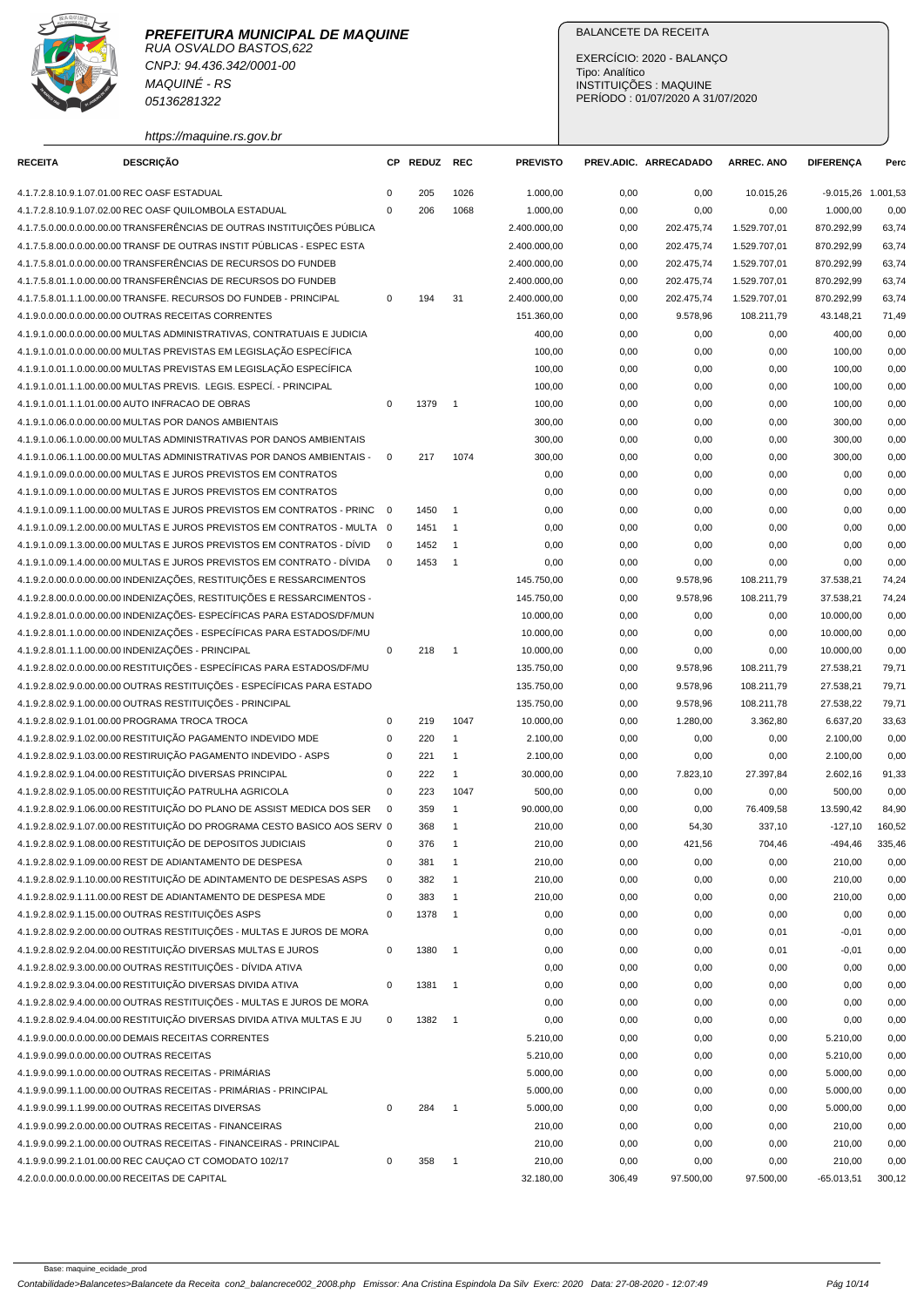

RUA OSVALDO BASTOS,622 CNPJ: 94.436.342/0001-00 MAQUINÉ - RS 05136281322

https://maquine.rs.gov.br

## BALANCETE DA RECEITA

EXERCÍCIO: 2020 - BALANÇO Tipo: Analítico INSTITUIÇÕES : MAQUINE PERÍODO : 01/07/2020 A 31/07/2020

| <b>RECEITA</b>                    | <b>DESCRIÇÃO</b>                                                          |             | CP REDUZ REC |                          | <b>PREVISTO</b> |        | PREV.ADIC. ARRECADADO | <b>ARREC. ANO</b> | <b>DIFERENÇA</b>     | Perc   |
|-----------------------------------|---------------------------------------------------------------------------|-------------|--------------|--------------------------|-----------------|--------|-----------------------|-------------------|----------------------|--------|
|                                   | 4.2.1.0.0.00.0.0.00.00.00 OPERAÇÕES DE CRÉDITO                            |             |              |                          | 50,00           | 0,00   | 0,00                  | 0,00              | 50,00                | 0,00   |
|                                   | 4.2.1.1.0.00.0.0.00.00.00 OPERAÇÕES DE CRÉDITO - MERCADO INTERNO          |             |              |                          | 50,00           | 0,00   | 0,00                  | 0,00              | 50,00                | 0,00   |
|                                   | 4.2.1.1.2.00.0.0.00.00.00 OPERAÇÕES DE CRÉDITO CONTRATUAIS - MERCADO IN   |             |              |                          | 50,00           | 0,00   | 0,00                  | 0,00              | 50,00                | 0,00   |
|                                   | 4.2.1.1.2.00.1.0.00.00.00 OPERAÇÕES DE CRÉDITO CONTRATUAIS - MERCADO IN   |             |              |                          | 50,00           | 0,00   | 0,00                  | 0,00              | 50,00                | 0,00   |
| 4.2.1.1.2.00.1.5.00.00.00 BADESUL |                                                                           | 0           | 1377         | 1079                     | 50,00           | 0,00   | 0,00                  | 0,00              | 50,00                | 0,00   |
|                                   | 4.2.1.2.0.00.0.0.00.00.00 OPERAÇÕES DE CRÉDITO - MERCADO EXTERNO          |             |              |                          | 0,00            | 0,00   | 0,00                  | 0,00              | 0,00                 | 0,00   |
|                                   | 4.2.1.2.9.00.0.0.00.00.00 OUTRAS OPERAÇÕES DE CRÉDITO - MERCADO EXTERNO   |             |              |                          | 0,00            | 0,00   | 0,00                  | 0,00              | 0,00                 | 0,00   |
|                                   | 4.2.1.2.9.00.1.0.00.00.00 OUTRAS OPERAÇÕES DE CRÉDITO - MERCADO EXTERNO   |             |              |                          | 0,00            | 0,00   | 0,00                  | 0,00              | 0,00                 | 0,00   |
|                                   | 4.2.1.2.9.00.1.1.00.00.00 OUTRAS OPE. MERCADO EXTERNO - PRINCIPAL         | 0           | 253          | 1079                     | 0,00            | 0,00   | 0,00                  | 0,00              | 0,00                 | 0,00   |
|                                   | 4.2.2.0.0.00.0.0.00.00.00 ALIENAÇÃO DE BENS                               |             |              |                          | 31.500,00       | 0,00   | 0,00                  | 0,00              | 31.500,00            | 0,00   |
|                                   | 4.2.2.1.0.00.0.0.00.00.00 ALIENAÇÃO DE BENS MÓVEIS                        |             |              |                          | 31.500,00       | 0,00   | 0,00                  | 0,00              | 31.500,00            | 0,00   |
|                                   | 4.2.2.1.3.00.0.0.00.00.00 ALIENAÇÃO DE BENS MÓVEIS E SEMOVENTES           |             |              |                          | 31.500,00       | 0,00   | 0,00                  | 0,00              | 31.500,00            | 0,00   |
|                                   | 4.2.2.1.3.00.1.0.00.00.00 ALIENAÇÃO DE BENS MÓVEIS E SEMOVENTES           |             |              |                          | 31.500,00       | 0,00   | 0,00                  | 0,00              | 31.500,00            | 0,00   |
|                                   | 4.2.2.1.3.00.1.1.00.00.00 ALIENA. BENS MÓVEIS E SEMOVE.- PRINCIPAL        |             |              |                          | 31.500,00       | 0,00   | 0,00                  | 0,00              | 31.500,00            | 0,00   |
|                                   | 4.2.2.1.3.00.1.1.02.00.00 ALIENAÇÃO BENS MÓVEIS E SEMOVENTES - PRINCIPA   | $\mathbf 0$ | 254          | $\overline{\phantom{0}}$ | 31.500,00       | 0,00   | 0,00                  | 0,00              | 31.500,00            | 0,00   |
|                                   | 4.2.4.0.0.00.0.0.00.00.00 TRANSFERÊNCIAS DE CAPITAL                       |             |              |                          | 630,00          | 306,49 | 97.500,00             | 97.500,00         | -96.563,51 10.411,22 |        |
|                                   | 4.2.4.1.0.00.0.0.00.00.00 TRANSFERÊNCIAS DA UNIÃO E DE SUAS ENTIDADES     |             |              |                          | 420,00          | 306,49 | 97.500,00             | 97.500,00         | -96.773,51 13.420,69 |        |
|                                   | 4.2.4.1.8.00.0.0.00.00.00 TRANSFERÊNCIAS DA UNIÃO - ESTADOS, DF E MUNI    |             |              |                          | 420,00          | 306,49 | 97.500,00             | 97.500,00         | -96.773,51 13.420,69 |        |
|                                   | 4.2.4.1.8.04.0.0.00.00.00 TRANSF RECURSO DO SUS - BLOCO INVEST REDE DE    |             |              |                          | 210,00          | 0,00   | 0,00                  | 0,00              | 210,00               | 0,00   |
|                                   | 4.2.4.1.8.04.1.0.00.00.00 TRANSFERÊNCIA DE RECURSOS DO SUS - ATENÇÃO BÁ   |             |              |                          | 210,00          | 0,00   | 0,00                  | 0,00              | 210,00               | 0,00   |
|                                   | 4.2.4.1.8.04.1.1.00.00.00 TRANSFERÊNCIA DE RECURSO DO SUS - ATENÇÃO BÁS   |             |              |                          | 210,00          | 0,00   | 0,00                  | 0,00              | 210,00               | 0,00   |
|                                   | 4.2.4.1.8.04.1.1.01.00.00 REC REEQUALIF DE UBS - CONSTRUÇÃO               | $\mathbf 0$ | 133          | 4505                     | 210,00          | 0,00   | 0,00                  | 0,00              | 210,00               | 0,00   |
|                                   | 4.2.4.1.8.10.0.0.00.00.00 TRANSFERÊNCIA DE CONVÊNIOS DA UNIÃO E DE SUAS   |             |              |                          | 210,00          | 306,49 | 97.500,00             | 97.500,00         | -96.983,51 18.877,42 |        |
|                                   | 4.2.4.1.8.10.2.0.00.00.00 TRANSFE. CONVÊNIO UNIÃO DESTINADAS A PROGRAMA   |             |              |                          | 210,00          | 0,00   | 0,00                  | 0,00              | 210,00               | 0,00   |
|                                   | 4.2.4.1.8.10.2.1.00.00.00 TRANSF CONVÊNIOS DA UNIÃO P/ PROGRAMAS DE EDU   |             |              |                          | 210,00          | 0,00   | 0,00                  | 0,00              | 210,00               | 0,00   |
|                                   | 4.2.4.1.8.10.2.1.01.00.00 REC PROGRAMA CAMINHOS DA ESCOLA                 | 0           | 370          | 1067                     | 210,00          | 0,00   | 0,00                  | 0,00              | 210,00               | 0,00   |
|                                   | 4.2.4.1.8.10.2.1.02.00.00 REC PROGRAMA PAR MOBILIARIO INFRAESTRUTURA ES 0 |             | 371          | 1085                     | 0,00            | 0,00   | 0,00                  | 0,00              | 0,00                 | 0,00   |
|                                   | 4.2.4.1.8.10.9.0.00.00.00 OUTRAS TRANSFERÊNCIAS DE CONVÊNIOS DA UNIÃO     |             |              |                          | 0,00            | 306,49 | 97.500,00             | 97.500,00         | -97.193,51 31.811,80 |        |
|                                   | 4.2.4.1.8.10.9.1.00.00.00 OUTRAS TRANSFE. CONVÊ. UNIÃO - PRINCIPAL        |             |              |                          | 0,00            | 306,49 | 97.500,00             | 97.500,00         | -97.193,51 31.811,80 |        |
|                                   | 4.2.4.1.8.10.9.1.01.00.00 REC PATRULHA AGR MEC SICONV 835367              | 0           | 392          | 1081                     | 0,00            | 306,49 | 97.500,00             | 97.500,00         | -97.193,51 31.811,80 |        |
|                                   | 4.2.4.1.8.10.9.1.02.00.00 REC AQUIS DE EQUIP APICULTORES                  | $\mathbf 0$ | 404          | 1086                     | 0,00            | 0,00   | 0,00                  | 0,00              | 0,00                 | 0,00   |
|                                   | 4.2.4.1.8.10.9.1.03.00.00 REC PONTE RIO MAQUINE LINHA CACHOEIRA           | 0           | 405          | 1087                     | 0,00            | 0,00   | 0,00                  | 0,00              | 0,00                 | 0,00   |
|                                   | 4.2.4.2.0.00.0.0.00.00.00 TRANSF DOS ESTADOS E DO DISTRITO FEDERAL E DE   |             |              |                          | 210,00          | 0,00   | 0,00                  | 0,00              | 210,00               | 0,00   |
|                                   | 4.2.4.2.0.00.1.0.00.00.00 TRANSFERÊNCIAS DOS ESTADOS E DF E DE SUAS ENT   |             |              |                          | 210,00          | 0,00   | 0,00                  | 0,00              | 210,00               | 0,00   |
|                                   | 4.2.4.2.0.00.1.1.00.00.00 TRANS. ESTADOS/DF E SUAS ENTI.-PRINCIPAL        | 0           | 353          | 1084                     | 210,00          | 0,00   | 0,00                  | 0,00              | 210,00               | 0,00   |
|                                   | 9.0.0.0.0.00.0.0.00.00.00 DEDUÇOES DA RECEITA                             |             |              |                          | $-3.339.335,00$ | 0,00   | $-186.393,07$         | $-1.745.120,82$   | $-1.594.214,18$      | 52,26  |
|                                   | 9.1.0.0.0.00.0.0.00.00.00 (-) DEDUCAO DA RECEITA CORRENTE                 |             |              |                          | $-3.339.335,00$ | 0,00   | $-186.393,07$         | $-1.745.120.82$   | $-1.594.214,18$      | 52,26  |
|                                   | 9.1.1.0.0.00.0.0.00.00.00 (-) DEDUCÃO DE IMPOSTOS, TAXAS E CONTRIBUI      |             |              |                          | $-124.750,00$   | 0,00   | $-4.535,45$           | $-100.152,39$     | $-24.597,61$         | 80,28  |
|                                   | 9.1.1.1.0.00.0.0.00.00.00 (-) DEDUÇÃO DA RECEITA DE IMPOSTOS              |             |              |                          | $-80.400,00$    | 0,00   | -4.535,45             | -57.642,14        | $-22.757,86$         | 71,69  |
|                                   | 9.1.1.1.3.00.0.0.00.00.00 (-) DEDUCAO IMPOSTOS SOBRE A RENDA E PROVENTO   |             |              |                          | $-1.000,00$     | 0,00   | 0,00                  | 0,00              | $-1.000,00$          | 0,00   |
|                                   | 9.1.1.1.3.03.0.0.00.00.00 (-) DED.IMPOSTO SOBRE A RENDA-RETIDO NA FON     |             |              |                          | $-1.000,00$     | 0,00   | 0,00                  | 0,00              | $-1.000,00$          | 0,00   |
|                                   | 9.1.1.1.3.03.1.0.00.00.00 (-) DED.IMPOSTO SOBRE A RENDA-RET               |             |              |                          | $-1.000,00$     | 0,00   | 0,00                  | 0,00              | $-1.000,00$          | 0,00   |
|                                   | 9.1.1.1.3.03.1.1.00.00.00 (-) DED.IMPOSTO SOBRE A RENDA-RET               |             |              |                          | $-1.000,00$     | 0,00   | 0,00                  | 0,00              | $-1.000,00$          | 0,00   |
|                                   | 9.1.1.1.3.03.1.1.01.00.00 (-) DED.IRRF SOBRE REND.TRABA                   |             |              |                          | $-1.000,00$     | 0,00   | 0,00                  | 0,00              | $-1.000,00$          | 0,00   |
|                                   | 9.1.1.1.3.03.1.1.01.01.00 (-) DEDUCAO - IRRF - PROPRIO                    | 108         | 1351         | $\mathbf{1}$             | $-600,00$       | 0,00   | 0,00                  | 0,00              | $-600,00$            | 0,00   |
|                                   | 9.1.1.1.3.03.1.1.01.02.00 (-) DEDUCAO - IRRF - MDE                        | 105         | 1005         | 20                       | $-250,00$       | 0,00   | 0,00                  | 0,00              | $-250,00$            | 0,00   |
|                                   | 9.1.1.1.3.03.1.1.01.03.00 (-) DEDUCAO - IRRF - ASPS                       | 105         | 1006         | 40                       | $-150,00$       | 0,00   | 0,00                  | 0,00              | $-150,00$            | 0,00   |
|                                   | 9.1.1.1.8.00.0.0.00.00.00 (-) IMPOSTOS ESPECÍFICOS DE ESTADOS, DF E MUN   |             |              |                          | $-79.400,00$    | 0,00   | $-4.535,45$           | $-57.642,14$      | $-21.757,86$         | 72,60  |
|                                   | 9.1.1.1.8.01.0.0.00.00.00 (-) IMPOSTOS SOBRE O PATRIMÔNIO PARA ESTADOS,   |             |              |                          | $-76.500,00$    | 0,00   | $-4.535,45$           | $-57.642,14$      | $-18.857,86$         | 75,35  |
|                                   | 9.1.1.1.8.01.1.0.00.00.00 (-) IMPOSTO SOBRE A PROPRIEDADE PREDIAL E TER   |             |              |                          | $-76.000,00$    | 0,00   | $-4.535,45$           | $-57.642,14$      | -18.357,86           | 75,84  |
|                                   | 9.1.1.1.8.01.1.1.00.00.00 (-) MPOSTO SOBRE A PROPRI. PREDIAL E TERRITO.   |             |              |                          | $-72.900,00$    | 0,00   | $-4.535,45$           | $-57.642,14$      | $-15.257,86$         | 79,07  |
|                                   | 9.1.1.1.8.01.1.1.01.00.00 (-) DEDUCAO - IPTU - PRINCIPAL - PRÓPRIO        | 103         | 1001         | $\overline{1}$           | $-43.740,00$    | 0,00   | $-4.535,45$           | $-57.642,14$      | 13.902,14            | 131,78 |
|                                   | 9.1.1.1.8.01.1.1.02.00.00 (-) DEDUCAO - IPTU - MDE                        | 103         | 1002         | 20                       | $-18.225,00$    | 0,00   | 0,00                  | 0,00              | $-18.225,00$         | 0,00   |
|                                   | 9.1.1.1.8.01.1.1.03.00.00 (-) DEDUCAO - IPTU - ASPS                       | 103         | 1003         | 40                       | $-10.935,00$    | 0,00   | 0,00                  | 0,00              | $-10.935,00$         | 0,00   |
|                                   | 9.1.1.1.8.01.1.2.00.00.00 (-) DEDUCAO IMPOSTO PROPRI. PREDIAL E TERRITO   |             |              |                          | $-25,00$        | 0,00   | 0,00                  | 0,00              | $-25,00$             | 0,00   |
|                                   | 9.1.1.1.8.01.1.2.01.00.00 (-) DEDUCAO - IPTU - MULTAS E JUROS - PRÓPRIO   | 103         | 1182         | $\overline{1}$           | $-15,00$        | 0,00   | 0,00                  | 0,00              | $-15,00$             | 0,00   |
|                                   | 9.1.1.1.8.01.1.2.02.00.00 (-) DEDUCAO - IPTU - MDE                        | 103         | 1183         | 20                       | $-6,00$         | 0,00   | 0,00                  | 0,00              | $-6,00$              | 0,00   |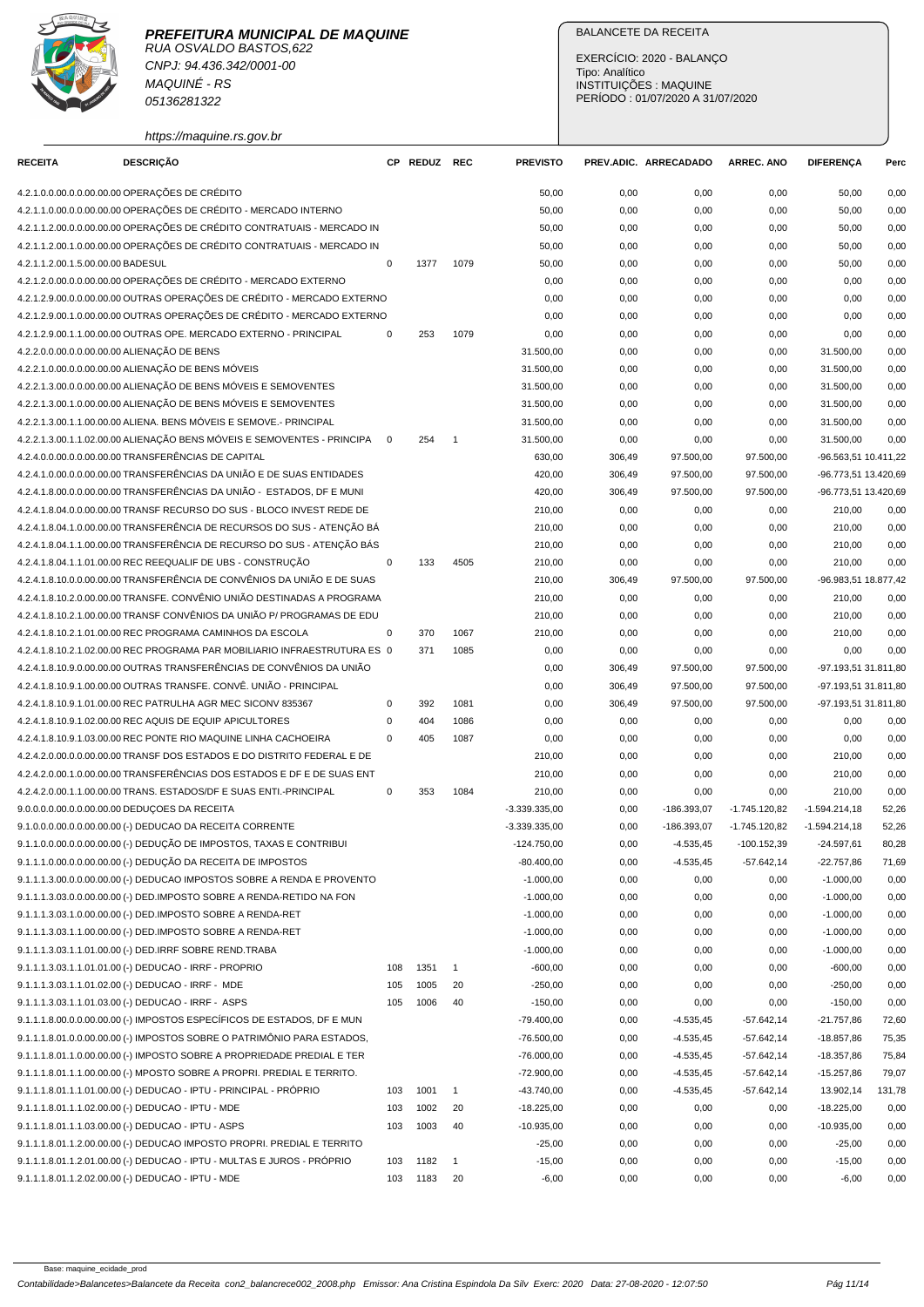

**PREFEITURA MUNICIPAL DE MAQUINE** RUA OSVALDO BASTOS,622 CNPJ: 94.436.342/0001-00

https://maquine.rs.gov.br

MAQUINÉ - RS 05136281322

## BALANCETE DA RECEITA

EXERCÍCIO: 2020 - BALANÇO Tipo: Analítico INSTITUIÇÕES : MAQUINE PERÍODO : 01/07/2020 A 31/07/2020

| <b>RECEITA</b>                                      | <b>DESCRIÇÃO</b> |                                                                         |     | CP REDUZ | REC                      | <b>PREVISTO</b> |      | PREV.ADIC. ARRECADADO | <b>ARREC, ANO</b> | <b>DIFERENÇA</b>      | Perc  |
|-----------------------------------------------------|------------------|-------------------------------------------------------------------------|-----|----------|--------------------------|-----------------|------|-----------------------|-------------------|-----------------------|-------|
| 9.1.1.1.8.01.1.2.03.00.00 (-) DEDUCAO - IPTU - ASPS |                  |                                                                         | 103 | 1184     | 40                       | $-4,00$         | 0,00 | 0,00                  | 0,00              | $-4,00$               | 0,00  |
|                                                     |                  | 9.1.1.1.8.01.1.3.00.00.00 (-) DEDUCAO IMPOSTO PROPRI. PREDIAL E TERRITO |     |          |                          | $-75,00$        | 0,00 | 0,00                  | 0,00              | $-75,00$              | 0,00  |
|                                                     |                  | 9.1.1.1.8.01.1.3.01.00.00 (-) DEDUCAO - IPTU - DÍVIDA ATIVA - PRÓPRIO   | 103 | 1241     | $\mathbf{1}$             | $-45,00$        | 0,00 | 0,00                  | 0,00              | $-45,00$              | 0,00  |
|                                                     |                  | 9.1.1.1.8.01.1.3.02.00.00 (-) DEDUCAO - IPTU - DÍVIDA ATIVA - MDE       | 103 | 1242     | 20                       | $-19,00$        | 0,00 | 0,00                  | 0,00              | $-19,00$              | 0,00  |
| 9.1.1.1.8.01.1.3.03.00.00 (-) DEDUCAO - IPTU - ASPS |                  |                                                                         | 103 | 1243     | 40                       | $-11,00$        | 0,00 | 0,00                  | 0,00              | $-11,00$              | 0,00  |
|                                                     |                  | 9.1.1.1.8.01.1.4.00.00.00 (-) DEDUCAO IMPOS. PREDI. TERRI. URBA.- DÍVID |     |          |                          | $-3.000,00$     | 0,00 | 0,00                  | 0,00              | $-3.000,00$           | 0,00  |
|                                                     |                  | 9.1.1.1.8.01.1.4.01.00.00 (-) DEDUCAO - IPTU - DÍVIDA ATIVA - MULTAS E  | 103 | 1207     | $\mathbf{1}$             | $-1.800,00$     | 0,00 | 0,00                  | 0,00              | $-1.800,00$           | 0,00  |
|                                                     |                  | 9.1.1.1.8.01.1.4.02.00.00 (-) DEDUCAO - IPTU - DIVIDA ATIVA - MULTAS E  | 103 | 1208     | 20                       | $-750,00$       | 0,00 | 0,00                  | 0,00              | $-750,00$             | 0,00  |
| 9.1.1.1.8.01.1.4.03.00.00 (-) DEDUCAO - IPTU - ASPS |                  |                                                                         | 103 | 1209     | 40                       | $-450,00$       | 0,00 | 0,00                  | 0,00              | $-450,00$             | 0,00  |
|                                                     |                  | 9.1.1.1.8.01.4.0.00.00.00 (-) DEDUCAO - IMP S/ TRANSM "INTER VIVOS" BEN |     |          |                          | $-500,00$       | 0,00 | 0,00                  | 0,00              | $-500,00$             | 0,00  |
|                                                     |                  | 9.1.1.1.8.01.4.1.00.00.00 (-) DEDUCAO - ITBI - DIREITOS REAIS SOBRE IMO |     |          |                          | $-500,00$       | 0,00 | 0,00                  | 0,00              | $-500,00$             | 0,00  |
|                                                     |                  | 9.1.1.1.8.01.4.1.01.00.00 (-) DEDUCAO - ITBI - PRINCIPAL - PRÓPRIO      | 102 | 1367     | $\mathbf{1}$             | $-300,00$       | 0,00 | 0,00                  | 0,00              | $-300,00$             | 0,00  |
| 9.1.1.1.8.01.4.1.02.00.00 (-) DEDUCAO - ITBI - MDE  |                  |                                                                         | 102 | 1368     | 20                       | $-125,00$       | 0,00 | 0,00                  | 0,00              | $-125,00$             | 0,00  |
| 9.1.1.1.8.01.4.1.03.00.00 (-) DEDUCAO - ITBI - ASPS |                  |                                                                         | 102 | 1369     | 40                       | $-75,00$        | 0,00 | 0,00                  | 0,00              | $-75,00$              | 0,00  |
|                                                     |                  | 9.1.1.1.8.02.0.0.00.00.00 (-) DEDUCAO - IMPOSTOS PRODUÇÃO, CIRCULAÇÃO D |     |          |                          | $-2.900,00$     | 0,00 | 0,00                  | 0,00              | $-2.900,00$           | 0,00  |
|                                                     |                  | 9.1.1.1.8.02.3.0.00.00.00 (-) DEDUCAO - IMPOSTO SOBRE SERVIÇOS DE QUALQ |     |          |                          | $-2.900,00$     | 0,00 | 0,00                  | 0,00              | $-2.900,00$           | 0,00  |
|                                                     |                  | 9.1.1.1.8.02.3.1.00.00.00 (-) DEDUCAO - IMPOSTO SOBRE SERVICOS DE QUALQ |     |          |                          | $-2.000,00$     | 0,00 | 0,00                  | 0,00              | $-2.000,00$           | 0,00  |
|                                                     |                  | 9.1.1.1.8.02.3.1.01.00.00 (-) DEDUCAO - ISS - PRINCIPAL - PRÓPRIO       | 103 | 1017     | $\overline{1}$           | $-1.200,00$     | 0,00 | 0,00                  | 0,00              | $-1.200,00$           | 0,00  |
| 9.1.1.1.8.02.3.1.02.00.00 (-) DEDUCAO - ISS - MDE   |                  |                                                                         | 103 | 1018     | 20                       | $-500,00$       | 0,00 | 0,00                  | 0,00              | $-500,00$             | 0,00  |
| 9.1.1.1.8.02.3.1.03.00.00 (-) DEDUCAO - ISS - ASPS  |                  |                                                                         | 103 | 1019     | 40                       | $-300,00$       | 0,00 | 0,00                  | 0,00              | $-300,00$             | 0,00  |
|                                                     |                  | 9.1.1.1.8.02.3.2.00.00.00 (-) DEDUCAO - IMPOSTO SOBRE SERVIÇOS DE QUALQ |     |          |                          | $-300,00$       | 0,00 | 0,00                  | 0,00              | $-300,00$             | 0,00  |
|                                                     |                  | 9.1.1.1.8.02.3.2.01.00.00 (-) DEDUCAO - ISS - MULTAS E JUROS - PRÓPRIO  | 103 | 1188     | $\mathbf{1}$             | $-180,00$       | 0,00 | 0,00                  | 0,00              | $-180,00$             | 0,00  |
| 9.1.1.1.8.02.3.2.02.00.00 (-) DEDUCAO - ISS - MDE   |                  |                                                                         | 103 | 1189     | 20                       | $-75,00$        | 0,00 | 0,00                  | 0,00              | $-75,00$              | 0,00  |
| 9.1.1.1.8.02.3.2.03.00.00 (-) DEDUCAO - ISS - ASPS  |                  |                                                                         | 103 | 1190     | 40                       | $-45,00$        | 0,00 | 0,00                  | 0,00              | $-45,00$              | 0,00  |
|                                                     |                  | 9.1.1.1.8.02.3.3.00.00.00 (-) DEDUCAO - IMPOSTO SOBRE SERVIÇOS DE QUALQ |     |          |                          | $-300,00$       | 0,00 | 0,00                  | 0,00              | $-300,00$             | 0,00  |
|                                                     |                  | 9.1.1.1.8.02.3.3.01.00.00 (-) DEDUCAO - ISS - DÍVIDA ATIVA - PRÓPRIO    | 103 | 1244     | $\mathbf{1}$             | $-180,00$       | 0,00 | 0,00                  | 0,00              | $-180,00$             | 0,00  |
|                                                     |                  | 9.1.1.1.8.02.3.3.02.00.00 (-) DEDUCAO - ISS - DÍVIDA ATIVA - MDE        | 105 | 1245     | 20                       | $-75,00$        | 0,00 | 0,00                  | 0,00              | $-75,00$              | 0,00  |
| 9.1.1.1.8.02.3.3.03.00.00 (-) DEDUCAO - ISS - ASPS  |                  |                                                                         | 105 | 1246     | 40                       | $-45,00$        | 0,00 | 0,00                  | 0,00              | $-45,00$              | 0,00  |
|                                                     |                  | 9.1.1.1.8.02.3.4.00.00.00 (-) DEDUCAO - IMPOSTO SERVI. QUAL. NATU. - DÍ |     |          |                          | $-300,00$       | 0,00 | 0,00                  | 0,00              | $-300,00$             | 0,00  |
|                                                     |                  | 9.1.1.1.8.02.3.4.01.00.00 (-) DEDUCAO - ISS - DÍVIDA ATIVA -MULTAS E JU | 103 | 1210     | $\mathbf{1}$             | $-180,00$       | 0,00 | 0,00                  | 0,00              | $-180,00$             | 0,00  |
|                                                     |                  | 9.1.1.1.8.02.3.4.02.00.00 (-) DEDUCAO - ISS - DÍVIDA ATIVA -MULTAS E JU | 103 | 1211     | 20                       | $-75,00$        | 0,00 | 0,00                  | 0,00              | $-75,00$              | 0,00  |
| 9.1.1.1.8.02.3.4.03.00.00 (-) DEDUCAO - ISS - ASPS  |                  |                                                                         | 103 | 1212     | 40                       | $-45,00$        | 0,00 | 0,00                  | 0,00              | $-45,00$              | 0,00  |
| 9.1.1.2.0.00.0.0.00.00.00 (-) DEDUCAO - TAXAS       |                  |                                                                         |     |          |                          | $-44.350,00$    | 0,00 | 0,00                  | $-42.510.25$      | $-1.839,75$           | 95,85 |
|                                                     |                  | 9.1.1.2.2.00.0.0.00.00.00 (-) DEDUCAO - TAXAS PELA PRESTAÇÃO DE SERVIÇO |     |          |                          | $-44.200,00$    | 0,00 | 0,00                  | 0,00              | $-44.200,00$          | 0,00  |
|                                                     |                  | 9.1.1.2.2.01.0.0.00.00.00 (-) DEDUCAO - TAXAS PELA PRESTAÇÃO DE SERVIÇO |     |          |                          | $-44.200,00$    | 0,00 | 0,00                  | 0,00              | $-44.200,00$          | 0,00  |
|                                                     |                  | 9.1.1.2.2.01.1.0.00.00.00 (-) DEDUCAO - TAXAS PELA PRESTAÇÃO DE SERVICO |     |          |                          | $-44.200,00$    | 0,00 | 0,00                  | 0,00              | $-44.200,00$          | 0,00  |
|                                                     |                  | 9.1.1.2.2.01.1.1.00.00.00 (-) DEDUCAO - TAXAS PELA PRESTAÇÃO DE SERVIÇO |     |          |                          | $-43.050,00$    | 0,00 | 0,00                  | 0,00              | $-43.050,00$          | 0,00  |
|                                                     |                  | 9.1.1.2.2.01.1.1.01.00.00 (-) DEDUCAO - TAXA DE LIMPEZA PUBLICA         | 103 | 1033     | $\overline{\phantom{0}}$ | $-43.050,00$    | 0,00 | 0,00                  | 0,00              | $-43.050,00$          | 0,00  |
|                                                     |                  | 9.1.1.2.2.01.1.2.00.00.00 (-) DEDUCAO - TAXAS PELA PRESTAÇÃO DE SERVIÇO |     |          |                          | $-50,00$        | 0,00 | 0,00                  | 0,00              | $-50,00$              | 0,00  |
|                                                     |                  | 9.1.1.2.2.01.1.2.01.00.00 (-) DEDUCAO - TAXA DE LIMPEZA PUBLICA         | 105 | 1296     | $\mathbf{1}$             | $-25,00$        | 0,00 | 0,00                  | 0,00              | $-25,00$              | 0,00  |
|                                                     |                  | 9.1.1.2.2.01.1.2.03.00.00 (-) DEDUCAO - TAXA DE EXPEDIENTE              | 105 | 1292     | $\overline{1}$           | $-25,00$        | 0,00 | 0,00                  | 0,00              | $-25,00$              | 0,00  |
|                                                     |                  | 9.1.1.2.2.01.1.3.00.00.00 (-) DEDUCAO - TAXAS PELA PRESTAÇÃO DE SERVIÇO |     |          |                          | $-100,00$       | 0,00 | 0,00                  | 0,00              | $-100,00$             | 0,00  |
|                                                     |                  | 9.1.1.2.2.01.1.3.01.00.00 (-) DEDUCAO - TAXA DE LIMPEZA PUBLICA         | 105 | 1299     | $\overline{1}$           | $-100,00$       | 0,00 | 0,00                  | 0,00              | $-100,00$             | 0,00  |
|                                                     |                  | 9.1.1.2.2.01.1.4.00.00.00 (-) DEDUCAO - TAXAS PELA PRESTA. SERVIÇOS - D |     |          |                          | $-1.000,00$     | 0,00 | 0,00                  | 0,00              | $-1.000,00$           | 0,00  |
|                                                     |                  | 9.1.1.2.2.01.1.4.01.00.00 (-) DEDUCAO - TAXA DE LIMPEZA PUBLICA         | 103 | 1306     | $\overline{1}$           | 0,00            | 0,00 | 0,00                  | 0,00              | 0,00                  | 0,00  |
|                                                     |                  | 9.1.1.2.2.01.1.4.01.00.00 (-) DEDUCAO - TAXA DE LIMPEZA PUBLICA         | 105 | 1352     | $\mathbf{1}$             | $-800,00$       | 0,00 | 0,00                  | 0,00              | $-800,00$             | 0,00  |
|                                                     |                  | 9.1.1.2.2.01.1.4.03.00.00 (-) DEDUCAO - TAXA DE EXPEDIENTE              | 103 | 1294     | $\overline{\phantom{0}}$ | $-200,00$       | 0,00 | 0,00                  | 0,00              | $-200,00$             | 0,00  |
|                                                     |                  | 9.1.1.2.8.00.0.0.00.00.00 (-) DEDUCAO - TAXAS ESPECÍFICAS DE ESTADOS, D |     |          |                          | $-150,00$       | 0,00 | 0,00                  | -42.510,25        | 42.360,25 28.340,17   |       |
|                                                     |                  | 9.1.1.2.8.01.0.0.00.00.00 (-) DEDUCAO - TAXAS DE INSPEÇÃO, CONTROLE E F |     |          |                          | $-150,00$       | 0,00 |                       |                   |                       | 0,00  |
|                                                     |                  | 9.1.1.2.8.01.1.0.00.00.00 (-) DEDUCAO - TAXA DE FISCALIZAÇÃO DE VIGILÂN |     |          |                          | $-50,00$        | 0,00 | 0,00                  | 0,00              | $-150,00$<br>$-50,00$ |       |
|                                                     |                  |                                                                         |     |          |                          |                 |      | 0,00                  | 0,00              |                       | 0,00  |
|                                                     |                  | 9.1.1.2.8.01.1.2.00.00.00 (-) DEDUCAO - TAXA DE FISCALIZAÇÃO DE VIGILÂN |     |          |                          | $-25,00$        | 0,00 | 0,00                  | 0,00              | $-25,00$              | 0,00  |
|                                                     |                  | 9.1.1.2.8.01.1.2.01.00.00 (-) DEDUCAO - TAXAS DE FISCALIZAÇÃO E VIGILAN | 105 | 1295     | 4001                     | $-25,00$        | 0,00 | 0,00                  | 0,00              | $-25,00$              | 0,00  |
|                                                     |                  | 9.1.1.2.8.01.1.4.00.00.00 (-) DEDUCAO - TAXA DE FISCALIZAÇÃO DE VIGILÂN |     |          |                          | $-25,00$        | 0,00 | 0,00                  | 0,00              | $-25,00$              | 0,00  |
|                                                     |                  | 9.1.1.2.8.01.1.4.01.00.00 (-) DEDUCAO - TAXAS DE FISCALIZAÇÃO E VIGILAN | 105 | 1318     | 4001                     | $-25,00$        | 0,00 | 0,00                  | 0,00              | $-25,00$              | 0,00  |
|                                                     |                  | 9.1.1.2.8.01.9.0.00.00.00 (-) DEDUCAO - TAXAS DE INSPEÇÃO, CONTROLE E F |     |          |                          | $-100,00$       | 0,00 | 0,00                  | 0,00              | $-100,00$             | 0,00  |
|                                                     |                  | 9.1.1.2.8.01.9.1.00.00.00 (-) DEDUCAO - TAXA INSPEÇÃO, CONTROLE E FISCA |     |          |                          | $-50,00$        | 0,00 | 0,00                  | 0,00              | $-50,00$              | 0,00  |
|                                                     |                  | 9.1.1.2.8.01.9.1.01.00.00 (-) DEDUCAO - TAXA DE EST. COMERCIAL, INSDUS  | 102 | 1374     | $\overline{\phantom{0}}$ | $-50,00$        | 0,00 | 0,00                  | 0,00              | $-50,00$              | 0,00  |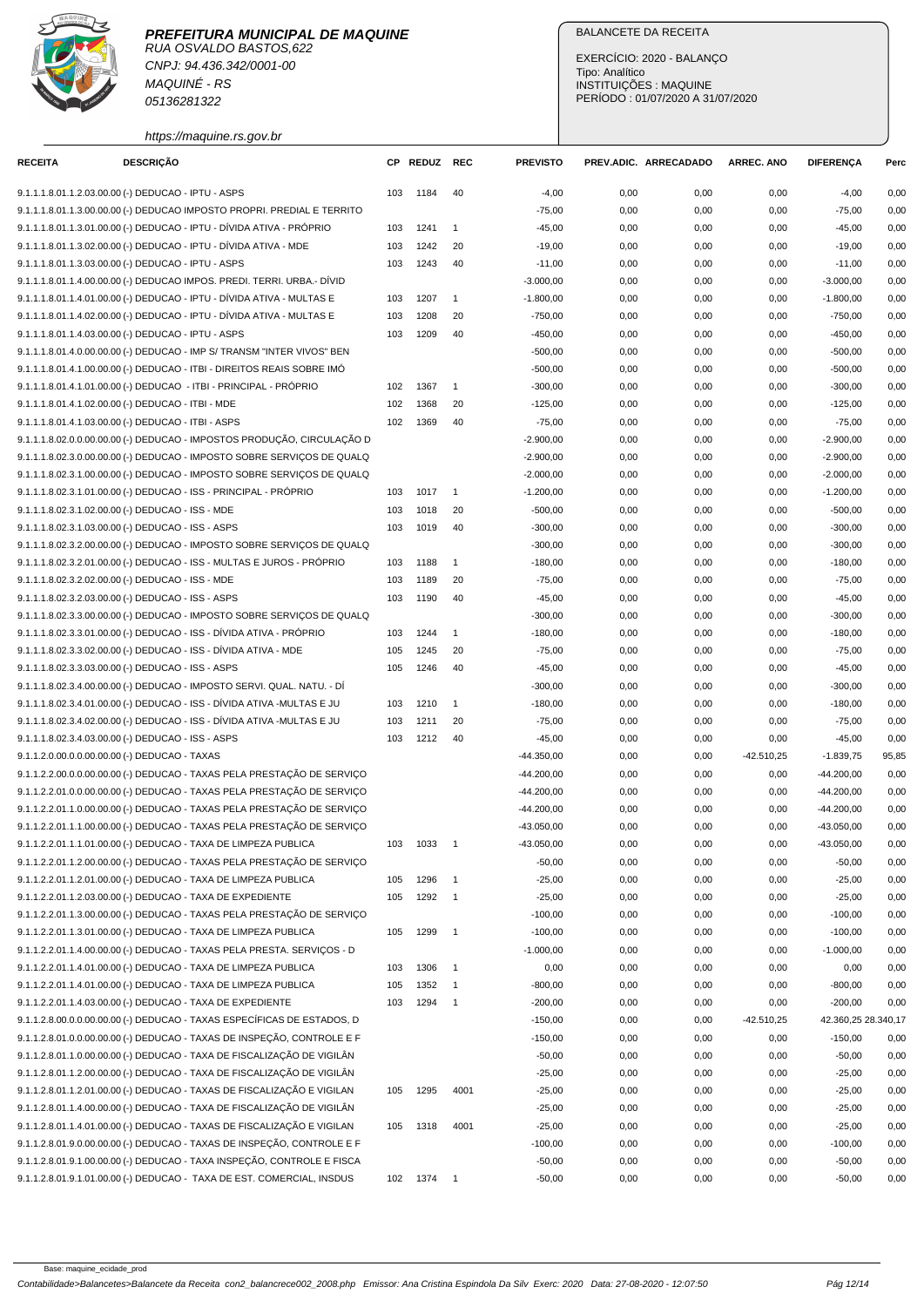RUA OSVALDO BASTOS,622 CNPJ: 94.436.342/0001-00 MAQUINÉ - RS 05136281322

## BALANCETE DA RECEITA

EXERCÍCIO: 2020 - BALANÇO Tipo: Analítico INSTITUIÇÕES : MAQUINE PERÍODO : 01/07/2020 A 31/07/2020

https://maquine.rs.gov.br

| <b>RECEITA</b>                        | <b>DESCRIÇÃO</b>                                                         |     | CP REDUZ REC |                | <b>PREVISTO</b> |      | PREV.ADIC. ARRECADADO | <b>ARREC. ANO</b> | <b>DIFERENÇA</b> | Perc  |
|---------------------------------------|--------------------------------------------------------------------------|-----|--------------|----------------|-----------------|------|-----------------------|-------------------|------------------|-------|
|                                       | 9.1.1.2.8.01.9.2.00.00.00 (-) DEDUCAO - TAXA INSPEÇÃO, CONTROLE E FISCA  |     |              |                | $-25,00$        | 0,00 | 0,00                  | 0,00              | $-25,00$         | 0,00  |
|                                       | 9.1.1.2.8.01.9.2.01.00.00 (-) DEDUCAO - TAXA DE EST. COMERCIAL, INSDUST  |     |              |                | $-25,00$        | 0,00 | 0,00                  | 0,00              | $-25,00$         | 0,00  |
|                                       | 9.1.1.2.8.01.9.2.01.01.00 (-) DEDUCAO - TAXA DE LICENÇA FUNC. DE ESTAB   | 105 | 1335         | $\overline{1}$ | $-25,00$        | 0,00 | 0,00                  | 0,00              | $-25,00$         | 0,00  |
|                                       | 9.1.1.2.8.01.9.4.00.00.00 (-) DEDUCAO - TAXA INSPEÇÃO, CONTROLE E FISCA  |     |              |                | $-25,00$        | 0,00 | 0,00                  | 0,00              | $-25,00$         | 0,00  |
|                                       | 9.1.1.2.8.01.9.4.01.00.00 (-) DEDUCAO - TAXA DE EST. COMERCIAL, INSDUST  |     |              |                | $-25,00$        | 0,00 | 0,00                  | 0,00              | $-25,00$         | 0,00  |
|                                       | 9.1.1.2.8.01.9.4.01.01.00 (-) DEDUCAO - TAXA DE LICENÇA P FUNC DE ESTAB  | 103 | 1319         | $\overline{1}$ | 0,00            | 0,00 | 0,00                  | 0,00              | 0,00             | 0,00  |
|                                       | 9.1.1.2.8.01.9.4.01.01.00 (-) DEDUCAO - TAXA DE LICENÇA P FUNC DE ESTAB  | 105 | 1357         | $\overline{1}$ | $-25,00$        | 0,00 | 0,00                  | 0,00              | $-25,00$         | 0,00  |
|                                       | 9.1.1.2.8.02.0.0.00.00.00 (-) DEDUÇÃO TAXA DE LIMPEZA PUBLICA            |     |              |                | 0,00            | 0,00 | 0,00                  | $-42.510,25$      | 42.510,25        | 0,00  |
|                                       | 9.1.1.2.8.02.9.0.00.00.00 (-) DEDUÇÃO DE TAXA                            |     |              |                | 0,00            | 0,00 | 0,00                  | $-42.510,25$      | 42.510,25        | 0,00  |
|                                       | 9.1.1.2.8.02.9.1.00.00.00 (-) DEDUÇÃO TAXA DE LIMPEZA PUBLICA            |     |              |                | 0,00            | 0,00 | 0,00                  | $-42.510.25$      | 42.510,25        | 0,00  |
|                                       | 9.1.1.2.8.02.9.1.03.00.00 (-) DEDUÇÃO TAXA DE LIMPEZA PUBLICA            | 103 | 1460         | $\overline{1}$ | 0,00            | 0,00 | 0,00                  | $-42.510,25$      | 42.510,25        | 0,00  |
|                                       | 9.1.2.0.0.00.0.0.00.00.00 DED CONTRIB P/ CUSTEIO SERVIÇO                 |     |              |                | $-20,00$        | 0,00 | 0,00                  | 0,00              | $-20,00$         | 0,00  |
|                                       | 9.1.2.4.0.00.0.0.00.00.00 DED CONTRIB P/ CUSTEIO SERVIÇO                 |     |              |                | $-20,00$        | 0,00 | 0,00                  | 0,00              | $-20,00$         | 0,00  |
|                                       | 9.1.2.4.0.00.1.0.00.00.00 DED CONTRIB P/ CUSTEIO SERVIÇO                 |     |              |                | $-20,00$        | 0,00 | 0,00                  | 0,00              | $-20,00$         | 0,00  |
|                                       | 9.1.2.4.0.00.1.1.00.00.00 (-) DEDUCAO - CONTRIB P/ CUSTEIO SERVIÇO       | 109 | 1362         | $\overline{1}$ | $-20,00$        | 0,00 | 0,00                  | 0,00              | $-20,00$         | 0,00  |
|                                       | 9.1.3.0.0.00.0.0.00.00.00 DED REMU. DEPÓSITOS BANCÁ                      |     |              |                | $-50,00$        | 0,00 | 0,00                  | 0,00              | $-50,00$         | 0,00  |
|                                       | 9.1.3.2.0.00.0.0.00.00.00 DED REMU. DEPÓSITOS BANCÁ                      |     |              |                | $-50,00$        | 0,00 | 0,00                  | 0,00              | $-50,00$         | 0,00  |
|                                       | 9.1.3.2.1.00.0.0.00.00.00 DED REMU. DEPÓSITOS BANCÁ                      |     |              |                | $-50,00$        | 0,00 | 0,00                  | 0,00              | $-50,00$         | 0,00  |
|                                       | 9.1.3.2.1.00.1.0.00.00.00 DED REMU. DEPÓSITOS BANCÁ                      |     |              |                | $-50,00$        | 0,00 | 0,00                  | 0,00              | $-50,00$         | 0,00  |
|                                       | 9.1.3.2.1.00.1.1.00.00.00 DED REMU. DEPÓSITOS BANCÁ                      |     |              |                | $-50,00$        | 0,00 | 0,00                  | 0,00              | $-50,00$         | 0,00  |
|                                       | 9.1.3.2.1.00.1.1.01.00.00 DED REMU. DEPÓSITOS BANCÁ                      |     |              |                | $-50,00$        | 0,00 | 0,00                  | 0,00              | $-50,00$         | 0,00  |
|                                       | 9.1.3.2.1.00.1.1.01.04.00 (-) DEDUCAO - REMU. DEPÓSITOS BANCÁ            | 109 | 1363         | $\overline{1}$ | $-50,00$        | 0,00 | 0,00                  | 0,00              | $-50,00$         | 0,00  |
|                                       | 9.1.6.0.0.00.0.0.00.00.00 (-) DEDUCAO - RECEITA DE SERVIÇOS              |     |              |                | $-4.275,00$     | 0,00 | 0,00                  | 0,00              | $-4.275,00$      | 0,00  |
|                                       | 9.1.6.1.0.00.0.0.00.00.00 (-) DEDUCAO - SERVIÇOS ADMINISTRATIVOS E COME  |     |              |                | $-4.275,00$     | 0,00 | 0,00                  | 0,00              | $-4.275,00$      | 0,00  |
|                                       | 9.1.6.1.0.01.0.00.00.00.00 (-) DEDUCAO - SERVIÇOS ADMINISTRATIVOS E COME |     |              |                | $-4.275,00$     | 0,00 | 0,00                  | 0,00              | $-4.275,00$      | 0,00  |
|                                       | 9.1.6.1.0.01.1.0.00.00.00 (-) DEDUCAO - SERVIÇOS ADMINISTRATIVOS E COME  |     |              |                | $-4.275,00$     | 0,00 | 0,00                  | 0,00              | $-4.275,00$      | 0,00  |
|                                       | 9.1.6.1.0.01.1.1.00.00.00 (-) DEDUCAO - ERVIÇOS ADMINISTRATIVOS E COMER  |     |              |                | $-25,00$        | 0,00 | 0,00                  | 0,00              | $-25,00$         | 0,00  |
|                                       | 9.1.6.1.0.01.1.1.05.00.00 (-) DEDUCAO - SERVIÇOS DE FORNECIMENTO DE AGU  | 105 | 1054         | $\mathbf{1}$   | $-25,00$        | 0,00 | 0,00                  | 0,00              | $-25,00$         | 0,00  |
|                                       | 9.1.6.1.0.01.1.2.00.00.00 (-) DEDUCAO - SERVIÇOS ADMIN. E COMER. GERAIS  |     |              |                | $-150,00$       | 0,00 | 0,00                  | 0,00              | $-150,00$        | 0,00  |
|                                       | 9.1.6.1.0.01.1.2.03.00.00 (-) DEDUCAO - MULTA E JURO REC PATRULHA AGRIC  | 103 | 1276         | 1047           | $-25,00$        | 0,00 | 0,00                  | 0,00              | $-25,00$         | 0,00  |
|                                       | 9.1.6.1.0.01.1.2.05.00.00 (-) DEDUCAO - SERVIÇOS DE FORNECIMENTO DE AGU  | 103 | 1344         | $\mathbf{1}$   | $-125,00$       | 0,00 | 0,00                  | 0,00              | $-125,00$        | 0,00  |
|                                       | 9.1.6.1.0.01.1.4.00.00.00 (-) DEDUCAO - SERVIÇOS ADMIN. COMER. GERAIS-   |     |              |                | $-4.100,00$     | 0,00 | 0,00                  | 0,00              | $-4.100,00$      | 0,00  |
|                                       | 9.1.6.1.0.01.1.4.01.00.00 (-) DEDUCAO - M E J DE MORA DIVIDA ATIVA PATR  | 103 | 1258         | 1047           | $-75,00$        | 0,00 | 0,00                  | 0,00              | $-75,00$         | 0,00  |
|                                       | 9.1.6.1.0.01.1.4.05.00.00 (-) DEDUCAO - SERVIÇOS DE FORNECIMENTO DE AGU  | 103 | 1346         | $\overline{1}$ | 0,00            | 0,00 | 0,00                  | 0,00              | 0,00             | 0,00  |
|                                       | 9.1.6.1.0.01.1.4.05.00.00 (-) DEDUCAO - SERVIÇOS DE FORNECIMENTO DE AGU  | 105 | 1354         | $\overline{1}$ | $-4.000,00$     | 0,00 | 0,00                  | 0,00              | $-4.000,00$      | 0,00  |
|                                       | 9.1.6.1.0.01.1.4.09.00.00 (-) DEDUCAO - SERV PROG PATRULHA AGRICOLA      | 105 | 1350         | $\overline{1}$ | $-25,00$        | 0,00 | 0,00                  | 0,00              | $-25,00$         | 0,00  |
|                                       | 9.1.7.0.0.00.0.0.00.00.00 (-) DEDUCAO DAS TRANSF. CORRENTES              |     |              |                | $-3.209.740,00$ | 0,00 | -181.857,62           | $-1.644.968,43$   | $-1.564.771,57$  | 51,25 |
|                                       | 9.1.7.1.0.00.0.0.00.00.00 (-) DEDUCAO DAS TRASNF. DA UNIAO E SUAS ENTID  |     |              |                | $-1.813.440,00$ | 0,00 | $-101.444.80$         | -899.911,59       | $-913.528,41$    | 49,62 |
|                                       | 9.1.7.1.8.00.0.0.00.00.00 (-) DEDUCAO TRANSFERÊNCIAS DA UNIÃO - ESPECÍF  |     |              |                | $-1.813.440,00$ | 0,00 | $-101.444,80$         | -899.911,59       | $-913.528,41$    | 49,62 |
|                                       | 9.1.7.1.8.01.0.0.00.00.00 (-) DEDUCAO DA PARTICIPAÇÃO NA RECEITA DA UNI  |     |              |                | $-1.801.000,00$ | 0,00 | $-101.444,80$         | -899.911,59       | $-901.088,41$    | 49,97 |
|                                       | 9.1.7.1.8.01.2.0.00.00.00 (-) DEDUCAO - COTA-PARTE DO FPM - COTA MENSAL  |     |              |                | $-1.800.000,00$ | 0,00 | $-101.374,29$         | -899.578,74       | $-900.421,26$    | 49,98 |
|                                       | 9.1.7.1.8.01.2.1.00.00.00 (-) DEDUCAO - COTA-PARTE DO FPM - COTA MENSAL  |     |              |                | $-1.800.000,00$ | 0,00 | $-101.374,29$         | -899.578,74       | $-900.421,26$    | 49,98 |
|                                       | 9.1.7.1.8.01.2.1.01.00.00 (-) DEDUCAO - COTA-PARTE DO FPM PRINCIPAL -    | 103 | 1376         | $\overline{1}$ | 0,00            | 0,00 | 0,00                  | 0,00              | 0,00             | 0,00  |
|                                       | 9.1.7.1.8.01.2.1.04.00.00 (-) DEDUCAO - COTA-PARTE DO FPM - COTA MENSAL  | 105 | 1114         | 31             | $-1.800.000,00$ | 0,00 | $-101.374,29$         | -899.578,74       | $-900.421,26$    | 49,98 |
|                                       | 9.1.7.1.8.01.5.0.00.00.00 (-) DEDUCAO - COTA-PARTE DO IMPOSTO SOBRE A P  |     |              |                | $-1.000,00$     | 0,00 | $-70,51$              | -332,85           | $-667,15$        | 33,29 |
|                                       | 9.1.7.1.8.01.5.1.00.00.00 (-) DEDUCAO - COTA-PARTE DO ITR - PRINCIPAL    |     |              |                | $-1.000,00$     | 0,00 | $-70,51$              | $-332,85$         | $-667,15$        | 33,29 |
|                                       | 9.1.7.1.8.01.5.1.04.00.00 (-) DEDUCAO - COTA-PARTE DO ITR - PRINCIPAL -  | 105 | 1118         | 31             | $-1.000,00$     | 0,00 | $-70,51$              | $-332,85$         | $-667,15$        | 33,29 |
|                                       | 9.1.7.1.8.06.0.0.00.00.00 (-) DEDUCAO - TRANSFE. FINANCEIRA DO ICMS - D  |     |              |                | $-12.440,00$    | 0,00 | 0,00                  | 0,00              | $-12.440,00$     | 0,00  |
|                                       | 9.1.7.1.8.06.1.0.00.00.00 (-) DEDUCAO - TRANSFE. FINANCEIRA DO ICMS - D  |     |              |                | $-12.440,00$    | 0,00 | 0,00                  | 0,00              | $-12.440,00$     | 0,00  |
|                                       | 9.1.7.1.8.06.1.1.00.00.00 (-) DEDUCAO - TRANSF FINANCEIRA ICMS DESONERA  |     |              |                | $-12.440,00$    | 0,00 | 0,00                  | 0,00              | $-12.440,00$     | 0,00  |
|                                       | 9.1.7.1.8.06.1.1.04.00.00 (-) DEDUCAO - TRANSFE. FINAN. DO ICMS - DESON  | 105 | 1227         | 31             | $-12.440,00$    | 0,00 | 0,00                  | 0,00              | $-12.440,00$     | 0,00  |
| 9.1.7.2.0.00.0.0.00.00.00 (-) DEDUCAO |                                                                          |     |              |                | $-1.396.300,00$ | 0,00 | $-80.412,82$          | -745.056,84       | $-651.243,16$    | 53,36 |
|                                       | 9.1.7.2.8.00.0.0.00.00.00 (-) DEDUCAO TRANSF DOS ESTADOS - ESPECÍFICAS   |     |              |                | $-1.396.300,00$ | 0,00 | $-80.412,82$          | -745.056,84       | $-651.243,16$    | 53,36 |
|                                       | 9.1.7.2.8.01.0.0.00.00.00 (-) DEDUCAO PARTICIPAÇÃO NA RECEITA DOS ESTAD  |     |              |                | $-1.396.300,00$ | 0,00 | $-80.412,82$          | -745.056,84       | $-651.243,16$    | 53,36 |
|                                       | 9.1.7.2.8.01.1.0.00.00.00 (-) DEDUCAO - COTA-PARTE DO ICMS               |     |              |                | $-1.200.000,00$ | 0,00 | $-75.204,29$          | $-630.324,76$     | -569.675,24      | 52,53 |
|                                       | 9.1.7.2.8.01.1.1.00.00.00 (-) DEDUCAO - COTA-PARTE DO ICMS               |     |              |                | $-1.200.000,00$ | 0,00 | $-75.204,29$          | -630.324,76       | -569.675,24      | 52,53 |
|                                       | 9.1.7.2.8.01.1.1.04.00.00 (-) DEDUCAO - COTA-PARTE DO ICMS - PRINCIPAL   | 105 | 1231         | 31             | $-1.200.000,00$ | 0,00 | $-75.204,29$          | $-630.324,76$     | -569.675,24      | 52,53 |
|                                       |                                                                          |     |              |                |                 |      |                       |                   |                  |       |